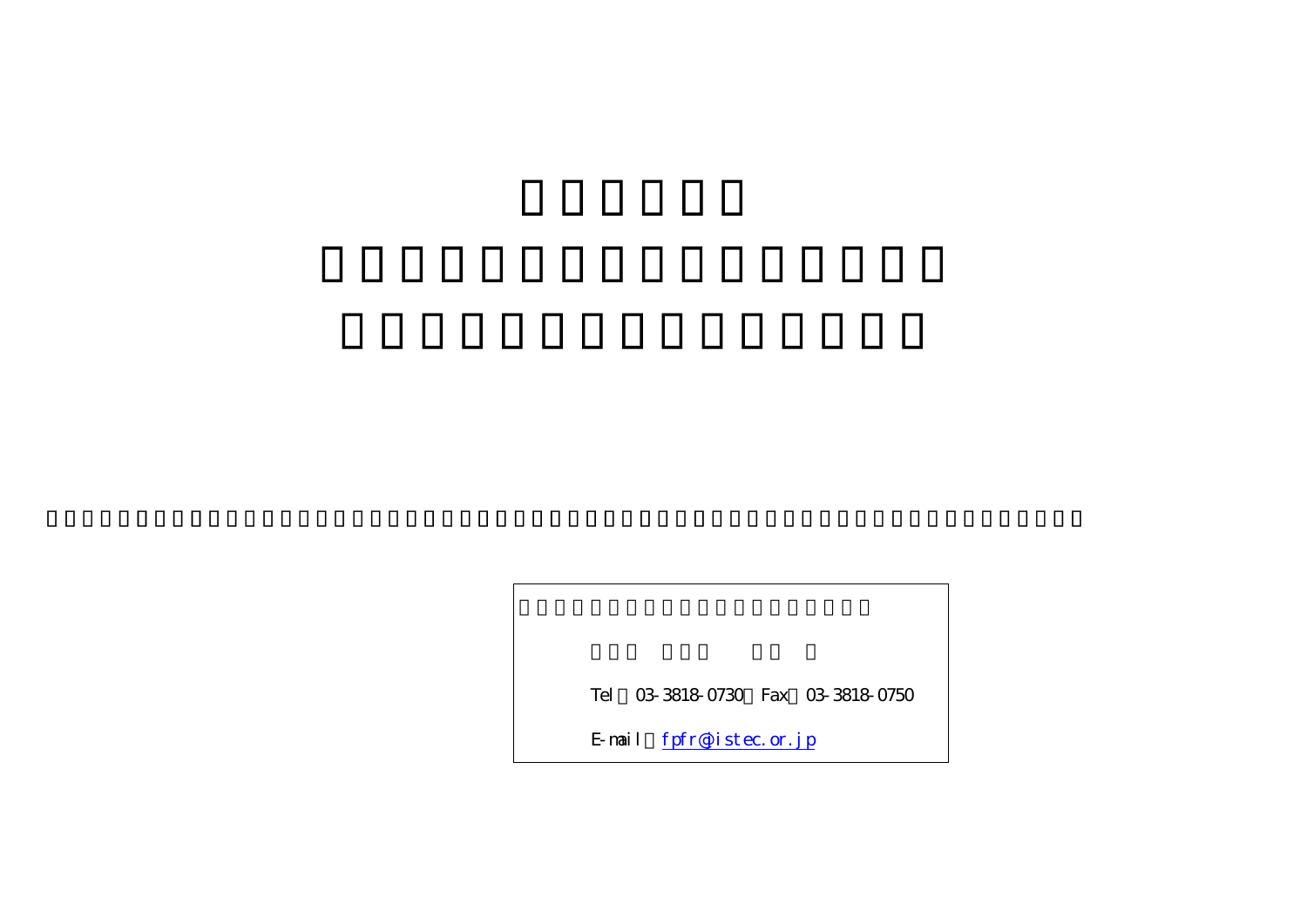## 2008 10 2009 9

URL (Uniform Resource Locator)

|          |          | Post doct or al Fellow |                      |               |                                           |                             |
|----------|----------|------------------------|----------------------|---------------|-------------------------------------------|-----------------------------|
|          |          |                        |                      |               | JASSO Japan Student Services Organization |                             |
|          |          | (Fellowships)          |                      |               | (Limited-termenpolognent)                 |                             |
| $\Omega$ | BRIGS EU | $\mathbf{2}$<br>1.     |                      | 3<br>$\bf{4}$ |                                           | PI (Principal Investigator) |
|          |          | Individual (           | $)/$ Institutional ( |               |                                           |                             |

Individual Institutional /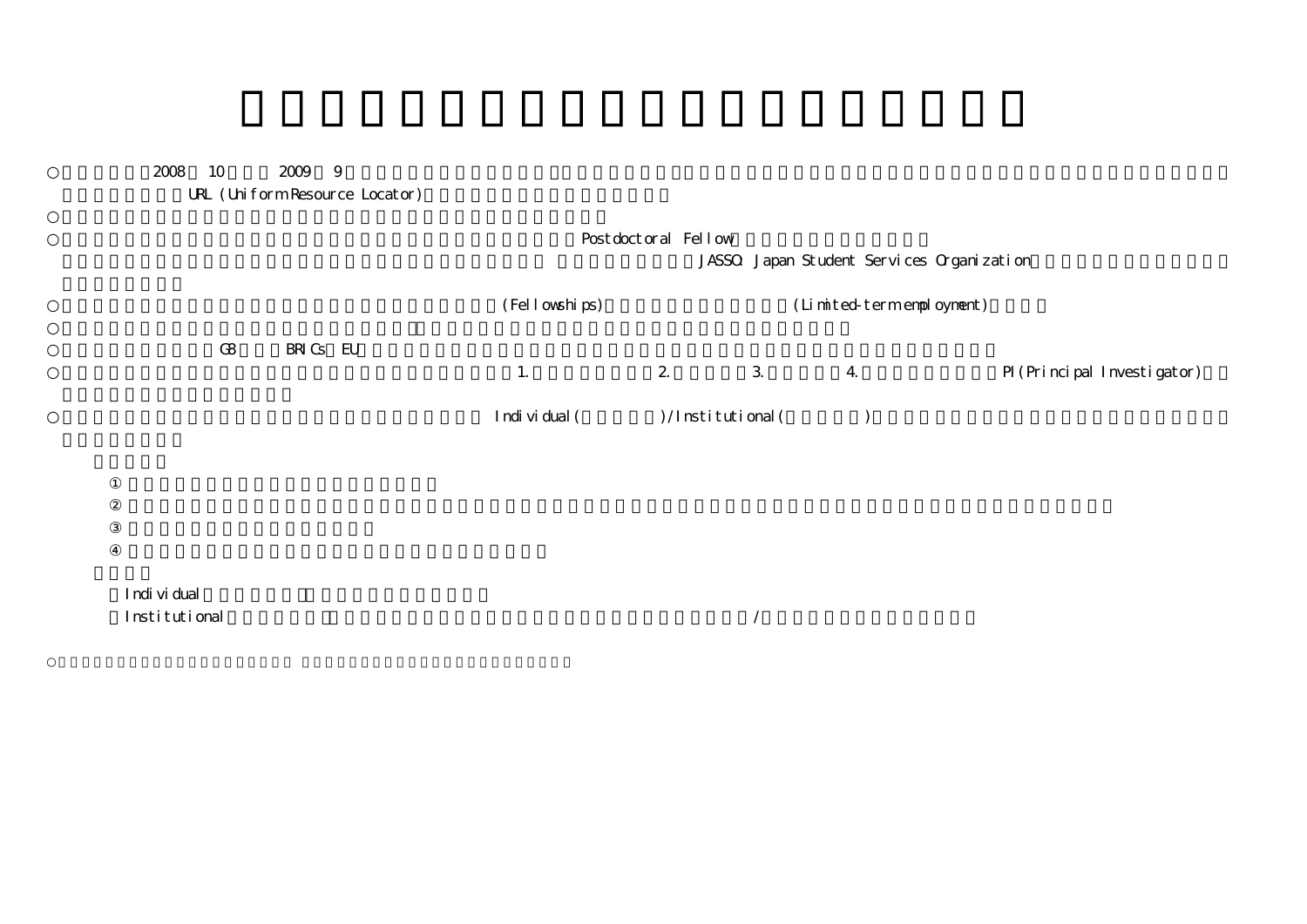Postdocs Eminent Scientists

| 2010 1.7.<br>٠2<br>*3 | *1 Individual                                                            |           |                                                                          |                                                                                                                                                      | <b>URL</b><br>Institutional |                                                                                                                                                        |                                                  |                                                                                                                                                                                                                                                                                                                                                                                                                                                                                                                                                                                                                                                                                                                                                                                    |                                |                                                                                                                                                                                                                                                                                                                                                                                                                                                                                        |               |                            |             |                                                                                                                                                                                                                                |                                |                                                                         |                        |
|-----------------------|--------------------------------------------------------------------------|-----------|--------------------------------------------------------------------------|------------------------------------------------------------------------------------------------------------------------------------------------------|-----------------------------|--------------------------------------------------------------------------------------------------------------------------------------------------------|--------------------------------------------------|------------------------------------------------------------------------------------------------------------------------------------------------------------------------------------------------------------------------------------------------------------------------------------------------------------------------------------------------------------------------------------------------------------------------------------------------------------------------------------------------------------------------------------------------------------------------------------------------------------------------------------------------------------------------------------------------------------------------------------------------------------------------------------|--------------------------------|----------------------------------------------------------------------------------------------------------------------------------------------------------------------------------------------------------------------------------------------------------------------------------------------------------------------------------------------------------------------------------------------------------------------------------------------------------------------------------------|---------------|----------------------------|-------------|--------------------------------------------------------------------------------------------------------------------------------------------------------------------------------------------------------------------------------|--------------------------------|-------------------------------------------------------------------------|------------------------|
| *4<br>۰4              | 1. Source of funds:<br><b>3 Application Process:</b><br>4 Timing Anytime |           |                                                                          |                                                                                                                                                      | <b>JISTEC</b>               | Support for Japanese graduate students and postdocs in the United States:<br>[http://www.nsf.gov/awardsearch/, http://crisp.cit.nih.gov/ for example], |                                                  | Tel 03-3818-0750 Fax 03-3818-0750 E-mail fpfr@jistec.or.jp<br>(2) List of active grant awards can be found at the funding agency s website, along with the project abstract and contact information.<br>2. Eligibility. There are no restrictions in terms of nationality or residency. Grants/contracts from DOD programs may have citizenship requirements.<br>(1) Principal investigators of these grants recruit graduate students and postdocs through advertisement and through personal contacts through their colleagues. Potential applicants can respond to them<br>(2) A potential applicant can identify a project/investigator of his/her interest through the internet search, contact the person directly and inquire about the availability of opening and funding |                                |                                                                                                                                                                                                                                                                                                                                                                                                                                                                                        |               |                            |             | (1) In the US, research grants from funding agencies (NIH: National Institute of Health, NSF: National Science Foundation, DOE: Department of Energy, USDA: United State Department of Agriculture) include support for gradua |                                |                                                                         |                        |
|                       |                                                                          |           |                                                                          |                                                                                                                                                      | Individual                  | URL http://                                                                                                                                            |                                                  |                                                                                                                                                                                                                                                                                                                                                                                                                                                                                                                                                                                                                                                                                                                                                                                    |                                |                                                                                                                                                                                                                                                                                                                                                                                                                                                                                        |               |                            |             | *3                                                                                                                                                                                                                             |                                |                                                                         |                        |
|                       |                                                                          |           |                                                                          |                                                                                                                                                      | nstitutiona<br>*1           |                                                                                                                                                        |                                                  |                                                                                                                                                                                                                                                                                                                                                                                                                                                                                                                                                                                                                                                                                                                                                                                    |                                |                                                                                                                                                                                                                                                                                                                                                                                                                                                                                        |               | $\mathsf{X}$               |             |                                                                                                                                                                                                                                |                                |                                                                         | *2.                    |
|                       | Alexander<br>von Humbolt<br>Foundation                                   | Germany   | Humboldt<br>Research<br>Fellowship<br>for<br>Postdoctoral<br>Researchers | $\frac{1}{2} \left( \frac{1}{2} \right) \left( \frac{1}{2} \right) \left( \frac{1}{2} \right) \left( \frac{1}{2} \right) \left( \frac{1}{2} \right)$ | ndividual                   | tokyo.daad.de/japa_www.humboldt-<br>nese/jp scholarshi foundation.de/we<br>p avh.htm                                                                   | b/771.html                                       |                                                                                                                                                                                                                                                                                                                                                                                                                                                                                                                                                                                                                                                                                                                                                                                    |                                | $- - - - -$                                                                                                                                                                                                                                                                                                                                                                                                                                                                            | $\cdots$      | -24                        |             | Stipend: 2,250€/<br>326€/<br>(3)<br>204€/<br>500€/<br>800€/                                                                                                                                                                    | Experience<br>Researche<br>600 |                                                                         | $\cdots$               |
|                       | Alexander<br>von Humbolt<br>Foundation                                   | Germany   | Humboldt<br>Research<br>Fellowship<br>for<br>Experienced<br>Researchers  | $\frac{1}{2} \left( \frac{1}{2} \right) \left( \frac{1}{2} \right) \left( \frac{1}{2} \right) \left( \frac{1}{2} \right) \left( \frac{1}{2} \right)$ | ndividual                   | tokyo.daad.de/japa_www.humboldt-<br>nese/ip scholarshi foundation.de/we<br>p avh.htm                                                                   | $/7710$ html                                     | 12                                                                                                                                                                                                                                                                                                                                                                                                                                                                                                                                                                                                                                                                                                                                                                                 |                                | $\begin{array}{cccccccccc} \multicolumn{2}{c}{} & \multicolumn{2}{c}{} & \multicolumn{2}{c}{} & \multicolumn{2}{c}{} & \multicolumn{2}{c}{} & \multicolumn{2}{c}{} & \multicolumn{2}{c}{} & \multicolumn{2}{c}{} & \multicolumn{2}{c}{} & \multicolumn{2}{c}{} & \multicolumn{2}{c}{} & \multicolumn{2}{c}{} & \multicolumn{2}{c}{} & \multicolumn{2}{c}{} & \multicolumn{2}{c}{} & \multicolumn{2}{c}{} & \multicolumn{2}{c}{} & \multicolumn{2}{c}{} & \multicolumn{2}{c}{} & \mult$ | 1.1.1.1       | 18<br>3                    |             | Stipend: 2,450€/<br>326€/<br>(3)<br>204€/<br>800€/<br>500€/                                                                                                                                                                    | Postdoctor<br>Researche<br>600 |                                                                         | 1.1.1.1                |
|                       | Nexander<br>von Humbolt<br>Foundation                                    | Germany   | Sofja<br>Kovalevskaja<br>Award                                           | $\frac{1}{2} \left( \frac{1}{2} \right) \left( \frac{1}{2} \right) \left( \frac{1}{2} \right) \left( \frac{1}{2} \right) \left( \frac{1}{2} \right)$ | ndividual                   | okyo.daad.de/japa<br>nese/jp scholarshi<br>avh.htm                                                                                                     | www.humboldt-<br>foundation.de/we<br>0/7360.html | 6                                                                                                                                                                                                                                                                                                                                                                                                                                                                                                                                                                                                                                                                                                                                                                                  |                                | $\begin{array}{cccccccccccccc} \multicolumn{2}{c}{} & \multicolumn{2}{c}{} & \multicolumn{2}{c}{} & \multicolumn{2}{c}{} & \multicolumn{2}{c}{} & \multicolumn{2}{c}{} & \multicolumn{2}{c}{} & \multicolumn{2}{c}{} & \multicolumn{2}{c}{} & \multicolumn{2}{c}{} & \multicolumn{2}{c}{} & \multicolumn{2}{c}{} & \multicolumn{2}{c}{} & \multicolumn{2}{c}{} & \multicolumn{2}{c}{} & \multicolumn{2}{c}{} & \multicolumn{2}{c}{} & \multicolumn{2}{c}{} & \multicolumn{2}{c}{} & \$ | $- - - - -$   |                            |             | 1.65<br>€<br>15                                                                                                                                                                                                                |                                | $\overline{2}$                                                          | Jan. 4.<br>2Unavailabl |
|                       | American<br>Association<br>for the<br>Advancemen<br>of Science           | USA*4     | Career<br>Support                                                        | $- - - - -$                                                                                                                                          | ndividual                   | $- - - - -$                                                                                                                                            | www.aaas.org/ca<br>eercenter/                    | the<br>1.Undergraduates<br>2Graduate Students<br>3. Postdocs<br>4.Scientists & Engineers                                                                                                                                                                                                                                                                                                                                                                                                                                                                                                                                                                                                                                                                                           |                                | $- - - - -$                                                                                                                                                                                                                                                                                                                                                                                                                                                                            | $- - - - -$   | Depends on<br>the program  | -----       | Depends on the program                                                                                                                                                                                                         |                                | Depends on Depends on Depends on<br>the program the program the program |                        |
|                       | American<br>Association<br>for the<br>Advancemer<br>of Science           | USA*4     | Career<br>Careers                                                        | $- - - - -$                                                                                                                                          | ndividual                   | $- - - - -$                                                                                                                                            | www.aaas.org/ca<br>eercenter/                    | the<br>1.Undergraduates<br>2Graduate Students<br>3. Postdocs<br>4.Scientists & Engineers                                                                                                                                                                                                                                                                                                                                                                                                                                                                                                                                                                                                                                                                                           |                                | $\frac{1}{2} \left( \frac{1}{2} \right) \left( \frac{1}{2} \right) \left( \frac{1}{2} \right) \left( \frac{1}{2} \right) \left( \frac{1}{2} \right)$                                                                                                                                                                                                                                                                                                                                   | $\cdots$      | Depends on<br>the program  | -----       | Depends on the program                                                                                                                                                                                                         |                                | Depends on Depends on Depends on<br>the program the program the program |                        |
|                       | Australia<br>Government                                                  | Australia | Endeavour<br>Programme                                                   | Endeavour<br><b>Research</b><br>Awards                                                                                                               | Individual                  | www.endeavour.au<br>stralia.or.jp/resear<br>:h∕                                                                                                        | $- - - - -$                                      | 4                                                                                                                                                                                                                                                                                                                                                                                                                                                                                                                                                                                                                                                                                                                                                                                  | $\overline{2}$<br>3.<br>5.     | $- - - -$                                                                                                                                                                                                                                                                                                                                                                                                                                                                              | $- - - -$     | $\boldsymbol{\Delta}$<br>6 | $- - - - -$ | 4,500AUD<br>4.000AUD<br>2,500AUD 1 3:<br>23.500AUD                                                                                                                                                                             | 117                            | 1                                                                       | 7 31                   |
|                       | Australia<br>Government                                                  | Australia | Endeavour<br>Programme                                                   | Endeavour<br>ostgradua<br>e Awards                                                                                                                   | Individual                  | <u>www.endeavour.au</u><br>stralia.or.jp/postgr<br>aduate/                                                                                             | $\cdots \cdots$                                  | 5.                                                                                                                                                                                                                                                                                                                                                                                                                                                                                                                                                                                                                                                                                                                                                                                 | $\overline{2}$<br>$\mathbf{3}$ | $\cdots \cdots \cdots$                                                                                                                                                                                                                                                                                                                                                                                                                                                                 | $- - - - - -$ | $\mathcal{D}$<br>3         | .           | 4,500AUD<br>4.000AUD<br>2500AUD<br>10,000AUD 1-4<br>158,500AUD                                                                                                                                                                 | 80<br>40<br>40                 | 1                                                                       | 7 31                   |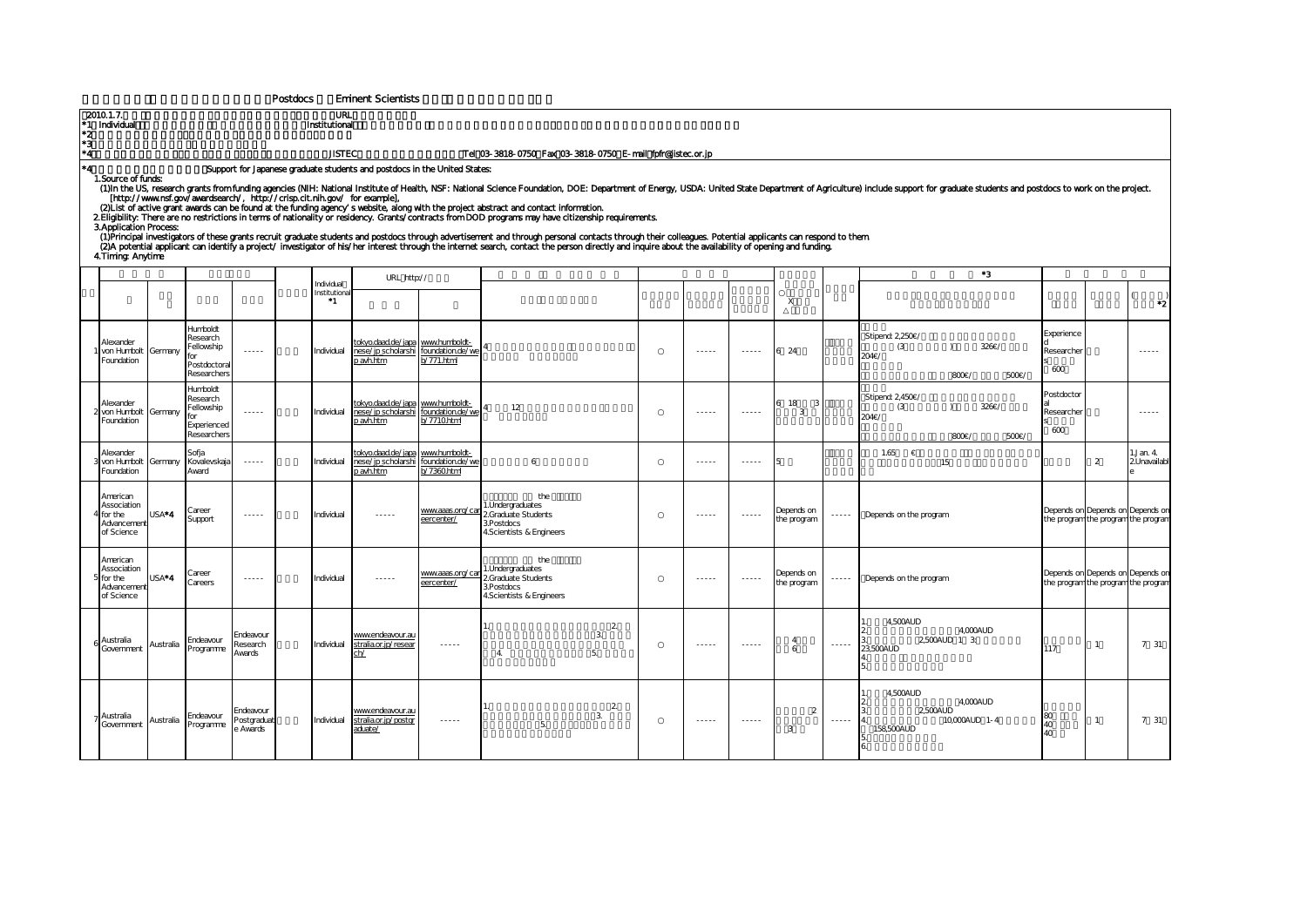|                                                                                       |                     |                                                                                                                                                              |                                            |                                           | URL http://                                                               |                                                                                                                                                                                                                                                                                                                                                                                                                                                                                        |                      |                 |                |    |                                                                                                                                                      |                                                                                                                                                                                                                                                                                                                                                                                                                                                                                        |                |                               | $^*3$                                                                                                               |                |                |                      |
|---------------------------------------------------------------------------------------|---------------------|--------------------------------------------------------------------------------------------------------------------------------------------------------------|--------------------------------------------|-------------------------------------------|---------------------------------------------------------------------------|----------------------------------------------------------------------------------------------------------------------------------------------------------------------------------------------------------------------------------------------------------------------------------------------------------------------------------------------------------------------------------------------------------------------------------------------------------------------------------------|----------------------|-----------------|----------------|----|------------------------------------------------------------------------------------------------------------------------------------------------------|----------------------------------------------------------------------------------------------------------------------------------------------------------------------------------------------------------------------------------------------------------------------------------------------------------------------------------------------------------------------------------------------------------------------------------------------------------------------------------------|----------------|-------------------------------|---------------------------------------------------------------------------------------------------------------------|----------------|----------------|----------------------|
|                                                                                       |                     |                                                                                                                                                              |                                            | Individual<br>Institutional<br>$^{\ast}1$ |                                                                           |                                                                                                                                                                                                                                                                                                                                                                                                                                                                                        |                      |                 |                |    |                                                                                                                                                      |                                                                                                                                                                                                                                                                                                                                                                                                                                                                                        | X              |                               |                                                                                                                     |                |                | $\cdot$ <sub>2</sub> |
| Belgium<br>8 Flanders<br>Government                                                   | Belgium<br>Flanders |                                                                                                                                                              |                                            | Individual                                | www.jasso.go.jp/st<br>udy a/scholarships<br>foreign34.html                | <b></b>                                                                                                                                                                                                                                                                                                                                                                                                                                                                                | $\overline{4}$       | $\overline{2}$  | 3<br>5         | 35 | $\dots$                                                                                                                                              | $\cdots \cdots$                                                                                                                                                                                                                                                                                                                                                                                                                                                                        | 10             |                               | 840€<br>540€<br>1,250€                                                                                              |                | $\overline{1}$ | $1 \quad 22$         |
| Belgium<br>Flanders<br>Government                                                     | Belgium<br>Flanders |                                                                                                                                                              |                                            | Individual                                | www.jasso.go.jp/st<br>udy a/scholarships<br>foreign34.html                | $\cdots$                                                                                                                                                                                                                                                                                                                                                                                                                                                                               | $\overline{4}$       | $\overline{a}$  | 3<br>5         | 35 | $\cdots$                                                                                                                                             | $\cdots$                                                                                                                                                                                                                                                                                                                                                                                                                                                                               | 12             |                               | 832.24€<br>123.95€<br>247.90€<br>185.92€                                                                            | $\mathcal{R}$  | $\overline{1}$ | $1 \quad 22$         |
| Bourses<br>ENS-Cachan                                                                 | France              | ENS-Cachan Internationa<br>Ecole<br>Normale<br>Superieur                                                                                                     | Scholarship<br>Program                     | Individual                                | www.ambafrance-<br>jp.org/article-<br>imprim.php3?id arti<br>$cle = 1312$ | $- - - - -$                                                                                                                                                                                                                                                                                                                                                                                                                                                                            | $\overline{2}$<br>28 |                 | 26             |    | $- - - - - -$                                                                                                                                        | $\begin{array}{cccccccccc} \multicolumn{2}{c}{} & \multicolumn{2}{c}{} & \multicolumn{2}{c}{} & \multicolumn{2}{c}{} & \multicolumn{2}{c}{} & \multicolumn{2}{c}{} & \multicolumn{2}{c}{} & \multicolumn{2}{c}{} & \multicolumn{2}{c}{} & \multicolumn{2}{c}{} & \multicolumn{2}{c}{} & \multicolumn{2}{c}{} & \multicolumn{2}{c}{} & \multicolumn{2}{c}{} & \multicolumn{2}{c}{} & \multicolumn{2}{c}{} & \multicolumn{2}{c}{} & \multicolumn{2}{c}{} & \multicolumn{2}{c}{} & \mult$ | 6 12           | $\cdots \cdots \cdots$        | 1.000€/                                                                                                             | Unavailable    | $\overline{1}$ | 1 31                 |
| British<br>Academy,<br>The Royal<br>Academy of<br>Engineering<br>The Royal<br>Society | <b>UK</b>           | The Newton<br>International<br>Fellowship<br>Scheme                                                                                                          | $\ldots$                                   | Individual                                | $\cdots \cdots$                                                           | www.newtonfello<br>wships.org/                                                                                                                                                                                                                                                                                                                                                                                                                                                         |                      |                 |                |    | $\cdots \cdots$                                                                                                                                      | $\cdots \cdots$                                                                                                                                                                                                                                                                                                                                                                                                                                                                        |                | UK<br>research<br>institutior | Stipend: £ 24,000/<br>£ 2,000 for relocation<br>£ 8,000<br>Follow-up £ 6,000/ for 10 years                          |                | $\mathbf{1}$   | Jan. 12              |
| Canada<br>Government                                                                  | Canada              | Scholarships Post-<br>for Non-<br>Canadians                                                                                                                  | PDRF<br>Doctoral<br>Research<br>Fellowship | Individual                                | www.canadanet.or.<br>o/gca/pdrf.shtml                                     | www.scholarships<br>gc.ca/Scholarshi<br>psNonCdn-<br>BoursesEtr-<br>ngaspx                                                                                                                                                                                                                                                                                                                                                                                                             |                      | (citizen) Ph.D. | $\overline{4}$ |    | $\cdots$                                                                                                                                             | $\cdots$                                                                                                                                                                                                                                                                                                                                                                                                                                                                               | 12             |                               | Stipend: 32,000                                                                                                     | Unavailable    | $\mathbf{1}$   | 1 19                 |
| Canon<br>3 Foundation in European Research<br>European Fellowship<br>Europe           |                     | Fellowship                                                                                                                                                   | $\sim$ $\sim$ $\sim$ $\sim$                | Individual                                | $\cdots$                                                                  | www.canonfounda<br>tion.org/program<br>mes 1 fellowhtm                                                                                                                                                                                                                                                                                                                                                                                                                                 |                      |                 | 10             |    | $\frac{1}{2} \left( \frac{1}{2} \right) \left( \frac{1}{2} \right) \left( \frac{1}{2} \right) \left( \frac{1}{2} \right) \left( \frac{1}{2} \right)$ | $\cdots$                                                                                                                                                                                                                                                                                                                                                                                                                                                                               | $\mathbf{1}$   |                               | 22,500€ 27,500€ year                                                                                                | 15             | -1             | 9 15                 |
| Canon<br>Europe                                                                       |                     | Co-sponsored research<br>Lanon<br>4 Foundation in European Fellowship with the<br>Furopean University<br>European University<br>Institute in Florence, Italy |                                            | Individual                                |                                                                           | www.canonfounda<br>tion.org/program<br>mes 2 cosponsor<br>ed.html                                                                                                                                                                                                                                                                                                                                                                                                                      |                      |                 |                |    | $\cdots \cdots \cdots$                                                                                                                               |                                                                                                                                                                                                                                                                                                                                                                                                                                                                                        | 12             |                               | Stipend: 2,000€/M<br>Household allowance:: 200€/M<br>Dependant's allowance: €100/M<br>One tourist class return trip | Unavailable    | $\overline{1}$ | 9 15                 |
| Casio<br>Science<br>Promotion<br>Foundation                                           | Japan               |                                                                                                                                                              |                                            | Individual                                | www.casio.co.jp/co<br>mpany/zaidan/ent<br>y/entry kaigai.html             | $\cdots \cdots$                                                                                                                                                                                                                                                                                                                                                                                                                                                                        |                      |                 |                |    | $\frac{1}{2} \left( \frac{1}{2} \right) \left( \frac{1}{2} \right) \left( \frac{1}{2} \right) \left( \frac{1}{2} \right) \left( \frac{1}{2} \right)$ |                                                                                                                                                                                                                                                                                                                                                                                                                                                                                        |                | $\ldots$                      | 30<br>240                                                                                                           | $\overline{4}$ | $\overline{a}$ | 15<br>15             |
| China<br>Government                                                                   | China               |                                                                                                                                                              |                                            | Individual                                | www.china-<br>embassy.or.jp/jpn/<br>xsjl/zglx/zfjxj/                      | $\begin{array}{cccccccccc} \multicolumn{2}{c}{} & \multicolumn{2}{c}{} & \multicolumn{2}{c}{} & \multicolumn{2}{c}{} & \multicolumn{2}{c}{} & \multicolumn{2}{c}{} & \multicolumn{2}{c}{} & \multicolumn{2}{c}{} & \multicolumn{2}{c}{} & \multicolumn{2}{c}{} & \multicolumn{2}{c}{} & \multicolumn{2}{c}{} & \multicolumn{2}{c}{} & \multicolumn{2}{c}{} & \multicolumn{2}{c}{} & \multicolumn{2}{c}{} & \multicolumn{2}{c}{} & \multicolumn{2}{c}{} & \multicolumn{2}{c}{} & \mult$ |                      | 50              | $\overline{a}$ |    | $\cdots \cdots$                                                                                                                                      | $\cdots$                                                                                                                                                                                                                                                                                                                                                                                                                                                                               | $\overline{2}$ | $\cdots \cdots$               | $1,400$ /<br>600                                                                                                    | Unavailable    | $\overline{1}$ | $\overline{4}$       |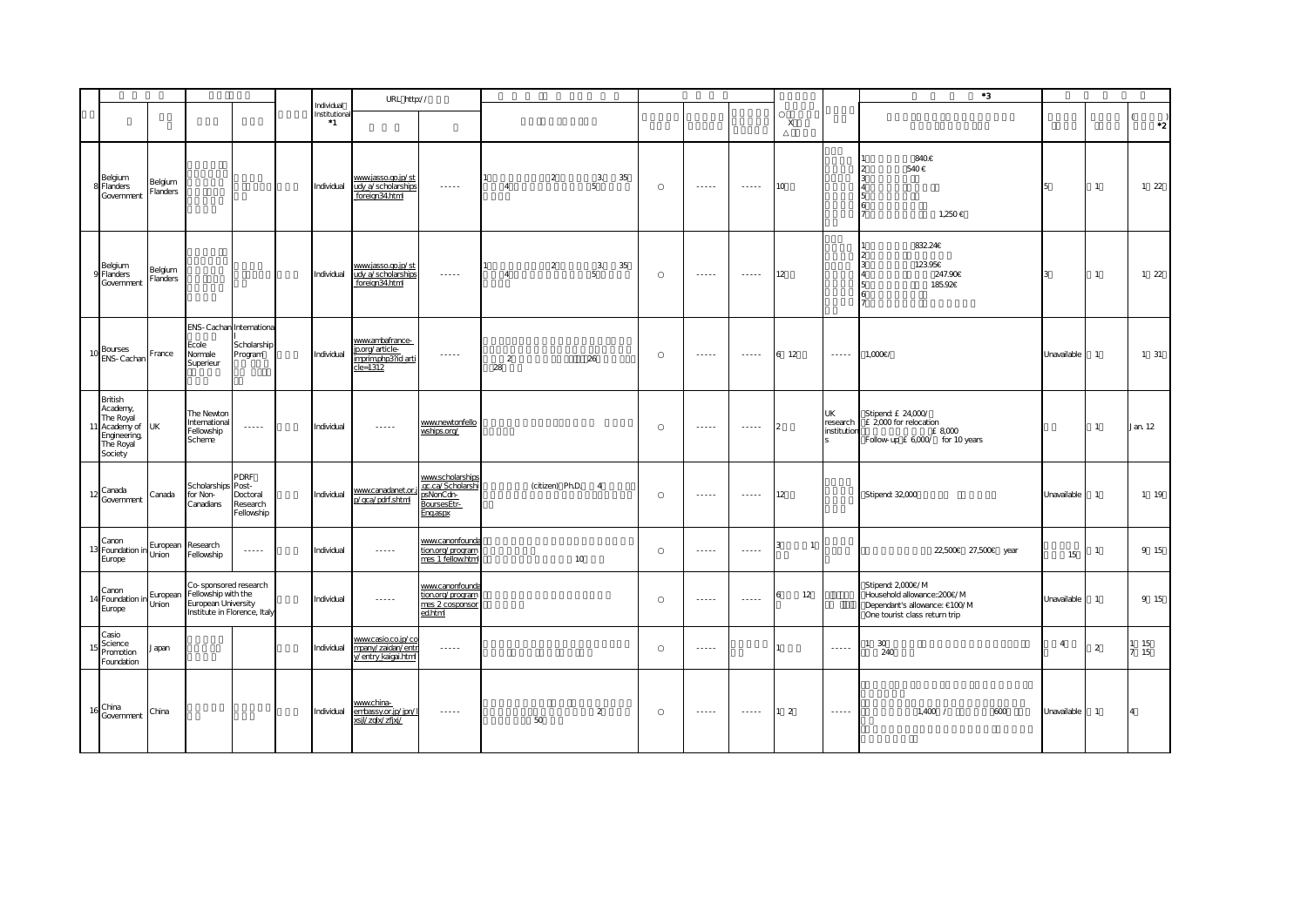|                                                      |                          |                                                                                                                   |                                                                                        |                                      | URL http://                                                                                 |                                                                         |    |                      |                |                |                                                                                                                                                                                                                                                                                                                                                                                                                                                                                        |                                                                                                                                                                                                                                                                                                                                                                                                                                                                                        |                       |                        | $^{\ast}3$                            |                |                |                                  |
|------------------------------------------------------|--------------------------|-------------------------------------------------------------------------------------------------------------------|----------------------------------------------------------------------------------------|--------------------------------------|---------------------------------------------------------------------------------------------|-------------------------------------------------------------------------|----|----------------------|----------------|----------------|----------------------------------------------------------------------------------------------------------------------------------------------------------------------------------------------------------------------------------------------------------------------------------------------------------------------------------------------------------------------------------------------------------------------------------------------------------------------------------------|----------------------------------------------------------------------------------------------------------------------------------------------------------------------------------------------------------------------------------------------------------------------------------------------------------------------------------------------------------------------------------------------------------------------------------------------------------------------------------------|-----------------------|------------------------|---------------------------------------|----------------|----------------|----------------------------------|
|                                                      |                          |                                                                                                                   |                                                                                        | Individual<br>Institutional<br>$^*1$ |                                                                                             |                                                                         |    |                      |                |                |                                                                                                                                                                                                                                                                                                                                                                                                                                                                                        |                                                                                                                                                                                                                                                                                                                                                                                                                                                                                        | $\mathsf X$           |                        |                                       |                |                | $\left($<br>$\cdot$ <sup>2</sup> |
| China<br>Government                                  | China                    |                                                                                                                   | Zhejiang<br>University<br>Graduate<br>Scholarship<br>for<br>Internationa<br>I Students | Individual                           | $\cdots \cdots$                                                                             | iczu.zju.edu.cn/E<br>g index news sho<br>wphp?cate=36xc<br>ate=36&id=91 |    | $\overline{2}$<br>5. | 3.40           | $\overline{a}$ | $\cdots \cdots$                                                                                                                                                                                                                                                                                                                                                                                                                                                                        | $\cdots$                                                                                                                                                                                                                                                                                                                                                                                                                                                                               | Unavailable           | $\cdots \cdots$        | 600<br>$1,400$ /<br>600               | 60             | 2              | $1.5$ 30<br>29 20                |
| Czech<br>18<br>Government                            | Czech                    |                                                                                                                   |                                                                                        | Individual                           | www.mzv.cz/tokyc<br>/ja/x2005 07 07 3<br>x2006 11 21/inde<br>x.html                         | $\cdots$                                                                | 35 | $\overline{4}$       |                |                | $\cdots$                                                                                                                                                                                                                                                                                                                                                                                                                                                                               | $\cdots$                                                                                                                                                                                                                                                                                                                                                                                                                                                                               | $\overline{2}$        |                        | 7,000<br>7,500                        |                | $\mathbf{1}$   | 3                                |
| 19 Czech<br>Government                               | Czech                    |                                                                                                                   |                                                                                        | Individual                           | www.mzv.cz/tokyo<br>/ja/x2005.07.07.3<br>x2006 11 21/inde<br>x.html                         | $\cdots$                                                                |    |                      |                |                | $\cdots \cdots$                                                                                                                                                                                                                                                                                                                                                                                                                                                                        | $\begin{array}{cccccccccc} \multicolumn{2}{c}{} & \multicolumn{2}{c}{} & \multicolumn{2}{c}{} & \multicolumn{2}{c}{} & \multicolumn{2}{c}{} & \multicolumn{2}{c}{} & \multicolumn{2}{c}{} & \multicolumn{2}{c}{} & \multicolumn{2}{c}{} & \multicolumn{2}{c}{} & \multicolumn{2}{c}{} & \multicolumn{2}{c}{} & \multicolumn{2}{c}{} & \multicolumn{2}{c}{} & \multicolumn{2}{c}{} & \multicolumn{2}{c}{} & \multicolumn{2}{c}{} & \multicolumn{2}{c}{} & \multicolumn{2}{c}{} & \mult$ |                       |                        | Unavailable                           |                | $\overline{1}$ | l 3                              |
| 20 Erasmus<br>Mundus                                 | European Mundus<br>Union | Erasmus<br>Masters<br>Courses                                                                                     | $\sim$ - $\sim$ - $\sim$                                                               | Individual                           | www.deljpn.ec.euro<br>pa.eu/relation/sho<br>wpage jp relations.<br>academic.erasmus.<br>php | $\cdots$                                                                |    |                      |                |                | $- - - - -$                                                                                                                                                                                                                                                                                                                                                                                                                                                                            | 1.1.1.1                                                                                                                                                                                                                                                                                                                                                                                                                                                                                | $\mathsf{L}$          | EU                     | Stipend: 21,000€/                     | 2,000<br>450   | $\mathbf{1}$   | 11                               |
| Finland<br>21<br>Government                          | Finland                  |                                                                                                                   | $\sim$ $\sim$ $\sim$ $\sim$                                                            | Individual                           | <u>www.jasso.go.jp/st</u><br>udy a/scholarships<br>foreign32html                            | $\cdots \cdots \cdots$                                                  |    | $\frac{2}{4}$        | 3              |                | $\cdots \cdots$                                                                                                                                                                                                                                                                                                                                                                                                                                                                        |                                                                                                                                                                                                                                                                                                                                                                                                                                                                                        | 3 9<br>$\overline{1}$ |                        | 1,200€                                | $\overline{1}$ | $\mathbf{1}$   | 1 15                             |
| German<br>Academic<br>22 Exchange<br>Service<br>DAAD | Germany                  | DAAD<br>:For<br>Foreigners-<br>Students<br>and<br>and<br>Graduates/D<br>Scholarship<br>octoral<br><b>Students</b> | $7-$<br>36<br>$\cdot$                                                                  | Individual                           | tokyo.daad.de/japa<br>nese/jp scholarshi<br>o graduated 7-<br>36.htm                        | $\cdots \cdots$                                                         | 32 | 2                    | $\overline{1}$ |                | $\cdots \cdots$                                                                                                                                                                                                                                                                                                                                                                                                                                                                        |                                                                                                                                                                                                                                                                                                                                                                                                                                                                                        |                       | $\cdots \cdots \cdots$ | 1,850€<br>750€/<br>1,000€/<br>260€/Y  | 30             | $\overline{1}$ | 9 30                             |
| German<br>Academic<br>23 Exchange<br>Service<br>DAAD | Germany                  | DAAD                                                                                                              | $1 - 6$                                                                                | Individual                           | tokyo.daad.de/japa<br>nese/jp_scholarshi<br>p_graduated_1-<br>6.htm                         | $\cdots$                                                                | 32 | $\overline{a}$       | $\overline{1}$ |                | $\cdots$                                                                                                                                                                                                                                                                                                                                                                                                                                                                               | $\cdots \cdots$                                                                                                                                                                                                                                                                                                                                                                                                                                                                        |                       | $\cdots$               | 1,250€<br>750€/<br>1,000€/            | 30             |                | 9 30                             |
| German<br>Academic<br>24 Exchange<br>Service<br>DAAD | Germany                  | DAAD                                                                                                              |                                                                                        | Individual                           | tokyo.daad.de/japa<br>nese/jp scholarshi<br>p graduated misic<br>art architecture/ht<br>m   | $\cdots$                                                                |    |                      | $\mathbf{1}$   | 6              | $\begin{array}{cccccccccc} \multicolumn{2}{c}{} & \multicolumn{2}{c}{} & \multicolumn{2}{c}{} & \multicolumn{2}{c}{} & \multicolumn{2}{c}{} & \multicolumn{2}{c}{} & \multicolumn{2}{c}{} & \multicolumn{2}{c}{} & \multicolumn{2}{c}{} & \multicolumn{2}{c}{} & \multicolumn{2}{c}{} & \multicolumn{2}{c}{} & \multicolumn{2}{c}{} & \multicolumn{2}{c}{} & \multicolumn{2}{c}{} & \multicolumn{2}{c}{} & \multicolumn{2}{c}{} & \multicolumn{2}{c}{} & \multicolumn{2}{c}{} & \mult$ | $\cdots \cdots$                                                                                                                                                                                                                                                                                                                                                                                                                                                                        | $\overline{1}$        | $\cdots \cdots \cdots$ | 1,850€ 1<br>1,250€<br>750€/<br>260€/Y |                |                | 9 30                             |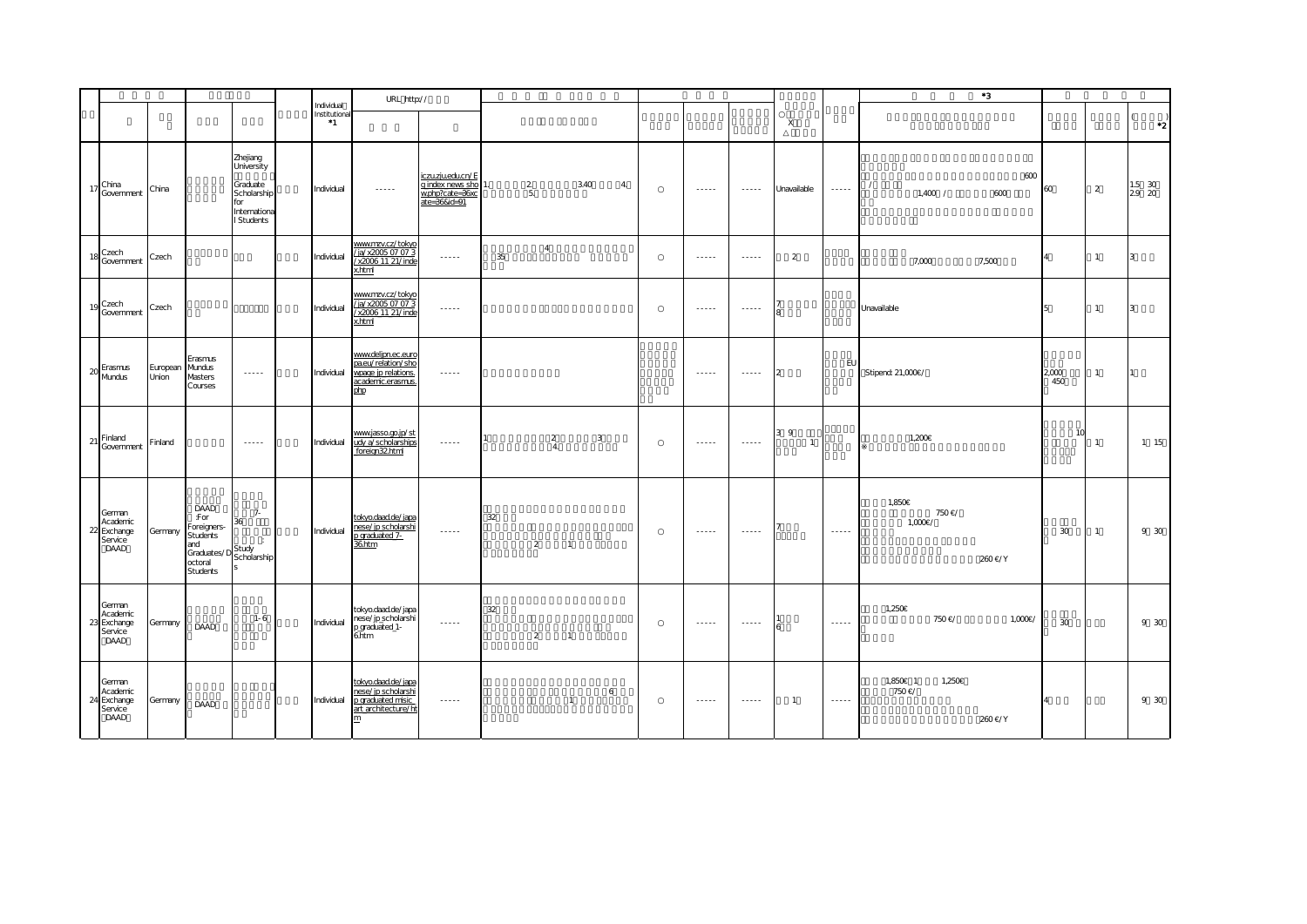|    |                                                   |         |                                |                                               |                                  | URL http://                                                                            |                                                                                                                          |                                                                                                                                              |                                                                          |                        |                                                                                                                                                                                                                                                                                                                                                                                                                                                                                        |                                                    |                                                                                                                | *3                                                                                                                                                                              |                                   |                         |                      |
|----|---------------------------------------------------|---------|--------------------------------|-----------------------------------------------|----------------------------------|----------------------------------------------------------------------------------------|--------------------------------------------------------------------------------------------------------------------------|----------------------------------------------------------------------------------------------------------------------------------------------|--------------------------------------------------------------------------|------------------------|----------------------------------------------------------------------------------------------------------------------------------------------------------------------------------------------------------------------------------------------------------------------------------------------------------------------------------------------------------------------------------------------------------------------------------------------------------------------------------------|----------------------------------------------------|----------------------------------------------------------------------------------------------------------------|---------------------------------------------------------------------------------------------------------------------------------------------------------------------------------|-----------------------------------|-------------------------|----------------------|
|    |                                                   |         |                                |                                               | Individual<br>Institutiona<br>*1 |                                                                                        |                                                                                                                          |                                                                                                                                              |                                                                          |                        |                                                                                                                                                                                                                                                                                                                                                                                                                                                                                        | X                                                  |                                                                                                                |                                                                                                                                                                                 |                                   |                         | $\cdot$ <sub>2</sub> |
| 25 | German<br>Academic<br>Exchange<br>Service<br>DAAD | Germany | DAAD                           | DAAD                                          | Individual                       | tokyo.daad.de/japa<br>nese/jp scholarshi<br>p graduated takata<br>htm                  | $\cdots$                                                                                                                 | 32                                                                                                                                           |                                                                          | $\cdots \cdots$        | $\cdots$                                                                                                                                                                                                                                                                                                                                                                                                                                                                               | $\overline{7}$<br>36                               |                                                                                                                | 1,850€ 1<br>1,250€<br>750€/<br>1,000€/<br>260€/Y                                                                                                                                |                                   |                         | 9 30                 |
| H  | German<br>Academic<br>Exchange<br>Service<br>DAAD | Germany | DAAD                           | <b>ISK</b>                                    | Individual                       | tokyo.daad.de/japa<br>nese/jp_scholarshi<br>p_sommer.htm                               | $- - - - -$                                                                                                              | $\overline{2}$<br>$\overline{2}$<br>19<br>6<br>Grundstufe 1,<br>Mttelstufe 1                                                                 |                                                                          | $\cdots \cdots$        | $\cdots \cdots \cdots$                                                                                                                                                                                                                                                                                                                                                                                                                                                                 | 6                                                  | Carl<br>Duisberg<br>Centren,<br>Goethe-<br>Institute<br>e.V., Inte<br>Dafe.V.,<br>Leipzig,<br>$S+W$<br>Marburg | 625€<br>1,300€<br>1,000€                                                                                                                                                        | 10                                | $\mathbf{1}$            | 18                   |
| 27 | German<br>Research<br>Foundation<br>(DFG)         | Germany | Research<br>Training<br>Groups | Internationa<br>Research<br>Training<br>Group | Individual                       | tokyo.daad.de./japa<br>nes/jp scholarship<br>dfahtml                                   | www.dfg.de/en/r<br>esearch funding/<br>coordinated progr<br>immes/research<br>training groups/in<br>dex.html             | Doctoral researchers, postdocs, applicants<br>holding a degree from a university of applied<br>science or a Bachelor's degree.               | Application<br>s to be<br>submitted<br>directly to<br>the<br>coordinator | $\cdots \cdots \cdots$ | $\begin{array}{cccccccccccccc} \multicolumn{2}{c}{} & \multicolumn{2}{c}{} & \multicolumn{2}{c}{} & \multicolumn{2}{c}{} & \multicolumn{2}{c}{} & \multicolumn{2}{c}{} & \multicolumn{2}{c}{} & \multicolumn{2}{c}{} & \multicolumn{2}{c}{} & \multicolumn{2}{c}{} & \multicolumn{2}{c}{} & \multicolumn{2}{c}{} & \multicolumn{2}{c}{} & \multicolumn{2}{c}{} & \multicolumn{2}{c}{} & \multicolumn{2}{c}{} & \multicolumn{2}{c}{} & \multicolumn{2}{c}{} & \multicolumn{2}{c}{} & \$ | Up to 3Y                                           | $\cdots \cdots \cdots$                                                                                         | Fellowships (or working contracts)<br>funding for consumables and travel allowances                                                                                             |                                   | Unavailable At any time | $\cdots \cdots$      |
| χ  | German<br>Research<br>Foundation<br>(DFG)         | Germany | Excellence<br>Initiative       | Graduate<br>Schools                           | Individual                       | tokyo.daad.de./japa<br>nes/jp scholarship<br>dfghtml                                   | www.dfg.de/en/r<br>esearch funding/<br>coordinated progr<br><u>immes/excellend</u><br>e initiative/gradu<br>ate schools/ | Outstanding doctoral students and<br>postdoctoral students.                                                                                  | Application<br>s to be<br>submitted<br>directly to<br>the<br>coordinator | $\cdots \cdots \cdots$ | $\cdots$                                                                                                                                                                                                                                                                                                                                                                                                                                                                               | Unavailable                                        | $\cdots \cdots \cdots$                                                                                         | Average 1 million € graduate school<br>A supplemental allowance 20% of the total sum<br>Scholarships, funding for consumables and travel<br>allowances.                         | Approx. 40<br>graduate<br>schools | Unavailable Unavailable |                      |
|    | German<br>Research<br>Foundation<br>(DFG)         | Germany | Research<br>Careers            | Emmy<br>Noether<br>Programme                  | Individual                       | tokyo.daad.de./japa www.dfg.de/en/r<br>nes/jp scholarship esearch careers/<br>dfg.html | emmy_noether/                                                                                                            | 24<br>6<br>12<br>Previous scientific record,<br>outstanding publications in high-ranking<br>international specialist journals or comparable. |                                                                          | $\cdots \cdots$        | $\ldots$                                                                                                                                                                                                                                                                                                                                                                                                                                                                               | 5Y, a 6Y is<br>possible in<br>exceptional<br>cases | $\cdots \cdots$                                                                                                | Funding for an independent junior research<br>group including the position of head of research<br>group according to TVL 15 for the applicant, and<br>personnel and consumables |                                   | Unavailable At any time | $\cdots \cdots$      |
| X  | German<br>Research<br>Foundation<br>(DFG)         | Germany | Research<br>Funding            | Collaborativ<br>e Research<br>Centres         | Individual                       | tokyo.daad.de./japa<br>nes/jp scholarship<br>dfg.html                                  | www.dfg.de/en/r<br>esearch funding/<br>coordinated prog<br>ammes/collabora<br><u>tive research ce</u><br>ters/index.html |                                                                                                                                              | Contact<br>the centers<br>directly                                       | $\cdots \cdots$        |                                                                                                                                                                                                                                                                                                                                                                                                                                                                                        | Unavailable                                        | $\cdots \cdots$                                                                                                | Opportunities for international cooperation, job<br>opportunities                                                                                                               |                                   | Unavailable At any time |                      |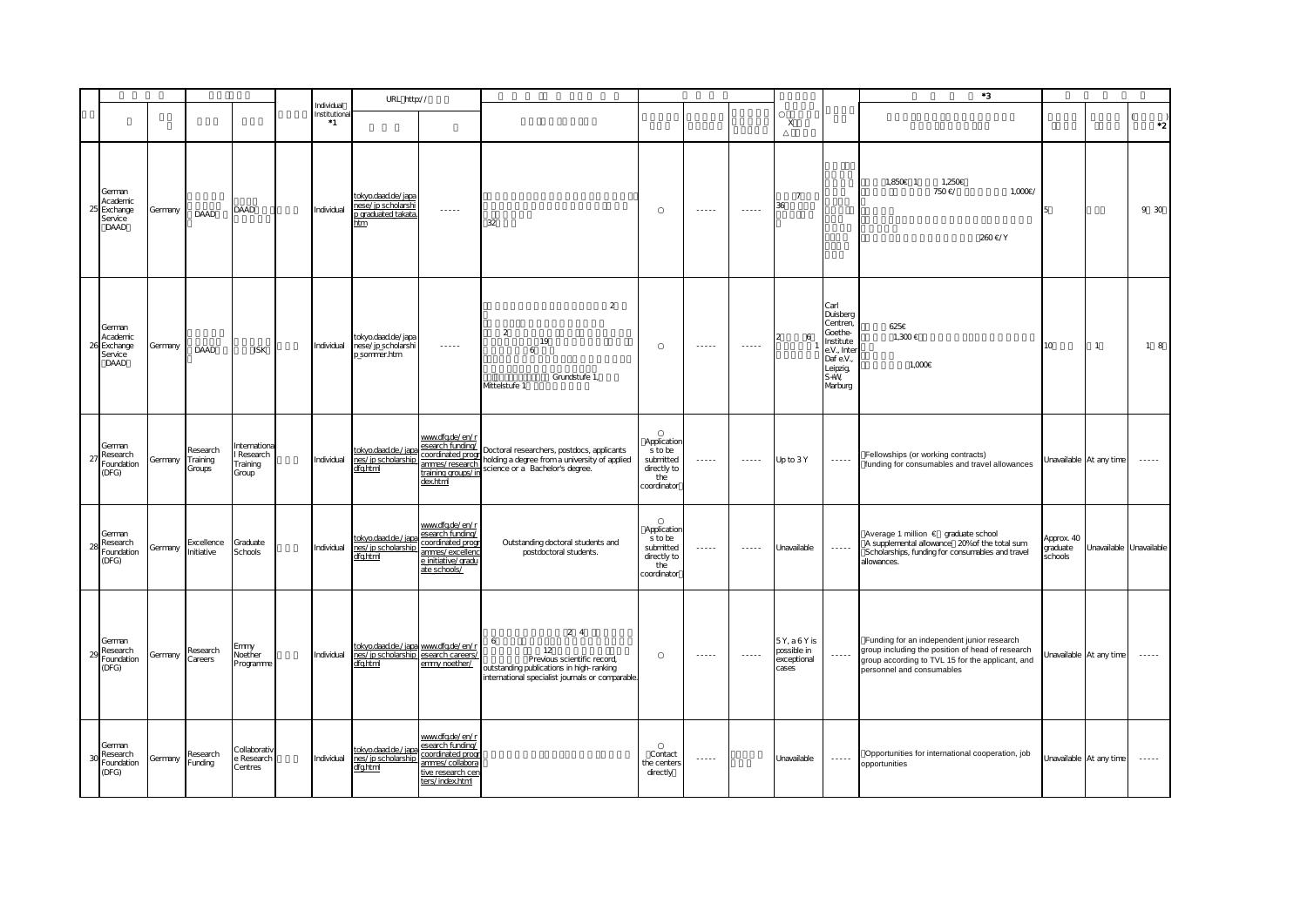|                                                                                  |         |                                                                     |                                                                                                                                                                                                                                                                                                                                                                                                                                                                                        |                                          | URL http://                                                                                                                                          |                                                                                                                                                                                                                                                                                                                                                                                                                                                                                        |                                                                                                          |                                                                                                                                                                                                                                                                                                                                                                                                                                                                                        |                                                                                                                                                                                                                                                                                                                                                                                                                                                                                        |                                                         |          | $^{\ast}3$                                                                                                                                                                                                                                                                                                                |                         |                                     |                           |
|----------------------------------------------------------------------------------|---------|---------------------------------------------------------------------|----------------------------------------------------------------------------------------------------------------------------------------------------------------------------------------------------------------------------------------------------------------------------------------------------------------------------------------------------------------------------------------------------------------------------------------------------------------------------------------|------------------------------------------|------------------------------------------------------------------------------------------------------------------------------------------------------|----------------------------------------------------------------------------------------------------------------------------------------------------------------------------------------------------------------------------------------------------------------------------------------------------------------------------------------------------------------------------------------------------------------------------------------------------------------------------------------|----------------------------------------------------------------------------------------------------------|----------------------------------------------------------------------------------------------------------------------------------------------------------------------------------------------------------------------------------------------------------------------------------------------------------------------------------------------------------------------------------------------------------------------------------------------------------------------------------------|----------------------------------------------------------------------------------------------------------------------------------------------------------------------------------------------------------------------------------------------------------------------------------------------------------------------------------------------------------------------------------------------------------------------------------------------------------------------------------------|---------------------------------------------------------|----------|---------------------------------------------------------------------------------------------------------------------------------------------------------------------------------------------------------------------------------------------------------------------------------------------------------------------------|-------------------------|-------------------------------------|---------------------------|
|                                                                                  |         |                                                                     |                                                                                                                                                                                                                                                                                                                                                                                                                                                                                        | Individual<br>Institutiona<br>$^{\ast}1$ |                                                                                                                                                      |                                                                                                                                                                                                                                                                                                                                                                                                                                                                                        |                                                                                                          |                                                                                                                                                                                                                                                                                                                                                                                                                                                                                        |                                                                                                                                                                                                                                                                                                                                                                                                                                                                                        | X                                                       |          |                                                                                                                                                                                                                                                                                                                           |                         |                                     | ∗21                       |
| German<br>Research<br>Foundation<br>(DFG)                                        | Germany | Research<br>Careers                                                 | Temporary<br>Positions<br>for Principa<br>Investigator                                                                                                                                                                                                                                                                                                                                                                                                                                 | Individual                               | tokyo.daad.de./japa esearch funding/<br>nes/jp scholarship<br>dfq.html researchers/own                                                               | www.dfg.de/en/r<br>position                                                                                                                                                                                                                                                                                                                                                                                                                                                            | Researchers who have completed their<br>academic training (holding a doctorate)                          | $\cdots$                                                                                                                                                                                                                                                                                                                                                                                                                                                                               |                                                                                                                                                                                                                                                                                                                                                                                                                                                                                        | Up to 36 M                                              | $\dots$  | Based on the TVÖD/TV-L E-13 salary scale and<br>project funding (personnel, direct project costs,<br>travel and publication expenses)                                                                                                                                                                                     | Unavailable At any time |                                     |                           |
| German<br>Research<br>Foundation<br>(DFG)                                        | Germany | Cluster of<br>Excellence<br>(DFG)                                   | $\cdots$                                                                                                                                                                                                                                                                                                                                                                                                                                                                               | Individual                               | $\cdots$                                                                                                                                             | www.dfg.de/en/r<br>esearch funding/<br>ammes/excellenc scientists<br>e initiative/cluste<br>r of excellence                                                                                                                                                                                                                                                                                                                                                                            | coordinated progr Doctoral students, postdocs and senior                                                 | $\cdots$                                                                                                                                                                                                                                                                                                                                                                                                                                                                               | $\begin{array}{cccccccccc} \bullet & \bullet & \bullet & \bullet & \bullet & \bullet \end{array}$                                                                                                                                                                                                                                                                                                                                                                                      | Should<br>contact<br>directly                           | $\cdots$ | Job opportunities at all levels, focal points for<br>international cooperation                                                                                                                                                                                                                                            |                         | Unavailable Unavailable Unavailable |                           |
| German<br>Research<br>33<br>Foundation<br>(DFG)                                  | Germany | Initiating and<br>intensifying<br>bilateral<br>cooperation<br>(DFG) | $\mathcal{L}^{\mathcal{L}}\mathcal{L}^{\mathcal{L}}\mathcal{L}^{\mathcal{L}}\mathcal{L}^{\mathcal{L}}\mathcal{L}^{\mathcal{L}}$                                                                                                                                                                                                                                                                                                                                                        | Individual                               | $\frac{1}{2} \left( \frac{1}{2} \right) \left( \frac{1}{2} \right) \left( \frac{1}{2} \right) \left( \frac{1}{2} \right) \left( \frac{1}{2} \right)$ | www.dfg.de/en/in<br>ternational/intern<br>n/cooperation pr<br>oject/index.html<br>$\overline{2}$                                                                                                                                                                                                                                                                                                                                                                                       | ational cooperatio Researchers preparing for of carrying out<br>research projects with colleagues abroad | $- - - - -$                                                                                                                                                                                                                                                                                                                                                                                                                                                                            | $\begin{array}{cccccccccc} \multicolumn{2}{c}{} & \multicolumn{2}{c}{} & \multicolumn{2}{c}{} & \multicolumn{2}{c}{} & \multicolumn{2}{c}{} & \multicolumn{2}{c}{} & \multicolumn{2}{c}{} & \multicolumn{2}{c}{} & \multicolumn{2}{c}{} & \multicolumn{2}{c}{} & \multicolumn{2}{c}{} & \multicolumn{2}{c}{} & \multicolumn{2}{c}{} & \multicolumn{2}{c}{} & \multicolumn{2}{c}{} & \multicolumn{2}{c}{} & \multicolumn{2}{c}{} & \multicolumn{2}{c}{} & \multicolumn{2}{c}{} & \mult$ | Up to 3M<br>and/or joint<br>vorkshops<br>within 1 Y     | $\cdots$ | International travel costs paid by DFG for<br>researchers from going abroad (or by partner<br>institution/funding organization for international<br>researchers coming to Germany)<br>Subsistence costs paid by DFG for research stay<br>in Germany (and by partner organization/institution<br>for research stay abroad) |                         | Unavailable Unavailable Unavailable |                           |
| Gottlieb<br>Daimler and<br>Karl Benz<br>Foundation                               | Germany | PhD<br>students                                                     | Fellowship<br>Program<br>Research<br>Abroad                                                                                                                                                                                                                                                                                                                                                                                                                                            | Individual                               | $\cdots$                                                                                                                                             | www.daimler-<br>benz-stiftung.de                                                                                                                                                                                                                                                                                                                                                                                                                                                       | Mater's degree or Diploma degree<br>30                                                                   | $- - - - -$                                                                                                                                                                                                                                                                                                                                                                                                                                                                            | $\begin{array}{cccccccccc} \multicolumn{2}{c}{} & \multicolumn{2}{c}{} & \multicolumn{2}{c}{} & \multicolumn{2}{c}{} & \multicolumn{2}{c}{} & \multicolumn{2}{c}{} & \multicolumn{2}{c}{} & \multicolumn{2}{c}{} & \multicolumn{2}{c}{} & \multicolumn{2}{c}{} & \multicolumn{2}{c}{} & \multicolumn{2}{c}{} & \multicolumn{2}{c}{} & \multicolumn{2}{c}{} & \multicolumn{2}{c}{} & \multicolumn{2}{c}{} & \multicolumn{2}{c}{} & \multicolumn{2}{c}{} & \multicolumn{2}{c}{} & \mult$ | $\mathcal{D}$                                           |          | Stipend: 750€<br>1,000€                                                                                                                                                                                                                                                                                                   | Unavailable             | 2                                   | 1.3 <sub>1</sub><br>210 1 |
| Hungary<br>35<br>Government                                                      | Hungary |                                                                     | $\frac{1}{2} \left( \frac{1}{2} \right) \left( \frac{1}{2} \right) \left( \frac{1}{2} \right) \left( \frac{1}{2} \right) \left( \frac{1}{2} \right)$                                                                                                                                                                                                                                                                                                                                   | Individual                               | www.jasso.go.jp/st<br>udy a/scholarships<br>foreign31.html                                                                                           | $\cdots$                                                                                                                                                                                                                                                                                                                                                                                                                                                                               | $\overline{2}$<br>40<br>35<br>45<br>$\overline{3}$                                                       | $- - - - -$                                                                                                                                                                                                                                                                                                                                                                                                                                                                            | $\begin{array}{cccccccccc} \multicolumn{2}{c}{} & \multicolumn{2}{c}{} & \multicolumn{2}{c}{} & \multicolumn{2}{c}{} & \multicolumn{2}{c}{} & \multicolumn{2}{c}{} & \multicolumn{2}{c}{} & \multicolumn{2}{c}{} & \multicolumn{2}{c}{} & \multicolumn{2}{c}{} & \multicolumn{2}{c}{} & \multicolumn{2}{c}{} & \multicolumn{2}{c}{} & \multicolumn{2}{c}{} & \multicolumn{2}{c}{} & \multicolumn{2}{c}{} & \multicolumn{2}{c}{} & \multicolumn{2}{c}{} & \multicolumn{2}{c}{} & \mult$ | 36<br>12<br>$1 10$<br>321<br>(B.D.E)<br>10<br>A,C<br>X) |          | 93,000 Ft. 118,800 Ft.<br>80,000 Ft.<br>118,800 Ft.<br>80,000 Ft.<br>21<br>3,000 Ft.<br>$\mathcal{P}$<br>$\overline{2}$<br>23Ft<br>$\overline{1}$                                                                                                                                                                         | 48                      | $\mathbf{1}$                        | 3 <sup>9</sup>            |
| 36                                                                               |         |                                                                     | $\begin{array}{cccccccccc} \multicolumn{2}{c}{} & \multicolumn{2}{c}{} & \multicolumn{2}{c}{} & \multicolumn{2}{c}{} & \multicolumn{2}{c}{} & \multicolumn{2}{c}{} & \multicolumn{2}{c}{} & \multicolumn{2}{c}{} & \multicolumn{2}{c}{} & \multicolumn{2}{c}{} & \multicolumn{2}{c}{} & \multicolumn{2}{c}{} & \multicolumn{2}{c}{} & \multicolumn{2}{c}{} & \multicolumn{2}{c}{} & \multicolumn{2}{c}{} & \multicolumn{2}{c}{} & \multicolumn{2}{c}{} & \multicolumn{2}{c}{} & \mult$ | Individual                               | www.jasso.go.jp/st<br>udy a/scholarships<br>foreign15.pdf.html                                                                                       | $\begin{array}{cccccccccc} \multicolumn{2}{c}{} & \multicolumn{2}{c}{} & \multicolumn{2}{c}{} & \multicolumn{2}{c}{} & \multicolumn{2}{c}{} & \multicolumn{2}{c}{} & \multicolumn{2}{c}{} & \multicolumn{2}{c}{} & \multicolumn{2}{c}{} & \multicolumn{2}{c}{} & \multicolumn{2}{c}{} & \multicolumn{2}{c}{} & \multicolumn{2}{c}{} & \multicolumn{2}{c}{} & \multicolumn{2}{c}{} & \multicolumn{2}{c}{} & \multicolumn{2}{c}{} & \multicolumn{2}{c}{} & \multicolumn{2}{c}{} & \mult$ | $\overline{2}$<br>3<br>$\overline{4}$<br>5<br>6                                                          | $\begin{array}{cccccccccc} \multicolumn{2}{c}{} & \multicolumn{2}{c}{} & \multicolumn{2}{c}{} & \multicolumn{2}{c}{} & \multicolumn{2}{c}{} & \multicolumn{2}{c}{} & \multicolumn{2}{c}{} & \multicolumn{2}{c}{} & \multicolumn{2}{c}{} & \multicolumn{2}{c}{} & \multicolumn{2}{c}{} & \multicolumn{2}{c}{} & \multicolumn{2}{c}{} & \multicolumn{2}{c}{} & \multicolumn{2}{c}{} & \multicolumn{2}{c}{} & \multicolumn{2}{c}{} & \multicolumn{2}{c}{} & \multicolumn{2}{c}{} & \mult$ | $\begin{array}{cccccccccc} \multicolumn{2}{c}{} & \multicolumn{2}{c}{} & \multicolumn{2}{c}{} & \multicolumn{2}{c}{} & \multicolumn{2}{c}{} & \multicolumn{2}{c}{} & \multicolumn{2}{c}{} & \multicolumn{2}{c}{} & \multicolumn{2}{c}{} & \multicolumn{2}{c}{} & \multicolumn{2}{c}{} & \multicolumn{2}{c}{} & \multicolumn{2}{c}{} & \multicolumn{2}{c}{} & \multicolumn{2}{c}{} & \multicolumn{2}{c}{} & \multicolumn{2}{c}{} & \multicolumn{2}{c}{} & \multicolumn{2}{c}{} & \mult$ | X)                                                      |          | 590.12€<br>12,750€                                                                                                                                                                                                                                                                                                        | 3                       | $\mathbf{1}$                        | 4 15                      |
| Japan-China<br>Friendship<br>Association                                         | Japan   |                                                                     | $\rightarrow$                                                                                                                                                                                                                                                                                                                                                                                                                                                                          | Individual                               | wwwi-<br>cfa.com/abroad/ko<br>uhi.html                                                                                                               | $\sim$ $\sim$ $\sim$ $\sim$                                                                                                                                                                                                                                                                                                                                                                                                                                                            | 50                                                                                                       | $\begin{array}{cccccccccc} \multicolumn{2}{c}{} & \multicolumn{2}{c}{} & \multicolumn{2}{c}{} & \multicolumn{2}{c}{} & \multicolumn{2}{c}{} & \multicolumn{2}{c}{} & \multicolumn{2}{c}{} & \multicolumn{2}{c}{} & \multicolumn{2}{c}{} & \multicolumn{2}{c}{} & \multicolumn{2}{c}{} & \multicolumn{2}{c}{} & \multicolumn{2}{c}{} & \multicolumn{2}{c}{} & \multicolumn{2}{c}{} & \multicolumn{2}{c}{} & \multicolumn{2}{c}{} & \multicolumn{2}{c}{} & \multicolumn{2}{c}{} & \mult$ | $- - - - -$                                                                                                                                                                                                                                                                                                                                                                                                                                                                            | 11                                                      |          | Stipend:<br>2,000                                                                                                                                                                                                                                                                                                         | 20                      | $\mathbf{1}$                        | $11 \quad 4$<br>26        |
| Japan<br>International<br>Science and<br><b>Fechnology</b><br>Exchange<br>Center | apan    | nternational Space<br>Space<br>University                           | Studies<br>Program                                                                                                                                                                                                                                                                                                                                                                                                                                                                     | Individual                               | www.jistec.or.jp/IS<br>U/office/index.htm                                                                                                            | $\cdots \cdots$                                                                                                                                                                                                                                                                                                                                                                                                                                                                        | <b>ISU</b>                                                                                               | $\cdots$                                                                                                                                                                                                                                                                                                                                                                                                                                                                               | $\cdots$                                                                                                                                                                                                                                                                                                                                                                                                                                                                               |                                                         |          | 17.500€                                                                                                                                                                                                                                                                                                                   | Unavailable             | $\mathbf{1}$                        | 4 30                      |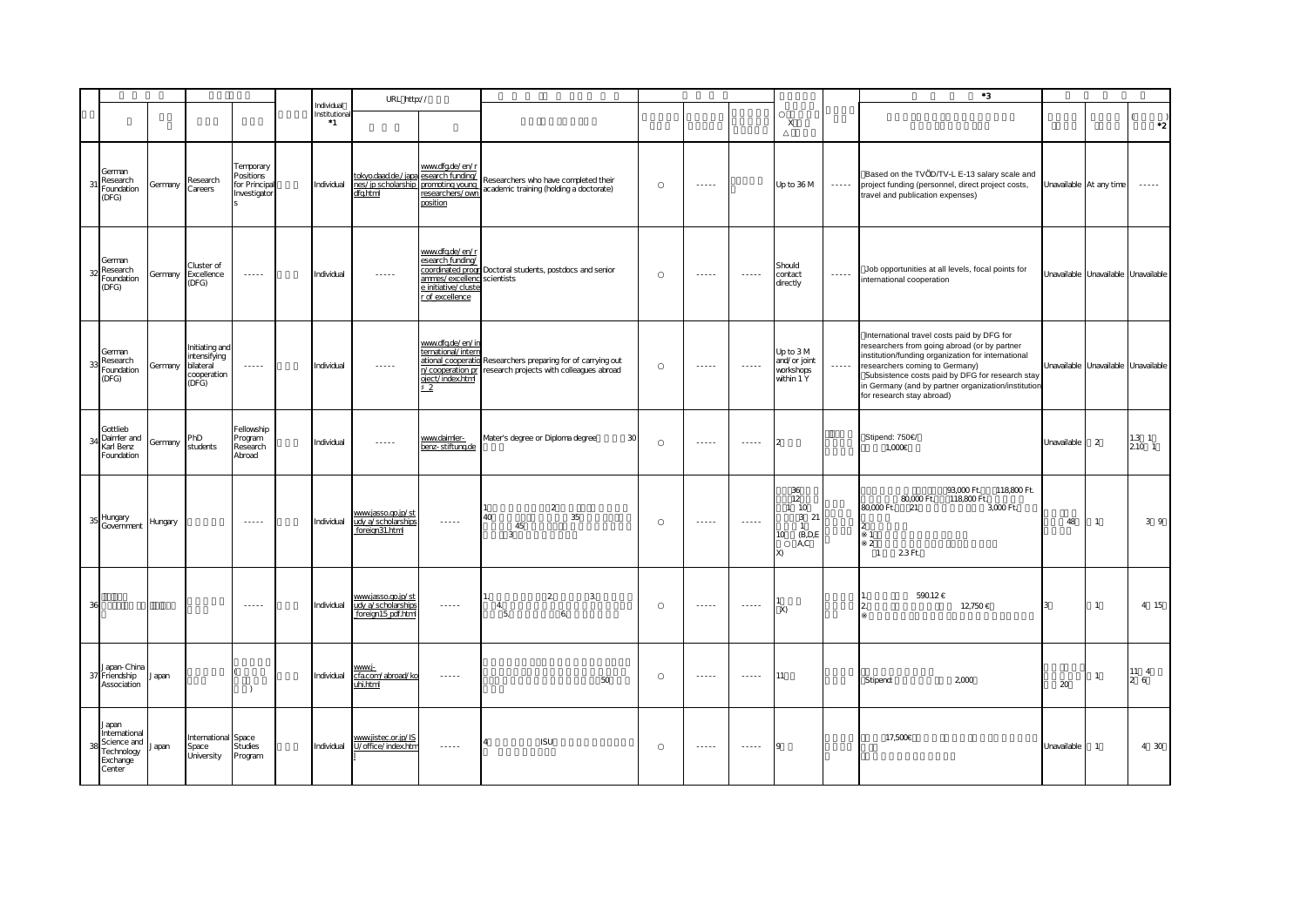|            |                                                                           |       |                                            |                                                 |                         |                                                       | URL http://                                                                                                        |                                                    |                |            |                                    |                                                                                                             |                                    |                |                       | $^*3$                                              |             |                |                                          |
|------------|---------------------------------------------------------------------------|-------|--------------------------------------------|-------------------------------------------------|-------------------------|-------------------------------------------------------|--------------------------------------------------------------------------------------------------------------------|----------------------------------------------------|----------------|------------|------------------------------------|-------------------------------------------------------------------------------------------------------------|------------------------------------|----------------|-----------------------|----------------------------------------------------|-------------|----------------|------------------------------------------|
|            |                                                                           |       |                                            |                                                 |                         | Individual<br>Institutiona<br>$\overline{\mathbf{1}}$ |                                                                                                                    |                                                    |                |            |                                    |                                                                                                             |                                    | $\mathsf{X}$   |                       |                                                    |             |                | $\overline{(\ }$<br>$\cdot$ <sup>2</sup> |
| 39         | Japan<br>International<br>Science and<br>Technology<br>Exchange<br>Center | Japan | International Space<br>Space<br>University | MSc in<br>Studies/M<br>Sc in Space<br>Managemen |                         | Individual                                            | www.jistec.or.jp/IS<br>U/office/index.htm                                                                          | $\cdots$                                           | $\overline{4}$ | <b>ISU</b> |                                    | $\begin{array}{cccccccccc} \bullet & \bullet & \bullet & \bullet & \bullet & \bullet & \bullet \end{array}$ | $\sim$ $\sim$ $\sim$ $\sim$ $\sim$ | I1             | $\left($<br>$\lambda$ | 25,000€                                            | Unavailable | $\overline{1}$ | 6 30                                     |
| $\Delta f$ | Japan Russia<br>Youth<br>Exchange<br>Center                               | Japan |                                            |                                                 |                         | Individual                                            | www.jrex.or.jp/ja/C<br>4 fellowship jpyouk<br>ou.html                                                              | $\cdots \cdots$                                    |                |            | 40                                 | $\dots$                                                                                                     | $\cdots \cdots$                    |                |                       | $30\,$<br>10 <sup>°</sup>                          | 10          | $\overline{1}$ | 4 28                                     |
|            | Japan<br>Society for<br>41 the<br>Promotion of<br>Science                 | Japan |                                            |                                                 |                         | Individual                                            | www.jsps.go.jp/j-<br>ab/index.html                                                                                 | jsps.go.jp/english<br>/e- pd/ab.htm                | 34             |            |                                    | $\sim$ - - - - -                                                                                            |                                    | $\overline{2}$ |                       | 380 520                                            | 110         | $\mathbf{1}$   | 5 16                                     |
|            | Japan<br>Society for<br>42 the<br>Promotion of<br>Science                 | Japan |                                            |                                                 | HP                      | Individual                                            | www.jsps.go.jp/j-<br>bilat/semin/nikoku<br>kan_boshu1.html                                                         | www.jsps.go.jp/en<br>bilat/main.html               |                |            | $\sim$ - - - - -                   | $\sim$ - - - - -                                                                                            |                                    |                |                       |                                                    |             |                |                                          |
| 43         | Japan<br>Society for<br>the<br>Promotion of<br>Science                    | Japan | SAKURA                                     |                                                 |                         | Individual                                            | <u>www.jsps.go.jp/j-.</u><br>bilat/semin/sakura<br>boshu.html                                                      | www.jsps.go.jp/en<br>glish/e-<br>bilat/sakura.html |                |            | $\sim$ $\sim$ $\sim$ $\sim$ $\sim$ |                                                                                                             |                                    | $\overline{2}$ | $\dots$               | 100<br>$\mathbf{1}$<br><b>INRIA</b><br>$6,000 \in$ | 10 17       | $\overline{1}$ | 9 12                                     |
|            | Japan<br>Society for<br>44 the<br>Promotion of<br>Science                 | Japan |                                            |                                                 | ${\sf HP}$<br>$\lambda$ | Individual                                            | www.jsps.go.jp/j=   jsps.go.jp/english<br><u>bilat/tokutei/tokut</u> /e-<br><u>ei boshu.html</u>   bilat/main.html |                                                    |                |            | $\sim$ $\sim$ $\sim$ $\sim$        | $\dots$                                                                                                     |                                    |                |                       |                                                    |             |                |                                          |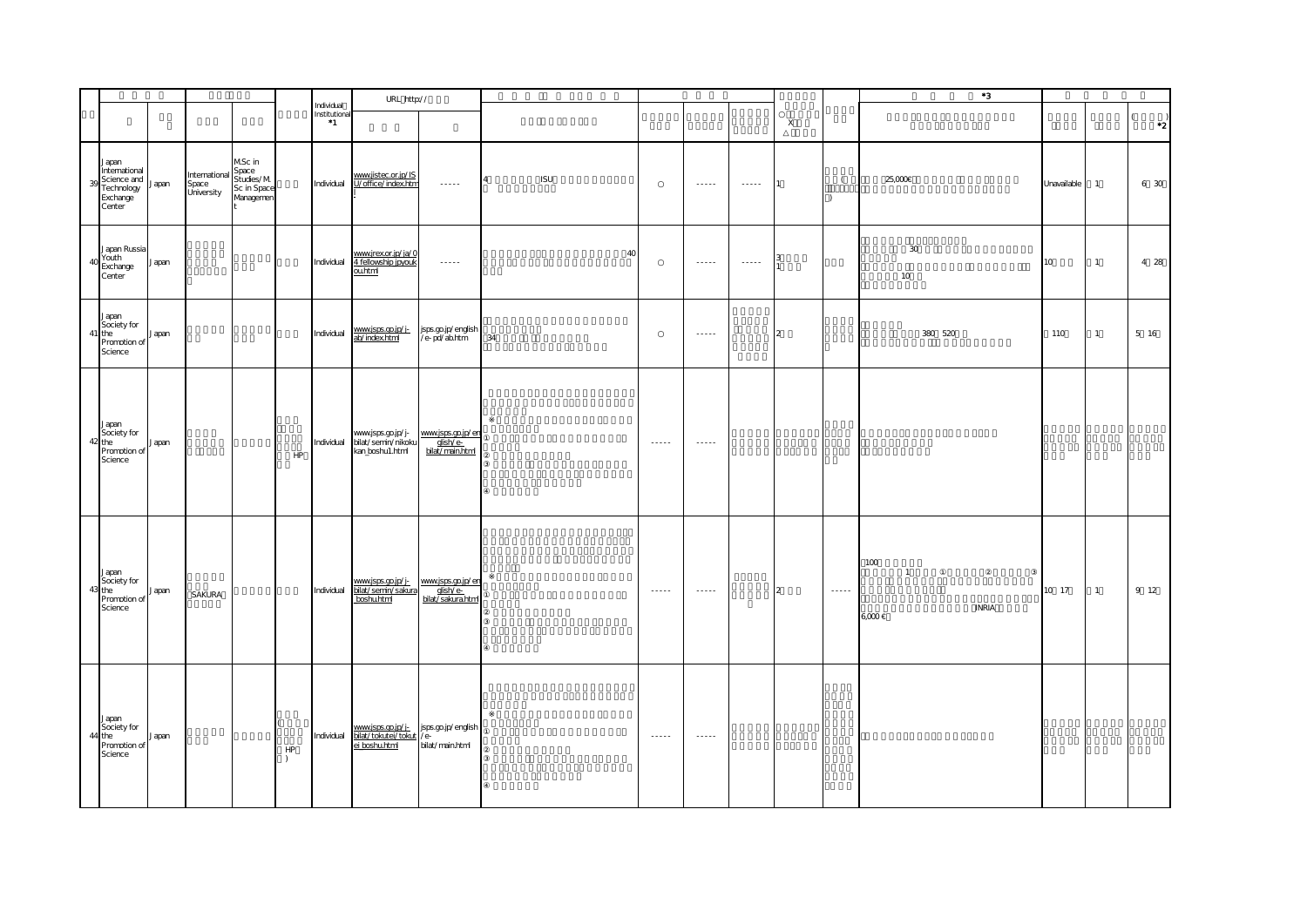|    |                                                           |           |                                                                                                        |                                                               |                     |                                     | URL http://                                                                                      |                                                    |                                                                                                           |                                                                              |                                                                                                                                                                                                                                                                                                                                                                                                                                                                                        |                                                                                                                                                                                                                                                                                                                                                                                                                                                                                        |                                                  |                        | *3                                                                                                     |                                          |                                     |                                                                 |
|----|-----------------------------------------------------------|-----------|--------------------------------------------------------------------------------------------------------|---------------------------------------------------------------|---------------------|-------------------------------------|--------------------------------------------------------------------------------------------------|----------------------------------------------------|-----------------------------------------------------------------------------------------------------------|------------------------------------------------------------------------------|----------------------------------------------------------------------------------------------------------------------------------------------------------------------------------------------------------------------------------------------------------------------------------------------------------------------------------------------------------------------------------------------------------------------------------------------------------------------------------------|----------------------------------------------------------------------------------------------------------------------------------------------------------------------------------------------------------------------------------------------------------------------------------------------------------------------------------------------------------------------------------------------------------------------------------------------------------------------------------------|--------------------------------------------------|------------------------|--------------------------------------------------------------------------------------------------------|------------------------------------------|-------------------------------------|-----------------------------------------------------------------|
|    |                                                           |           |                                                                                                        |                                                               |                     | Individual<br>Institutiona<br>$^*1$ |                                                                                                  |                                                    |                                                                                                           |                                                                              |                                                                                                                                                                                                                                                                                                                                                                                                                                                                                        |                                                                                                                                                                                                                                                                                                                                                                                                                                                                                        | $\mathsf X$                                      |                        |                                                                                                        |                                          |                                     | $\left($<br>$\cdot$ <sup>2</sup>                                |
|    | Japan<br>Society for<br>45 the<br>Promotion of<br>Science | Japan     |                                                                                                        | $\sim$ $\sim$ $\sim$ $\sim$                                   |                     | Individual                          | www.jsps.go.jp/j-<br>wakatekojin/index.<br>html                                                  | $\cdots \cdots$                                    |                                                                                                           |                                                                              | $\dots$                                                                                                                                                                                                                                                                                                                                                                                                                                                                                | $\sim$ $\sim$ $\sim$ $\sim$                                                                                                                                                                                                                                                                                                                                                                                                                                                            | $\frac{90}{12}$                                  | $\cdots \cdots$        | 31<br>43<br>16                                                                                         | 2009<br>100<br>200<br>2009<br>300<br>550 | 2012<br>$\overline{2}$              | 9 14<br>16<br>8 24<br>8 28<br>10 <sup>°</sup><br>10<br>13<br>16 |
|    | Japan<br>Society for<br>46 the<br>Promotion of<br>Science | Japan     |                                                                                                        | $\sim$ $\sim$ $\sim$ $\sim$                                   | HP<br>$\rightarrow$ | Individual                          | www.jsps.go.jp/j-<br>lindau/gaiyou.html                                                          | www.jsps.go.jp/en<br>glish/e-<br>lindau/index.html | (1)<br>$4 \quad 1$<br>35<br>6<br>4 <sub>1</sub><br>35<br>6                                                |                                                                              | $\dots$                                                                                                                                                                                                                                                                                                                                                                                                                                                                                | $\cdots \cdots$                                                                                                                                                                                                                                                                                                                                                                                                                                                                        | I1                                               | $\cdots \cdots$        | $\overline{2}$                                                                                         | 20                                       |                                     | 6 25<br>25                                                      |
|    | 47 Kazankai<br>Foundation                                 | Japan     |                                                                                                        |                                                               |                     | Individual                          | www.kazankai.org/<br>c abroad 1.html                                                             | $\cdots$                                           | 40<br>$\overline{a}$<br>$\overline{2}$<br>35<br>HSK(<br>)6                                                |                                                                              | $\begin{array}{cccccccccc} \multicolumn{2}{c}{} & \multicolumn{2}{c}{} & \multicolumn{2}{c}{} & \multicolumn{2}{c}{} & \multicolumn{2}{c}{} & \multicolumn{2}{c}{} & \multicolumn{2}{c}{} & \multicolumn{2}{c}{} & \multicolumn{2}{c}{} & \multicolumn{2}{c}{} & \multicolumn{2}{c}{} & \multicolumn{2}{c}{} & \multicolumn{2}{c}{} & \multicolumn{2}{c}{} & \multicolumn{2}{c}{} & \multicolumn{2}{c}{} & \multicolumn{2}{c}{} & \multicolumn{2}{c}{} & \multicolumn{2}{c}{} & \mult$ | $\begin{array}{cccccccccc} \multicolumn{2}{c}{} & \multicolumn{2}{c}{} & \multicolumn{2}{c}{} & \multicolumn{2}{c}{} & \multicolumn{2}{c}{} & \multicolumn{2}{c}{} & \multicolumn{2}{c}{} & \multicolumn{2}{c}{} & \multicolumn{2}{c}{} & \multicolumn{2}{c}{} & \multicolumn{2}{c}{} & \multicolumn{2}{c}{} & \multicolumn{2}{c}{} & \multicolumn{2}{c}{} & \multicolumn{2}{c}{} & \multicolumn{2}{c}{} & \multicolumn{2}{c}{} & \multicolumn{2}{c}{} & \multicolumn{2}{c}{} & \mult$ | 11M                                              |                        | 2,000 M<br>1,700<br>M<br>10<br>Y<br>12                                                                 | $5\phantom{.}$                           |                                     |                                                                 |
|    | 48 Korea<br>Government                                    |           |                                                                                                        | $\sim$ $\sim$ $\sim$ $\sim$ $\sim$                            |                     | Individual                          | www.jasso.go.jp/st<br>udy a/scholarships<br>foreign04graduate<br>pdf.html                        | $\sim$ $\sim$ $\sim$ $\sim$                        | 5<br>40<br>TOEFL:PBT 500                                                                                  |                                                                              | $\begin{array}{cccccccccc} \bullet & \bullet & \bullet & \bullet & \bullet & \bullet & \bullet \end{array}$                                                                                                                                                                                                                                                                                                                                                                            | $\cdots$                                                                                                                                                                                                                                                                                                                                                                                                                                                                               | $\overline{2}$<br>$\overline{3}$<br>$\mathbf{1}$ | $\cdots \cdots$        | 90 von<br>21 von<br>$\mathbf{1}$<br>24 Won<br>$\mathbf{1}$<br>20 vion 10 vion<br>5<br>80 Won<br>50 von | 40                                       | $\mathbf{1}$                        | 6 18                                                            |
|    | 49 Leibniz<br>Institutes                                  | Germany   | International<br>Leibniz<br>Graduate<br>Schools                                                        | $\sim$ $\sim$ $\sim$ $\sim$                                   |                     | Individual                          | $\sim$ $\sim$ $\sim$ $\sim$                                                                      | www.leibniz-<br>association.eu                     | Outstanding doctoral students.                                                                            | application<br>s should be<br>submitted<br>directly to<br>the<br>coordinator | $\ldots$                                                                                                                                                                                                                                                                                                                                                                                                                                                                               | $\cdots \cdots$                                                                                                                                                                                                                                                                                                                                                                                                                                                                        | Unavailable                                      | $\dots$                | Scholarships or working contracts; funding for<br>consumables and travel allowances.                   |                                          | Unavailable Unavailable Unavailable |                                                                 |
|    | 50 Leibniz<br>Institutes                                  | Germany   |                                                                                                        | Foreign<br>Visiting<br>Scientists<br>at Leibniz<br>Institutes |                     | Individual                          | tokyo.daad.de./japa<br>lokyo.daad.de./japa<br>nes/jp.scholarship<br>leibniz.html<br>leibniz.html |                                                    | Highly qualified foreign scientists                                                                       | Contact<br>the potential<br>host LI<br>directly                              | $\begin{array}{cccccccccc} \bullet & \bullet & \bullet & \bullet & \bullet & \bullet & \bullet \end{array}$                                                                                                                                                                                                                                                                                                                                                                            | $\cdots \cdots \cdots$                                                                                                                                                                                                                                                                                                                                                                                                                                                                 | Unavailable                                      | $\cdots \cdots \cdots$ | Monthly salary or fee (depending on the<br>individual possibilities of the host institute)             |                                          | Unavailable At any time             | $\sim$ - - - - -                                                |
| 51 | National<br>Research<br>Foundation<br>(NRF)               | Singapore | Research<br>Innovation<br>and<br>Technology Research<br>Administratio Fellowship<br>n (RITA)<br>System | <b>NRF</b>                                                    |                     | Individual                          | $\cdots \cdots$                                                                                  | rita.nrf.gov.sg/def nationalities.<br>ault.aspx    | Talented scientists and researchers from all<br>Research in all disciplines of science and<br>technology. |                                                                              |                                                                                                                                                                                                                                                                                                                                                                                                                                                                                        | $\cdots \cdots$                                                                                                                                                                                                                                                                                                                                                                                                                                                                        | Max. 3 Y                                         | $\cdots \cdots$        | 30,000 S\$                                                                                             |                                          | $15$ Once a<br>year                 | Mar. 18<br>Sept. 6                                              |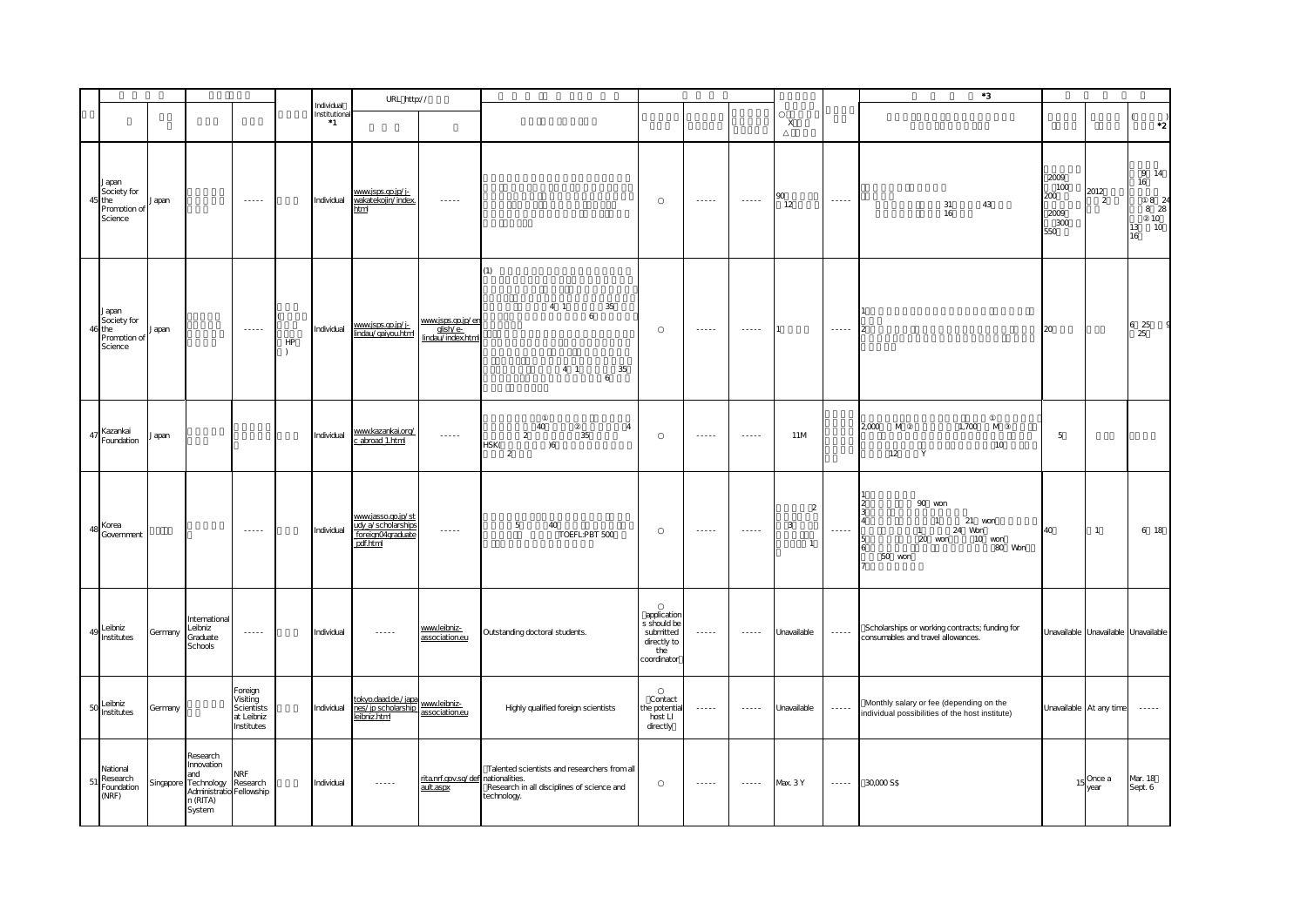|    |                                                         |                |                                                              |                             |                                      | URL http://                                                                     |                                                                     |                                              |                             |                                                                                                   |                      |                |                 | $^{\ast}3$                                                                                                                                                                  |                |                |                      |
|----|---------------------------------------------------------|----------------|--------------------------------------------------------------|-----------------------------|--------------------------------------|---------------------------------------------------------------------------------|---------------------------------------------------------------------|----------------------------------------------|-----------------------------|---------------------------------------------------------------------------------------------------|----------------------|----------------|-----------------|-----------------------------------------------------------------------------------------------------------------------------------------------------------------------------|----------------|----------------|----------------------|
|    |                                                         |                |                                                              |                             | Individual<br>Institutional<br>$^*1$ |                                                                                 |                                                                     |                                              |                             |                                                                                                   |                      | $\mathsf X$    |                 |                                                                                                                                                                             |                |                | $\cdot$ <sup>2</sup> |
|    | $52$ Nippon<br>Foundation                               | Japan          | Fellowships API<br>for Asian<br>Public<br>Intellectuals      |                             | Individual                           | www.cseas.kyoto-<br>u.ac.jp/api                                                 | $\dots$ .                                                           | API<br>5<br>$1 \t12$<br>40                   |                             | $\sim$ $\sim$ $\sim$ $\sim$                                                                       | $\cdots \cdots$      | $1 \quad 12$   | API             | $\overline{1}$<br>$\begin{array}{c} 2 \\ 3 \\ 4 \end{array}$<br>${\sf PC}$<br>15.                                                                                           | Unavailable    | $\overline{1}$ | 8 31                 |
|    | 53 Nippon<br>Foundation                                 | Japan          | Fellowships<br>for Asian<br>Public<br>Intellectuals          | API                         | Individual                           | www.cseas.kyoto-<br>u.ac.jp/api                                                 | $\dots$ .                                                           | API<br>$\overline{5}$<br>40<br>4 12          |                             | $\sim$ $\sim$ $\sim$ $\sim$                                                                       | $\cdots \cdots$      | 4 12           | API             | $\overline{1}$<br>$\begin{array}{c} 2 \\ 3 \\ 4 \end{array}$<br>PC<br>ı5                                                                                                    | Unavailable    | $\overline{1}$ | 8 31                 |
|    | $54$ Poland<br>Government                               |                |                                                              | $\ldots$                    | Individual                           | $\ldots$                                                                        | www.mofa.go.jp/<br>mofaj/                                           | 35                                           |                             | $\dots$                                                                                           | $\cdots \cdots$      | $\overline{2}$ | $\cdots \cdots$ | 1,270<br>Stipend:                                                                                                                                                           | 8              | $\mathbf{1}$   | $3\overline{9}$      |
| 55 | Scandinavia-<br>Japan<br>Sasakawa<br>Foundation         | Scandinav      |                                                              | $\sim$ $\sim$ $\sim$ $\sim$ | Individual                           | www.swejap.a.se./<br>SJSF/Templates/<br>SJSFPage.aspx?id<br>$-880$              | www.swejap.a.se/<br>SJSF/Templates<br>/SJSFPage.aspx?<br>$id = 554$ |                                              |                             | $\sim$ $\sim$ $\sim$ $\sim$                                                                       | $\cdots \cdots$      | Unavailable    | $\cdots \cdots$ | 1 100                                                                                                                                                                       | Unavailable    | $\mathbf{1}$   | 1 15                 |
|    | Slovak<br>56 Slovan<br>Government                       |                |                                                              | $\sim$ $\sim$ $\sim$ $\sim$ | Individual                           | wwwjasso.go.jp/st<br>udy a/scholarships<br>foreign42.html                       | $\cdots$                                                            |                                              |                             | $\begin{array}{cccccccccc} \bullet & \bullet & \bullet & \bullet & \bullet & \bullet \end{array}$ | $\cdots$             | 12             |                 | 14,000SKK(Slovak<br>$20,000$ SKK<br>$\overline{4}$<br>10<br>25,000 SKK<br>30,000 SKK<br>1€ 34SKK 1S\$ 25SKK                                                                 | Unavailable    | 2              | $1.4$ 30<br>210 31   |
| 57 | Switzerland<br>Government                               | S              |                                                              | $\sim$ $\sim$ $\sim$ $\sim$ | Individual                           | www.jasso.go.jp/st<br>udy a/scholarships<br>foreign20.html                      | $\sim$ $\sim$ $\sim$ $\sim$                                         | $\overline{a}$<br>$\mathbf{3}$<br>4 3 5<br>5 |                             | $\cdots$                                                                                          |                      | 9<br>10<br>6   |                 | 1,700<br>1,920<br>1,920<br>1,600<br>$\overline{3}$<br>3                                                                                                                     | $\overline{4}$ | $\mathbf{1}$   | 11 25                |
|    | Yoshida<br>58 Scholarship<br>Foundation                 | Japan          |                                                              |                             | Individual                           | wwwysf.or.jp/ryu/r<br>index.html                                                | $\sim$ 1000 $\sim$                                                  | TOEFL600<br>TOEFL570<br>35<br>$\overline{1}$ |                             | $\sim$ $\sim$ $\sim$ $\sim$                                                                       |                      | $\overline{a}$ | $\cdots$        | 15<br>250<br>$\overline{ }$<br>$\lambda$<br>$\overline{4}$<br>$\mathbf{B}$<br>2<br>$\overline{2}$<br>$\overline{4}$<br>5.<br>125<br>250<br>6<br>$\sqrt{2}$<br>$\rightarrow$ | 5              | $\mathbf{1}$   | 10 <sub>o</sub>      |
| 59 | Alexander<br>von Humbolt<br>Foundation                  | Germany Bessel | Friedrich<br>Wilhelm<br>Research<br>Award                    | $\sim$ $\sim$ $\sim$ $\sim$ |                                      | Institution tokyo.daad.de/japa www.humboldt-<br>nese/jp scholarshi<br>p avh.htm | foundation.de/we<br>b/5339.html                                     | 12                                           | $\sim$ $\sim$ $\sim$ $\sim$ |                                                                                                   | $\sim$ $\sim$ $\sim$ | 6 12           |                 | Stipend: 45,000€<br>18<br>6                                                                                                                                                 | $\infty$       | $\overline{2}$ | 1.Spring<br>2Autumn  |
| 60 | Alexander<br>von Humbolt Germany Research<br>Foundation |                | Humboldt<br>Award                                            | $\sim$ $\sim$ $\sim$ $\sim$ |                                      | Institution tokyo.daad.de/japa www.humboldt-<br>p avh.htm                       | b/6446.html                                                         |                                              | $\sim$ - $\sim$ - $\sim$    |                                                                                                   | $\dots$ .            | 6 12           |                 | Stipend: 60,000€<br>6<br>18                                                                                                                                                 | 100            | $\overline{2}$ | 1.Spring<br>2Autumn  |
|    | Alexander<br>Foundation                                 |                | Philipp Franz<br>61 von Humbolt Germany von Siebold<br>Award |                             |                                      | Institution tokyo.daad.de./japa<br>siebold.html                                 | $\cdots \cdots \cdots$                                              | 50                                           |                             | $\cdots$                                                                                          |                      |                |                 | 50,000€<br>$\overline{1}$                                                                                                                                                   |                | $\mathbf{1}$   | Unavailable          |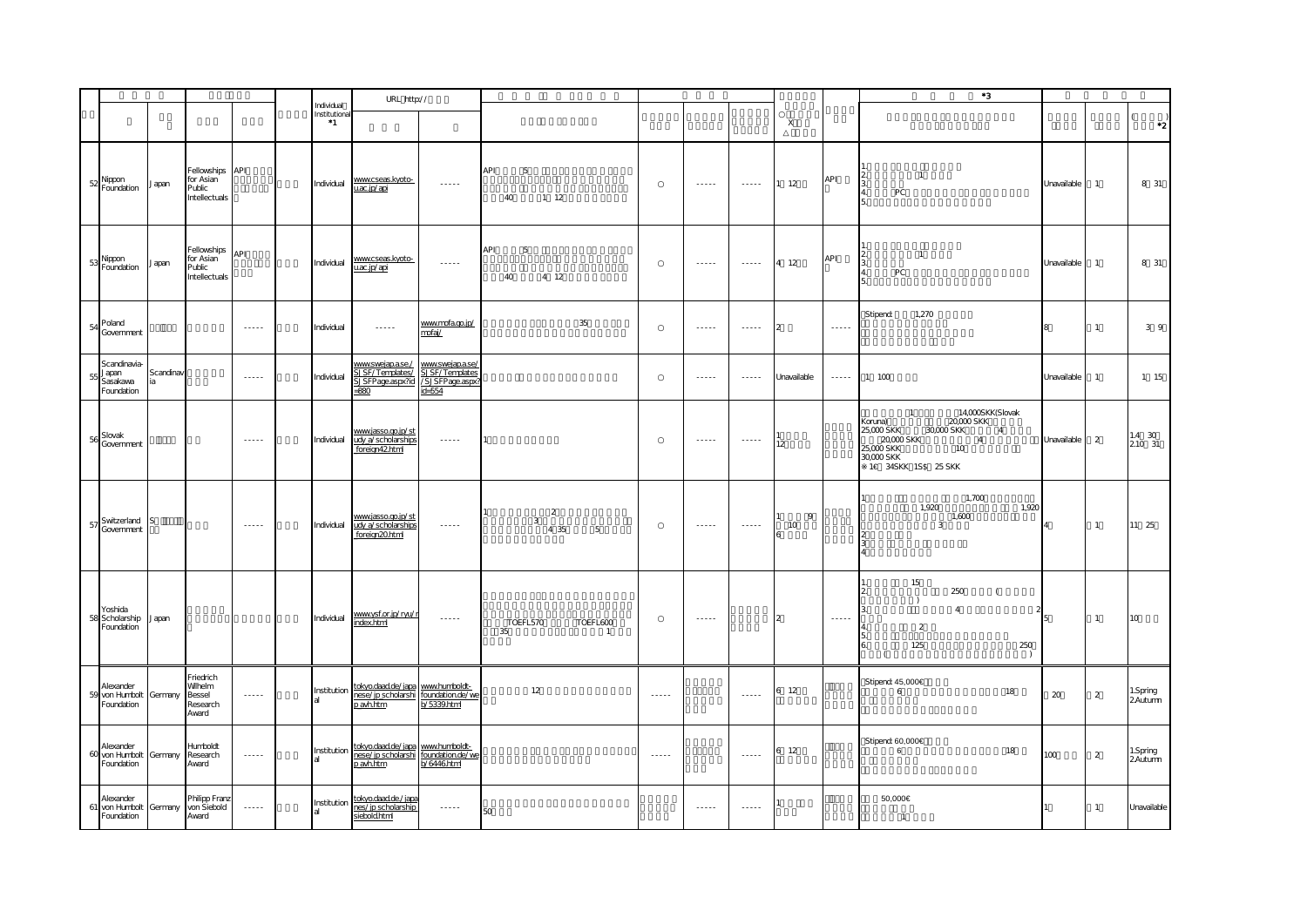|                                                                               |         |                                              |                                                                                                             |                                          | URL http://                                                                                                                                          |                                                                                                                                                                                                                                                                                                                                                                                                                                                                                        |                                                                                                                               |                                                                                                               |                                                                                                                                                                                                                                                                                                                                                                                                                                                                                        |                                                                                                                                                                                                                                                                                                                                                                                                                                                                                        |                               |                 | $^{\ast}3$                                                                                                                                 |                                     |                |                             |
|-------------------------------------------------------------------------------|---------|----------------------------------------------|-------------------------------------------------------------------------------------------------------------|------------------------------------------|------------------------------------------------------------------------------------------------------------------------------------------------------|----------------------------------------------------------------------------------------------------------------------------------------------------------------------------------------------------------------------------------------------------------------------------------------------------------------------------------------------------------------------------------------------------------------------------------------------------------------------------------------|-------------------------------------------------------------------------------------------------------------------------------|---------------------------------------------------------------------------------------------------------------|----------------------------------------------------------------------------------------------------------------------------------------------------------------------------------------------------------------------------------------------------------------------------------------------------------------------------------------------------------------------------------------------------------------------------------------------------------------------------------------|----------------------------------------------------------------------------------------------------------------------------------------------------------------------------------------------------------------------------------------------------------------------------------------------------------------------------------------------------------------------------------------------------------------------------------------------------------------------------------------|-------------------------------|-----------------|--------------------------------------------------------------------------------------------------------------------------------------------|-------------------------------------|----------------|-----------------------------|
|                                                                               |         |                                              |                                                                                                             | Individual<br>Institutional<br>$^*1$     |                                                                                                                                                      |                                                                                                                                                                                                                                                                                                                                                                                                                                                                                        |                                                                                                                               |                                                                                                               |                                                                                                                                                                                                                                                                                                                                                                                                                                                                                        |                                                                                                                                                                                                                                                                                                                                                                                                                                                                                        | X                             |                 |                                                                                                                                            |                                     |                | - (<br>$\cdot$ <sup>2</sup> |
| Alexander<br>62 von Humbolt Germany<br>Foundation                             |         | Alexander<br>von<br>Humboldt<br>Professorshi | $\begin{array}{cccccccccc} \bullet & \bullet & \bullet & \bullet & \bullet & \bullet & \bullet \end{array}$ | Institution                              | $\frac{1}{2} \left( \frac{1}{2} \right) \left( \frac{1}{2} \right) \left( \frac{1}{2} \right) \left( \frac{1}{2} \right) \left( \frac{1}{2} \right)$ | www.humboldt-<br>0/4424.html                                                                                                                                                                                                                                                                                                                                                                                                                                                           | Academics of all disciplines from abroad, who<br>foundation.de/we are internationally recognized as leaders in<br>their field | $\sim$ $\sim$ $\sim$ $\sim$                                                                                   | $\sim$ $\sim$ $\sim$ $\sim$                                                                                                                                                                                                                                                                                                                                                                                                                                                            | Applications<br>by German<br>universities;<br>non-<br>university<br>research<br>institutions 5Y<br>may also<br>submit<br>nominations<br>jointly with a<br>German<br>university.                                                                                                                                                                                                                                                                                                        |                               |                 | 5 Million € for academics in experimental<br>disciplines, 3.5 million € for researchers in<br>theoretical disciplines for a 5 year period. | 3                                   | $\overline{1}$ | Unavailable                 |
| Consortium<br>japonais de<br>College<br>63<br>doctoral<br>franco-<br>japonais | France  |                                              | $\sim$ $\sim$ $\sim$ $\sim$                                                                                 |                                          | Institution www.cdfj.jp/article<br>12html                                                                                                            | $\cdots \cdots$                                                                                                                                                                                                                                                                                                                                                                                                                                                                        | $\frac{34}{54}$                                                                                                               | 34<br>$\overline{2}$                                                                                          | $\dots$                                                                                                                                                                                                                                                                                                                                                                                                                                                                                |                                                                                                                                                                                                                                                                                                                                                                                                                                                                                        | 12                            | 54              | 8                                                                                                                                          | $30\,$                              | $\mathbf{1}$   | 2 2 8                       |
| Freiburg<br>64<br>University                                                  | Germany | Baden-Wü<br>mberg<br>Scholarship<br>Program  | $\dots$                                                                                                     | Institution<br>al Bilateral<br>agreement | $\sim$ $\sim$ $\sim$ $\sim$                                                                                                                          | www.hs-<br>esslingen.de/en/<br>30465                                                                                                                                                                                                                                                                                                                                                                                                                                                   | Non-German students.                                                                                                          | 1.1.1.1                                                                                                       | $\sim$ $\sim$ $\sim$ $\sim$                                                                                                                                                                                                                                                                                                                                                                                                                                                            | f<br>letter of<br>nomination 11<br>by your<br>institution                                                                                                                                                                                                                                                                                                                                                                                                                              | $\overline{4}$                |                 | up to 500 $\in$<br>Stipend: s<br>candidates up to 900 €                                                                                    | Unavailable                         | $\overline{1}$ | 1-Mar                       |
| German<br>Academic<br>65 Exchange<br>Service<br>DAAD                          | Germany | DAAD                                         | DAAD<br>Research<br>Stays, Re-<br>invitations                                                               | <b>Institution</b>                       | tokyo.daad.de/japa<br>nese/jp scholarshi<br>p we.htm                                                                                                 | www.funding-<br>quide.de                                                                                                                                                                                                                                                                                                                                                                                                                                                               | $\overline{3}$                                                                                                                |                                                                                                               | $\begin{array}{cccccccccc} \multicolumn{2}{c}{} & \multicolumn{2}{c}{} & \multicolumn{2}{c}{} & \multicolumn{2}{c}{} & \multicolumn{2}{c}{} & \multicolumn{2}{c}{} & \multicolumn{2}{c}{} & \multicolumn{2}{c}{} & \multicolumn{2}{c}{} & \multicolumn{2}{c}{} & \multicolumn{2}{c}{} & \multicolumn{2}{c}{} & \multicolumn{2}{c}{} & \multicolumn{2}{c}{} & \multicolumn{2}{c}{} & \multicolumn{2}{c}{} & \multicolumn{2}{c}{} & \multicolumn{2}{c}{} & \multicolumn{2}{c}{} & \mult$ | $\begin{array}{cccccccccc} \multicolumn{2}{c}{} & \multicolumn{2}{c}{} & \multicolumn{2}{c}{} & \multicolumn{2}{c}{} & \multicolumn{2}{c}{} & \multicolumn{2}{c}{} & \multicolumn{2}{c}{} & \multicolumn{2}{c}{} & \multicolumn{2}{c}{} & \multicolumn{2}{c}{} & \multicolumn{2}{c}{} & \multicolumn{2}{c}{} & \multicolumn{2}{c}{} & \multicolumn{2}{c}{} & \multicolumn{2}{c}{} & \multicolumn{2}{c}{} & \multicolumn{2}{c}{} & \multicolumn{2}{c}{} & \multicolumn{2}{c}{} & \mult$ | $\overline{\mathbf{3}}$<br>11 | $\cdots \cdots$ | 1,840€/<br>1,990€/<br>2,240€/                                                                                                              | Unavailable                         | 2              | 1.9 30<br>23 31             |
| German<br>Academic<br>66 Exchange<br>Service<br>DAAD                          | Germany | DAAD                                         | (JSPS)<br>Bilateral<br>Exchange<br>Program                                                                  |                                          | Institution<br>al nese/jp.scholarshi<br>p bilateral.htm                                                                                              | $\cdots$                                                                                                                                                                                                                                                                                                                                                                                                                                                                               |                                                                                                                               |                                                                                                               | $\sim$ $\sim$ $\sim$ $\sim$                                                                                                                                                                                                                                                                                                                                                                                                                                                            | $\cdots$                                                                                                                                                                                                                                                                                                                                                                                                                                                                               | 14 50                         | 1.1.1.1         | <b>JSPS</b><br>DAAD<br>21<br>82 101€/ 22<br>1,840 2,240€/<br>150€                                                                          |                                     | $\mathbf{1}$   | 9 12                        |
| German<br>Academic<br>Exchange<br>67<br>Service<br>DAAD                       | Germany | Philipp Franz<br>von Siebold<br>Award        | 1.1.1.1                                                                                                     | Institution<br>аL                        | tokyo.daad.de./japa<br>nes/jp.scholarship<br>siebold.html                                                                                            | $\begin{array}{cccccccccc} \multicolumn{2}{c}{} & \multicolumn{2}{c}{} & \multicolumn{2}{c}{} & \multicolumn{2}{c}{} & \multicolumn{2}{c}{} & \multicolumn{2}{c}{} & \multicolumn{2}{c}{} & \multicolumn{2}{c}{} & \multicolumn{2}{c}{} & \multicolumn{2}{c}{} & \multicolumn{2}{c}{} & \multicolumn{2}{c}{} & \multicolumn{2}{c}{} & \multicolumn{2}{c}{} & \multicolumn{2}{c}{} & \multicolumn{2}{c}{} & \multicolumn{2}{c}{} & \multicolumn{2}{c}{} & \multicolumn{2}{c}{} & \mult$ | 50                                                                                                                            | $- - - - -$                                                                                                   | 1.1.1.1                                                                                                                                                                                                                                                                                                                                                                                                                                                                                |                                                                                                                                                                                                                                                                                                                                                                                                                                                                                        |                               |                 | 50,000€<br>$\overline{1}$                                                                                                                  |                                     | $\overline{1}$ | 1 19                        |
| German<br>Research<br>68<br>Foundation<br>(DFG)                               | Germany | International internationa<br>Cooperation    | Visits by<br>highly<br>qualified<br>researchers<br>to German<br>universities                                | Institution                              | tokyo.daad.de./japa ternational/intern<br>nes/jp scholarship<br>dfghtml                                                                              | www.dfg.de/en/in<br>ational cooperatio Unavailable<br>vcooperration p<br>ojects/                                                                                                                                                                                                                                                                                                                                                                                                       |                                                                                                                               | $\frac{1}{2} \frac{1}{2} \frac{1}{2} \frac{1}{2} \frac{1}{2} \frac{1}{2} \frac{1}{2} \frac{1}{2} \frac{1}{2}$ | $\frac{1}{2} \left( \frac{1}{2} \right) \left( \frac{1}{2} \right) \left( \frac{1}{2} \right) \left( \frac{1}{2} \right) \left( \frac{1}{2} \right)$                                                                                                                                                                                                                                                                                                                                   | German<br>research<br>universities                                                                                                                                                                                                                                                                                                                                                                                                                                                     | Unavailable                   | $\cdots$        | Unavailable                                                                                                                                | Unavailable Unavailable Unavailable |                |                             |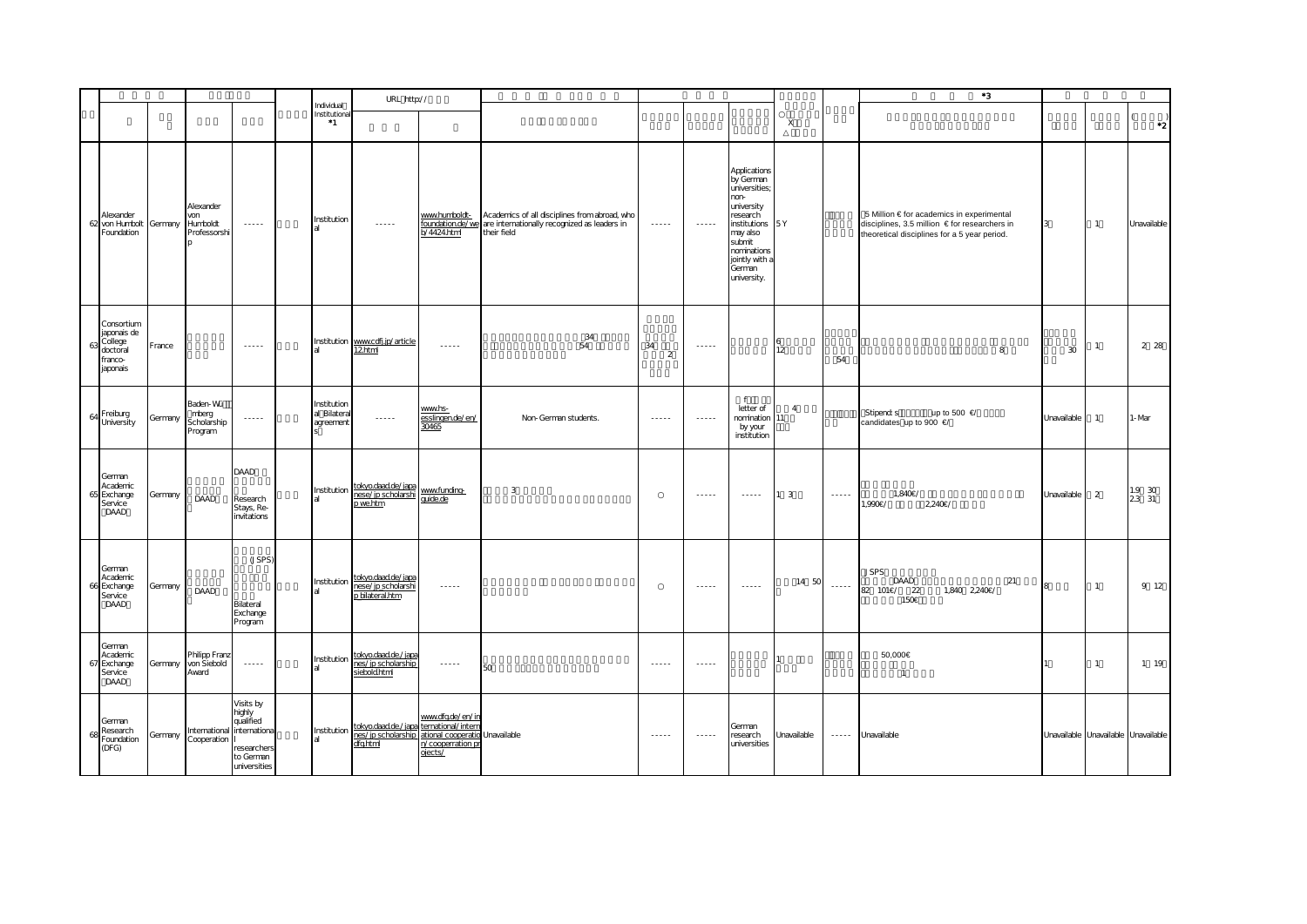|                                 |                                                       |         |                     |                                                                          |           |                                      | URL http://                                                        |                                                                                                       |                                                                                                                                                                 |                                                                                                                                                      |                             |                                                                                                                                                       |                           |                        | *3                                                                                                                                                          |                         |                         |                             |
|---------------------------------|-------------------------------------------------------|---------|---------------------|--------------------------------------------------------------------------|-----------|--------------------------------------|--------------------------------------------------------------------|-------------------------------------------------------------------------------------------------------|-----------------------------------------------------------------------------------------------------------------------------------------------------------------|------------------------------------------------------------------------------------------------------------------------------------------------------|-----------------------------|-------------------------------------------------------------------------------------------------------------------------------------------------------|---------------------------|------------------------|-------------------------------------------------------------------------------------------------------------------------------------------------------------|-------------------------|-------------------------|-----------------------------|
|                                 |                                                       |         |                     |                                                                          |           | Individual<br>Institutional<br>$^*1$ |                                                                    |                                                                                                       |                                                                                                                                                                 |                                                                                                                                                      |                             |                                                                                                                                                       | $\boldsymbol{\mathsf{X}}$ |                        |                                                                                                                                                             |                         |                         | $\cdot$ <sub>2</sub>        |
| German<br>(DFG)                 | Research<br>Foundation                                | Germany | Research<br>Funding | Mercator<br>Programme<br>Mercator<br>Visiting<br>Professorsh<br>ip (DFG) |           | Institution                          | tokyo.daad.de./japa<br>nes/jp scholarship<br>dfghtml               | www.dfg.de/en/r<br>esearch funding/<br>coordinated progr working abroad<br>ammes/research<br>dex.html | Highly qualified scientists and academics<br>The visit should focus on joint cooperative<br>training groups/in projects by the guest and host                   | $\cdots \cdots$                                                                                                                                      | $\cdots$                    | Applications<br>can be<br>submitted<br>by the<br>German<br>host<br>university or<br>endorsed by<br>the Rector<br>or President<br>of the<br>University | 3 to 12 M                 | $\cdots \cdots$        | The DFG pays a monthly salary and subsidiary<br>allowances<br>Travel allowances for the visiting professor to<br>visit other research institutes in Germany |                         | Unavailable At any time | $\sim$ $\sim$ $\sim$ $\sim$ |
| German<br>(DFG)                 | Research<br>Foundation                                | Germany | Research<br>Funding | Heisenberg<br>Programme<br>Fellowship<br>(DFG)                           |           | Institution                          | dfahtml                                                            | www.dfg.de/en/r<br>researchers/heis equivalent<br>enberg/                                             | tokyo.daad.de./japa esearch funding/ Outstanding researchers who qualify for a<br>nes/jp scholarship_promoting young_professorship by holding a habilitation or | 1.1.1.1                                                                                                                                              |                             |                                                                                                                                                       | Y max.                    | $\cdots$               | Fellowship, travel costs and, where applicable,<br>allowances towards stays abroad, publications<br>cost                                                    | Unavailable At any time |                         | $\sim$ $\sim$ $\sim$ $\sim$ |
| German<br>(DFG)                 | Research<br>Foundation                                | Germany | Research<br>Funding | Heisenberg<br>Programme:<br>Professorsh<br>ip (DFG)                      |           | Institution                          | dfg.html                                                           | www.dfg.de/en/r<br>researchers/heis equivalent<br>enberg/                                             | tokyo.daad.de./japa esearch_funding/ Outstanding researchers who qualify for a<br>nes/jp scholarship promoting young professorship by holding a habilitation or | $\frac{1}{2} \left( \frac{1}{2} \right) \left( \frac{1}{2} \right) \left( \frac{1}{2} \right) \left( \frac{1}{2} \right) \left( \frac{1}{2} \right)$ | $\cdots$                    |                                                                                                                                                       | Y max.                    | $\cdots \cdots$        | Salary according to the W2 (or W3) salary level<br>for professors                                                                                           |                         | Unavailable At any time | $\sim$ $\sim$ $\sim$ $\sim$ |
| Japan<br>72 Culture,<br>Sports, | Government<br>Education,<br>Science and<br>Technology | Japan   |                     |                                                                          |           | Institution                          | www.mext.go.jp/a-<br>menu/koutou/kaik<br>aku/koubo/07112<br>06.htm | $\cdots$                                                                                              | 35                                                                                                                                                              | $\cdots$                                                                                                                                             | $\cdots$                    | $\overline{1}$                                                                                                                                        |                           | $\cdots \cdots \cdots$ | 170 102 /                                                                                                                                                   | 72                      | $\mathbf{1}$            | 1 18                        |
| Japan<br>the<br>Science         | Society for<br>Promotion of                           | Japan   |                     | $\sim$ $\sim$ $\sim$ $\sim$                                              |           | Institution                          | www.jsps.go.jp/j-<br>ig externship/index<br>.html                  | www.jsps.go.jp/en<br>dish/e-<br>ig externship/ind<br>ex,html                                          |                                                                                                                                                                 | 1.1.1.1                                                                                                                                              | <b>DFG</b>                  |                                                                                                                                                       | 10                        | $\cdots \cdots$        | 1.500                                                                                                                                                       | 6<br>5                  | $\mathbf{1}$            | 11 14                       |
| Japan<br>the<br>Science         | Society for<br>Promotion of                           | Japan   |                     | $\cdots$                                                                 | $\lambda$ | Institution                          | www.jsps.go.jp/j-<br>bilat/foresight/01<br>boshuyoko.html          | www.jsps.go.jp/en<br>dish/e/asia/main<br>htm                                                          | <b>NSFC</b><br>KOSEF                                                                                                                                            | $\frac{1}{2} \left( \frac{1}{2} \right) \left( \frac{1}{2} \right) \left( \frac{1}{2} \right) \left( \frac{1}{2} \right) \left( \frac{1}{2} \right)$ | (Principal<br>Investigator) |                                                                                                                                                       | Unavailable               | $\cdots \cdots$        | 3<br>3,000                                                                                                                                                  | $\mathcal{D}$           | $\mathbf{1}$            | 2 28                        |
| Japan<br>the<br>Science         | Society for<br>Promotion of                           | Japan   |                     | $\sim$ $\sim$ $\sim$ $\sim$                                              |           | Institution                          | www.jsps.go.jp/j-<br>bilat/acore/01bos<br>hu acore.html            | www.jsps.go.jp/en<br>glish/e/asia/mair<br>.htm                                                        |                                                                                                                                                                 | $\cdots$                                                                                                                                             | (Principal<br>Investigator) |                                                                                                                                                       | Unavailable               | $\cdots$               | 1,200                                                                                                                                                       | $4\overline{5}$         | $\mathbf{1}$            | 10 10                       |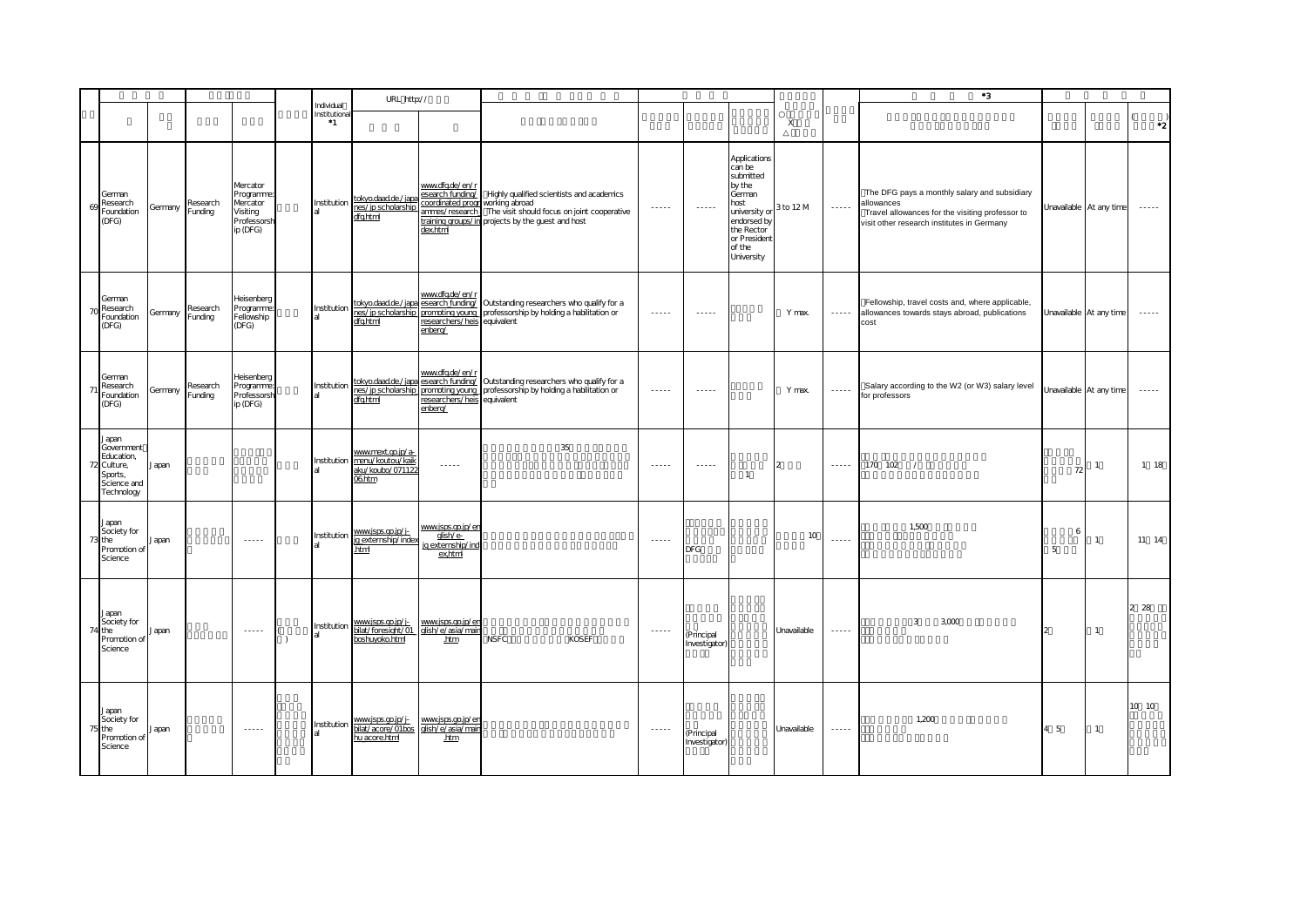|                                                           |       |                             |                                      | URL http://                                                                                |                                                                           |                       |                                                                                                             |                             |                 |                 |                         | $^{\ast}3$              |                 |                |                                                  |
|-----------------------------------------------------------|-------|-----------------------------|--------------------------------------|--------------------------------------------------------------------------------------------|---------------------------------------------------------------------------|-----------------------|-------------------------------------------------------------------------------------------------------------|-----------------------------|-----------------|-----------------|-------------------------|-------------------------|-----------------|----------------|--------------------------------------------------|
|                                                           |       |                             | Individual<br>Institutional<br>$^*1$ |                                                                                            |                                                                           |                       |                                                                                                             |                             |                 | X               |                         |                         |                 |                | $\left($<br>$\cdot$ <sup>2</sup>                 |
| Japan<br>Society for<br>76 the<br>Promotion of<br>Science | Japan | $\sim$ $\sim$ $\sim$ $\sim$ | Institution                          | www.jsps.go.jp/j-<br>bilat/acore/O1bos glish/e/asia/main<br>hu.aaplat.html .htm            |                                                                           |                       | $\sim$ $\sim$ $\sim$ $\sim$                                                                                 | (Principal<br>Investigator) |                 | Unavailable     | $\ldots \ldots$         | $500\,$<br>$\mathbf{1}$ | 10 <sup>°</sup> | $\overline{1}$ | 10 10                                            |
| Japan<br>Society for<br>77 the<br>Promotion of<br>Science | Japan | $\sim$ $\sim$ $\sim$ $\sim$ | Institution                          | www.jsps.go.jp/j- www.jsps.go.jp/en<br>bilat/core to core/ glish/cor to core<br>index.html | $\frac{wwwjsps.gov.jp/en}{\text{disk}/\text{cm}}^{(2)}$<br>$/$ index.html | (1)<br>$\overline{1}$ | $\begin{array}{cccccccccc} \bullet & \bullet & \bullet & \bullet & \bullet & \bullet & \bullet \end{array}$ | (Principal<br>Investigator) |                 | Unavailable     | 15<br>2<br>$\mathbf{1}$ |                         |                 | $\overline{1}$ | 10 15                                            |
| Japan<br>Society for<br>78 the<br>Promotion of<br>Science | Japan |                             | Institution                          | www.jsps.go.jp/j-<br>daikokai/01 gaiyo.h<br>tml                                            | www.jsps.go.jp/en<br>daikokai/index.ht<br>$\mathbf m$                     | 42                    | $\sim$ $\sim$ $\sim$ $\sim$ $\sim$                                                                          |                             |                 |                 | $\cdots \cdots$         |                         | 50<br>100       | $\overline{1}$ | $\begin{array}{cc} 8 & 25 \\ 9 & 25 \end{array}$ |
| Japan<br>79 Student<br>Organization                       | Japan | $\sim$ $\sim$ $\sim$ $\sim$ | Institution                          | www.jasso.go.jp/ex<br>change/sgtj rg.htm                                                   | $\cdots \cdots$                                                           | $\mathbf{3}$          |                                                                                                             | $\dots$                     | $\cdots \cdots$ | 10 <sub>o</sub> | $\cdots \cdots$         | 16,000<br>100,000       |                 | $\overline{1}$ | 26                                               |
| 80 Kajima<br>Foundation                                   | Japan |                             | Institution<br>аL                    | www.kajima-<br>f.or.jp/zigyo keikak<br>u/top.html                                          | $\cdots \cdots$                                                           |                       | $\sim$ $\sim$ $\sim$ $\sim$ $\sim$                                                                          | $\cdots \cdots$             |                 | 3               | $\cdots \cdots$         | 15,000                  | $\overline{4}$  | $\overline{1}$ | Unavailable                                      |
| 81 Kajima<br>Foundation                                   | Japan |                             | Institution                          | www.kajima-<br>f.or.jp/zigyo_keikak<br>u/top.html                                          | $\dots$                                                                   |                       | $\sim$ $\sim$ $\sim$ $\sim$                                                                                 | $\ldots$ .                  |                 |                 | $\cdots \cdots$         | 10,000                  | $\overline{4}$  | $\overline{1}$ | Unavailable                                      |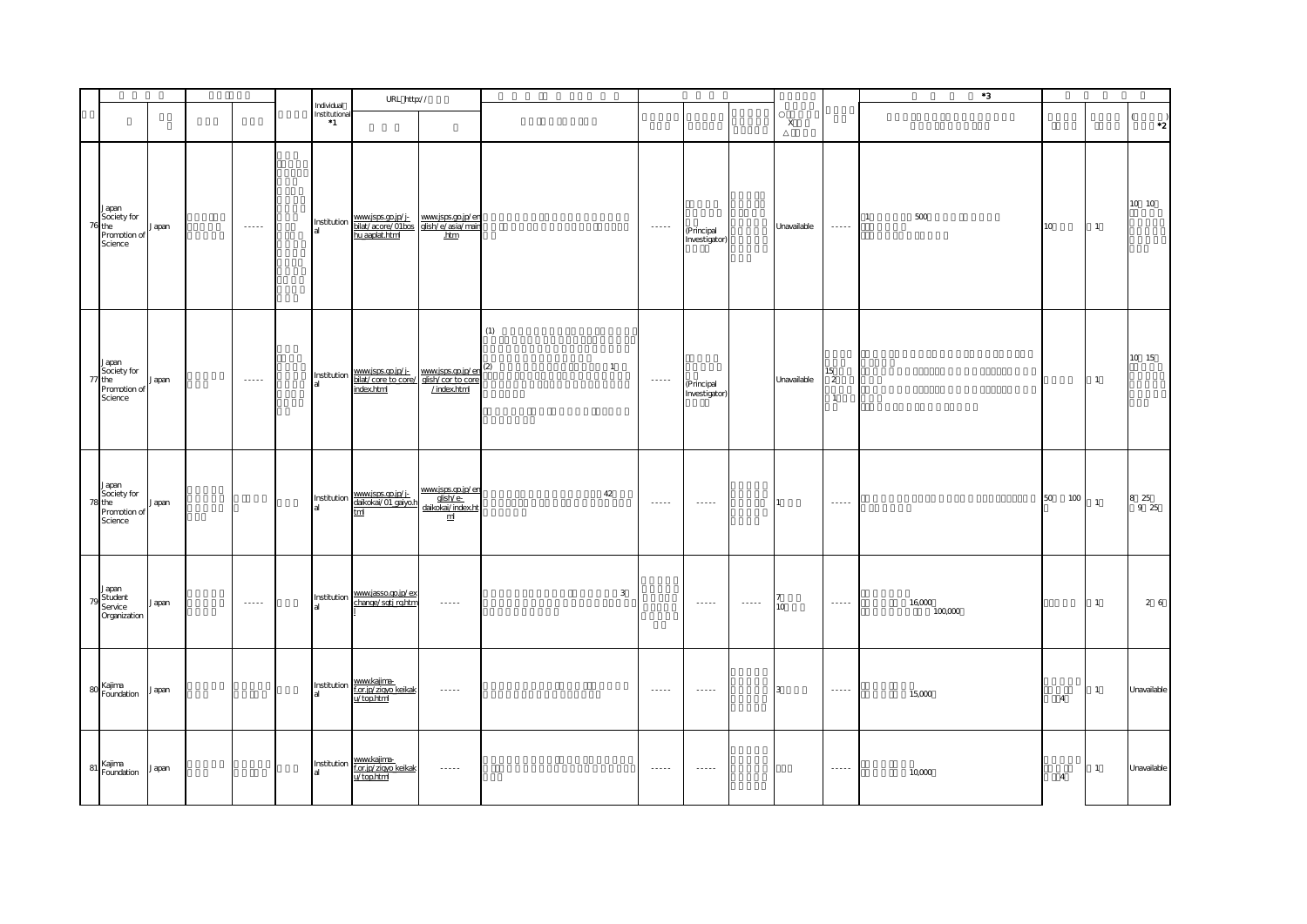|    |                                             |         |                                                                |                                                                |                                          | URL http://                                                                |                                                                             |                                                                                                                                                                                                                                                |                             |                                                                                                                                                            |                                                                                                                                                                                                                                                                                                                                                                                                                                                                                        |                                       |                 | $^{\ast}3$                                                                                                                                                                  |                 |                         |                      |
|----|---------------------------------------------|---------|----------------------------------------------------------------|----------------------------------------------------------------|------------------------------------------|----------------------------------------------------------------------------|-----------------------------------------------------------------------------|------------------------------------------------------------------------------------------------------------------------------------------------------------------------------------------------------------------------------------------------|-----------------------------|------------------------------------------------------------------------------------------------------------------------------------------------------------|----------------------------------------------------------------------------------------------------------------------------------------------------------------------------------------------------------------------------------------------------------------------------------------------------------------------------------------------------------------------------------------------------------------------------------------------------------------------------------------|---------------------------------------|-----------------|-----------------------------------------------------------------------------------------------------------------------------------------------------------------------------|-----------------|-------------------------|----------------------|
|    |                                             |         |                                                                |                                                                | Individual<br>Institutiona<br>$\ddot{ }$ |                                                                            |                                                                             |                                                                                                                                                                                                                                                |                             |                                                                                                                                                            |                                                                                                                                                                                                                                                                                                                                                                                                                                                                                        | X                                     |                 |                                                                                                                                                                             |                 |                         | $\cdot$ <sub>2</sub> |
| 82 | Mexico<br>Government                        |         |                                                                | $\sim$ $\sim$ $\sim$ $\sim$                                    | Institution                              | www.jasso.go.jp/st<br>udy a/scholarships<br>foreign40.html                 | $\cdots \cdots \cdots$                                                      | 80<br>3<br>8                                                                                                                                                                                                                                   | $\cdots \cdots$             | $\cdots$                                                                                                                                                   |                                                                                                                                                                                                                                                                                                                                                                                                                                                                                        | 12                                    | 91              | 6,310<br>7,888<br>$\overline{3}$                                                                                                                                            | 17              | $\mathbf{1}$            | 8 7                  |
|    | Newton<br>83 International UK<br>Fellowship |         | Fellowships                                                    | $\sim$ $\sim$ $\sim$ $\sim$                                    | Institution                              | $\cdots \cdots$                                                            | www.newtonfello<br>wships.org/                                              | Should have completed a PhD and have held<br>no more than 1 or 2 postdoctoral positions.<br>Should be working outside the UK.                                                                                                                  | $\sim$ $\sim$ $\sim$ $\sim$ | <b>UK Sponsor</b><br>(CO-<br>applicant)<br>must hold a<br>permanent<br>or fixed<br>term<br>contact in a<br>publicly-<br>funded<br>research<br>organization | UK<br>institution                                                                                                                                                                                                                                                                                                                                                                                                                                                                      |                                       | $\cdots \cdots$ | £ 24,000<br>£ 8,000<br>£ 2,000<br>£ 6,000 10<br>Overhead: 50<br>£ 17,000                                                                                                    | Unavailable     | $\overline{1}$          | $1 \quad 12$         |
| 84 | University                                  | Japan   |                                                                |                                                                | Institution                              | wwwosaka-<br>u.ac.jp/jp/annai/int<br>ernational/scholar<br>ship/index.html | $\cdots$                                                                    |                                                                                                                                                                                                                                                | $\cdots$                    | $\cdots$                                                                                                                                                   |                                                                                                                                                                                                                                                                                                                                                                                                                                                                                        | 10                                    | 1.1.1.1         | 20<br>$\mathbf{1}$<br>$90$                                                                                                                                                  | 10 <sup>1</sup> | $\overline{1}$          | 2 16                 |
| 85 | University                                  | Japan   |                                                                |                                                                | Institution                              | WWW.LI-<br>tokyo.ac.jp/res02/<br>d03.05.01.j.html                          | $\cdots \cdots \cdots$                                                      |                                                                                                                                                                                                                                                |                             | $\begin{array}{cccccccccc} \bullet & \bullet & \bullet & \bullet & \bullet & \bullet & \bullet \end{array}$                                                | $\cdots \cdots \cdots$                                                                                                                                                                                                                                                                                                                                                                                                                                                                 |                                       | $\cdots$        | 200<br>$\mathbf{1}$                                                                                                                                                         |                 | $\mathbf{1}$            | 11 28                |
| 86 | Affinis Arts<br>Foundation                  | Japan   |                                                                |                                                                | Individual                               | www.jti.co.jp/Cultu<br>re/Affinis/katudo/<br>ndex.html                     | $\cdots$                                                                    |                                                                                                                                                                                                                                                |                             | Unavailable                                                                                                                                                |                                                                                                                                                                                                                                                                                                                                                                                                                                                                                        | Unavailable                           | $\cdots$        | 240                                                                                                                                                                         |                 | Unavailable Unavailable |                      |
| 87 | Australia-<br>Japan<br>Foundation           |         | Sir Neil<br>Currie<br>Australia Australian<br>Studies<br>Award | Post-<br>Graduate<br>Study and<br>Research<br>Program<br>Award | Individual                               | www.ajf.australia.or<br>.jp/avards/simeil/<br>postgraduate.html            | www.aif.australia.<br>or.jp/english/awa<br>rds/simeil/postgr<br>aduate.html | $\overline{2}$<br>3.<br>4.<br>$5.$<br>6.                                                                                                                                                                                                       |                             | $\cdots$                                                                                                                                                   | $\cdots$                                                                                                                                                                                                                                                                                                                                                                                                                                                                               | $\overline{3}$<br>6<br>$\overline{a}$ | 1.1.1.1         | 36<br>A\$ 10,000<br>$\overline{2}$<br>A\$<br>40,000                                                                                                                         | 40<br>40        | $\mathbf{1}$            | 4 11                 |
|    | 88 Austria<br>Government                    | Austria |                                                                | $\sim$ - - - - -                                               | Individual                               | www.jasso.go.jp/st<br>udy a/documents/<br>O <sub>austria.pdf</sub>         | $\cdots$                                                                    | $\overline{4}$<br>19<br>35                                                                                                                                                                                                                     |                             | $\cdots$                                                                                                                                                   | $\begin{array}{cccccccccc} \multicolumn{2}{c}{} & \multicolumn{2}{c}{} & \multicolumn{2}{c}{} & \multicolumn{2}{c}{} & \multicolumn{2}{c}{} & \multicolumn{2}{c}{} & \multicolumn{2}{c}{} & \multicolumn{2}{c}{} & \multicolumn{2}{c}{} & \multicolumn{2}{c}{} & \multicolumn{2}{c}{} & \multicolumn{2}{c}{} & \multicolumn{2}{c}{} & \multicolumn{2}{c}{} & \multicolumn{2}{c}{} & \multicolumn{2}{c}{} & \multicolumn{2}{c}{} & \multicolumn{2}{c}{} & \multicolumn{2}{c}{} & \mult$ | 9                                     |                 | Stipend:<br>940€<br>(30)<br>1,040€<br>$\lambda$<br>1,460€                                                                                                                   |                 | $\mathbf{1}$            | 2 26                 |
| 89 | Canada<br>Government                        | Canada  | Scholarships Doctoral<br>for Non-<br>Canadians                 | DSRA<br>Student<br>Research<br>Award                           | Individual                               | www.canadanet.or.<br>p/gca/pdrf.shtml                                      | <u>xsNonCdn-</u><br>BoursesEtr-<br>Engaspx                                  | www.scholarships 1.A citizen of the country (or have legal<br>.gc.ca/Scholarshi resident status) where he/she is submitting<br>an application. 2A graduate student in a<br>recognized institution. 3Proficient in either<br>English or French. |                             | $\cdots$                                                                                                                                                   | $\cdots \cdots$                                                                                                                                                                                                                                                                                                                                                                                                                                                                        | Max. 6 M                              | $\cdots\cdots$  | International airfare (economy class)<br>Allowance of CDN\$ 1,200 /M<br>An allocation of CDN\$ 300 upon submission to the<br>appropriate Canadian Mssion of a final report. | Unavailable     | $\overline{1}$          | $12 \quad 7$         |
|    | Crown Prince<br>90 Akihito<br>Scholarship   | Japan   |                                                                | $\sim$ - - - -                                                 | Individual                               | www.keidanren.or.j<br>p/japanese/profile<br>/prince.html                   | $\cdots \cdots$                                                             | <b>TOEFL550</b>                                                                                                                                                                                                                                |                             | $\sim$ - - - - -                                                                                                                                           |                                                                                                                                                                                                                                                                                                                                                                                                                                                                                        | $\overline{1}$                        |                 | US\$15,000<br>Stipend:                                                                                                                                                      | $\overline{2}$  | $\mathbf{1}$            | 9 14                 |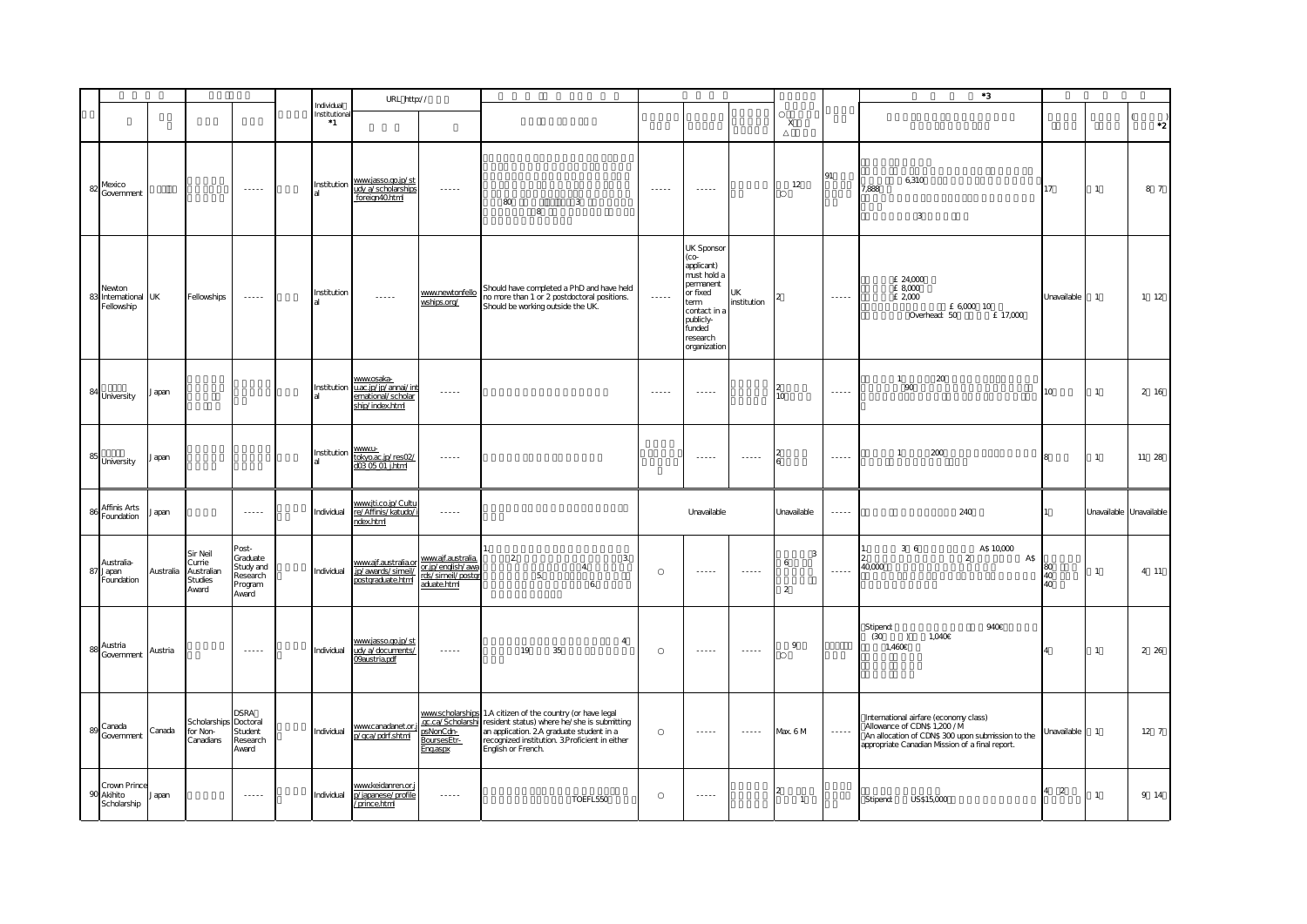|                                                                |                   |                                                                                                                      |                                                                                                               |                                     | URL http://                                                                                                                                                                                                                                                                                                                                                                                                                                                                            |                                                          |                                                                                                                                                                                                             |                                                                                                                                                      |                                                                                                                                                                                                                                                                                                                                                                                                                                                                                        |              |                        | $^{\ast}3$                                                                                                                                                                                                                                                                                     |                                     |                |                      |
|----------------------------------------------------------------|-------------------|----------------------------------------------------------------------------------------------------------------------|---------------------------------------------------------------------------------------------------------------|-------------------------------------|----------------------------------------------------------------------------------------------------------------------------------------------------------------------------------------------------------------------------------------------------------------------------------------------------------------------------------------------------------------------------------------------------------------------------------------------------------------------------------------|----------------------------------------------------------|-------------------------------------------------------------------------------------------------------------------------------------------------------------------------------------------------------------|------------------------------------------------------------------------------------------------------------------------------------------------------|----------------------------------------------------------------------------------------------------------------------------------------------------------------------------------------------------------------------------------------------------------------------------------------------------------------------------------------------------------------------------------------------------------------------------------------------------------------------------------------|--------------|------------------------|------------------------------------------------------------------------------------------------------------------------------------------------------------------------------------------------------------------------------------------------------------------------------------------------|-------------------------------------|----------------|----------------------|
|                                                                |                   |                                                                                                                      |                                                                                                               | Individual<br>Institutiona<br>$^*1$ |                                                                                                                                                                                                                                                                                                                                                                                                                                                                                        |                                                          |                                                                                                                                                                                                             |                                                                                                                                                      |                                                                                                                                                                                                                                                                                                                                                                                                                                                                                        | X            |                        |                                                                                                                                                                                                                                                                                                |                                     |                | $\cdot$ <sub>2</sub> |
| East-West<br>Center in<br>91<br>Havaii                         | USA*4             | Visiting<br>Fellowships                                                                                              | $\frac{1}{2} \frac{1}{2} \frac{1}{2} \frac{1}{2} \frac{1}{2} \frac{1}{2} \frac{1}{2} \frac{1}{2} \frac{1}{2}$ | Individual                          | $\begin{array}{cccccccccc} \multicolumn{2}{c}{} & \multicolumn{2}{c}{} & \multicolumn{2}{c}{} & \multicolumn{2}{c}{} & \multicolumn{2}{c}{} & \multicolumn{2}{c}{} & \multicolumn{2}{c}{} & \multicolumn{2}{c}{} & \multicolumn{2}{c}{} & \multicolumn{2}{c}{} & \multicolumn{2}{c}{} & \multicolumn{2}{c}{} & \multicolumn{2}{c}{} & \multicolumn{2}{c}{} & \multicolumn{2}{c}{} & \multicolumn{2}{c}{} & \multicolumn{2}{c}{} & \multicolumn{2}{c}{} & \multicolumn{2}{c}{} & \mult$ | <u>www.eastwestcer</u><br>ter.org/?id=488                |                                                                                                                                                                                                             | $- - - - -$                                                                                                                                          | $- - - - -$                                                                                                                                                                                                                                                                                                                                                                                                                                                                            | Unavailable  | $\cdots$               | Unavailable                                                                                                                                                                                                                                                                                    | Unavailable                         | $\overline{1}$ | 7 31                 |
| East-West<br>92 Center in<br>Havaii                            | USA*4             | Journalism<br>ellowships Fellowships                                                                                 | Chaplin                                                                                                       | Individual                          |                                                                                                                                                                                                                                                                                                                                                                                                                                                                                        | www.eastwestcer<br>ter.org/index.php<br>?id=1094&print=" |                                                                                                                                                                                                             | $\frac{1}{2} \left( \frac{1}{2} \right) \left( \frac{1}{2} \right) \left( \frac{1}{2} \right) \left( \frac{1}{2} \right) \left( \frac{1}{2} \right)$ | $\cdots$                                                                                                                                                                                                                                                                                                                                                                                                                                                                               | Unavailable  | $\cdots \cdots \cdots$ | Unavailable                                                                                                                                                                                                                                                                                    | Unavailable Unavailable Unavailable |                |                      |
| European<br>Commission<br>93<br>(DG<br>Education)              | European<br>Union | (European<br>University<br>Institute in<br>Florence)                                                                 | Max Weber<br>Fellowships                                                                                      | Individual                          | $\sim$ $\sim$ $\sim$ $\sim$                                                                                                                                                                                                                                                                                                                                                                                                                                                            | hips/                                                    | www.iue.it/Serva Junior post-docs who have received a<br>:/Postdoctoral/ doctorate in economics, history, law or<br>VaxWeberFellows political and social sciences in the last 5<br>years. All nationalities | $\cdots$                                                                                                                                             | $\cdots$                                                                                                                                                                                                                                                                                                                                                                                                                                                                               | 12 M<br>24 M | Florence,<br>Ita y     | Stipend: €2,000/M<br>Family allowance (household allowance :<br>€300/M<br>Dependants allowance: €200/M for each<br>dependent child<br>Not taxed<br>Medical insurance at fellows own expense<br>Fellows receive 1 return trip (economy class Y air<br>fare)<br>No removal/installation expenses | Unavailable                         | $\overline{1}$ | 10 25                |
| European<br>Commission<br>94<br>(DG<br>Education)              | European<br>Union | RSCAS(Rob<br>ert Schuman Jean<br>Center for<br>Advanced<br>Studies)                                                  | Monnet<br>Fellowships                                                                                         | Individual                          | $\sim$ $\sim$ $\sim$ $\sim$                                                                                                                                                                                                                                                                                                                                                                                                                                                            | www.iue.it/Serva<br>ships/                               | c/Postdoctoral/J Junior post-docs who have received a<br>eanMonnetFellow doctorate in the last 7 years. All nationalities                                                                                   | $\frac{1}{2} \left( \frac{1}{2} \right) \left( \frac{1}{2} \right) \left( \frac{1}{2} \right) \left( \frac{1}{2} \right) \left( \frac{1}{2} \right)$ | $\cdots$                                                                                                                                                                                                                                                                                                                                                                                                                                                                               | 12           | Florence<br>Ita y      | Stipend: €2,000/M<br>Family allowance (household allowance :<br>€300/M<br>Dependants allowance: €200/M for each<br>dependent child<br>Not taxed<br>Medical insurance at fellows own expense<br>Fellows receive 1 return trip (economy class Y air<br>fare)<br>No removal/installation expenses | 15 20                               | $\mathbf{1}$   | 10 25                |
| France<br>95<br>Government                                     | France            |                                                                                                                      |                                                                                                               | Individual                          | www.ambafrance-<br>jp.org/article-<br>imprim.php3?id arti<br>cle=2920                                                                                                                                                                                                                                                                                                                                                                                                                  | $\cdots$                                                 | $30\,$                                                                                                                                                                                                      | $- - - - -$                                                                                                                                          | $\begin{array}{cccccccccc} \multicolumn{2}{c}{} & \multicolumn{2}{c}{} & \multicolumn{2}{c}{} & \multicolumn{2}{c}{} & \multicolumn{2}{c}{} & \multicolumn{2}{c}{} & \multicolumn{2}{c}{} & \multicolumn{2}{c}{} & \multicolumn{2}{c}{} & \multicolumn{2}{c}{} & \multicolumn{2}{c}{} & \multicolumn{2}{c}{} & \multicolumn{2}{c}{} & \multicolumn{2}{c}{} & \multicolumn{2}{c}{} & \multicolumn{2}{c}{} & \multicolumn{2}{c}{} & \multicolumn{2}{c}{} & \multicolumn{2}{c}{} & \mult$ | 6 10         | 22222                  | Stipend:<br>767€<br>110€/                                                                                                                                                                                                                                                                      | Unavailable                         | $\overline{1}$ | 9 30                 |
| Fuji Xerox<br>Setsutaro<br>Kobayashi<br>Vemorial<br>Foundation | Japan             |                                                                                                                      | $\sim$ $\sim$ $\sim$ $\sim$                                                                                   | Individual                          | www.fujixerox.co.jp<br>/company/social/t<br>ellowhtml                                                                                                                                                                                                                                                                                                                                                                                                                                  | $\cdots \cdots$                                          | $\overline{2}$<br>3<br>4 <sup>1</sup>                                                                                                                                                                       | $\cdots \cdots$                                                                                                                                      | $\cdots \cdots$                                                                                                                                                                                                                                                                                                                                                                                                                                                                        | X            |                        | 120<br>$20\,$                                                                                                                                                                                                                                                                                  | 10                                  |                | 12 13<br>30          |
| German<br>Academic<br>Exchange<br>Service<br>DAAD              | Germany           | DAAD<br>:For<br>oreigners-<br>Students<br>and<br>anu<br>Graduates/D<br>cotoral Courses<br>octoral<br><b>Students</b> | <b>HSK</b><br>University<br>Summer<br>Courses &<br>Intensive<br>Grants                                        |                                     | tokyo.daad.de/japa<br>Individual nese/jp_scholarshi<br>p_sommer.htm                                                                                                                                                                                                                                                                                                                                                                                                                    | $\dots$                                                  | $\overline{2}$<br>$\overline{2}$<br>19<br>Grundstufe 1,<br>Mttelstufe 1                                                                                                                                     | $\dots$                                                                                                                                              | $\cdots \cdots$                                                                                                                                                                                                                                                                                                                                                                                                                                                                        | 18<br>25     |                        | 625€<br>650€<br>200€                                                                                                                                                                                                                                                                           | 15                                  | $\overline{1}$ | 18                   |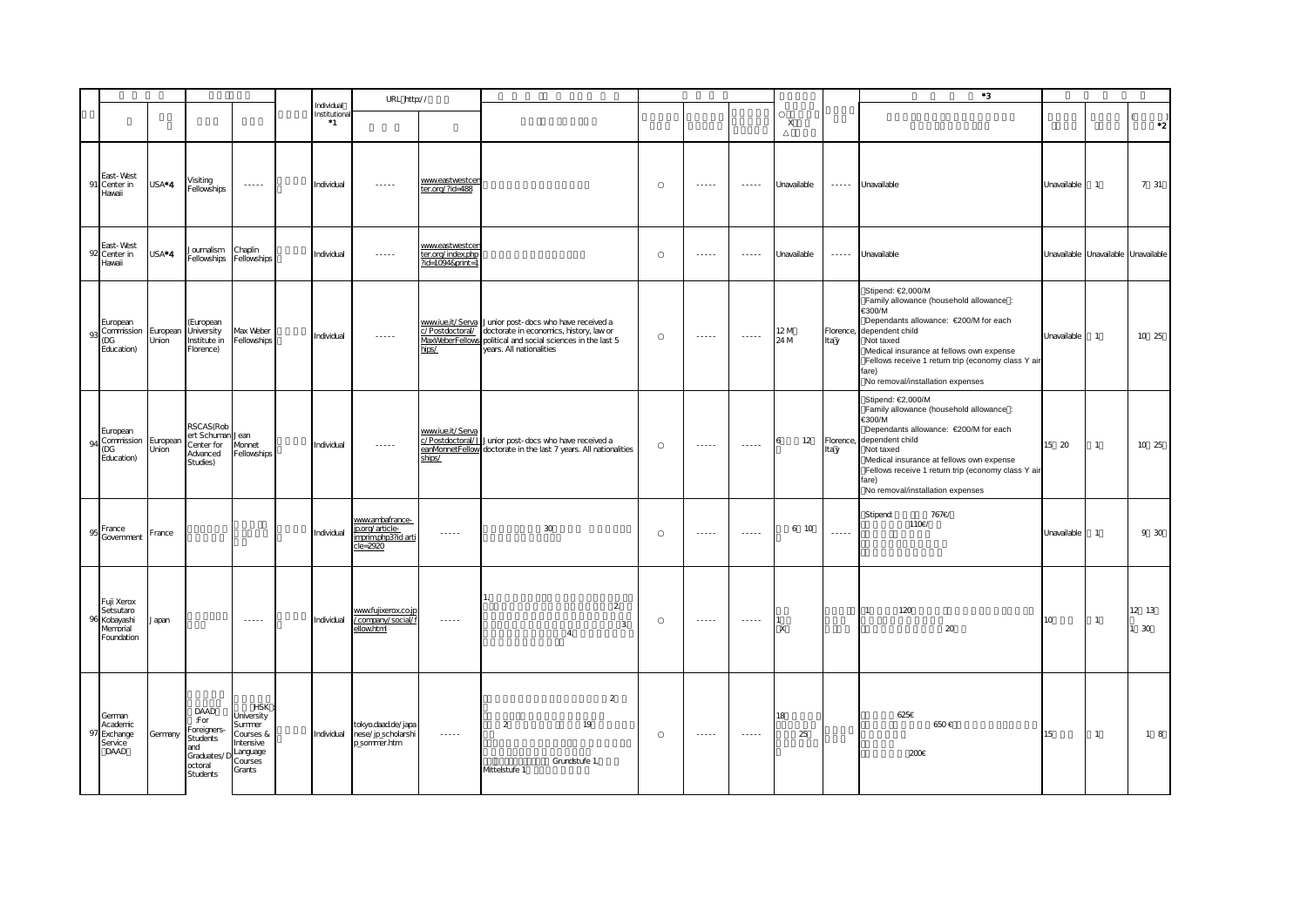|                                                      |         |                                          |                                                                      |                                      | URL http://                                                               |                             |                                                                       |                                           |                |                                    |                                                                |         | *3                                                                                                               |                          |                         |                                  |
|------------------------------------------------------|---------|------------------------------------------|----------------------------------------------------------------------|--------------------------------------|---------------------------------------------------------------------------|-----------------------------|-----------------------------------------------------------------------|-------------------------------------------|----------------|------------------------------------|----------------------------------------------------------------|---------|------------------------------------------------------------------------------------------------------------------|--------------------------|-------------------------|----------------------------------|
|                                                      |         |                                          |                                                                      | Individual<br>Institutional<br>$^*1$ |                                                                           |                             |                                                                       |                                           |                |                                    | $\boldsymbol{\mathsf{X}}$                                      |         |                                                                                                                  |                          |                         | $\left($<br>$\cdot$ <sup>2</sup> |
| German<br>Academic<br>98 Exchange<br>Service<br>DAAD | Germany | DAAD<br>: For<br>Foreigners-<br>Students | $\sim 10^6$<br>Study<br>visits/Study<br>seminars<br>and<br>Practices | Individual                           | tokyo.daad.de/japa<br>nese/jp_scholarshi<br>p_student_group.ht<br>m       | $\sim$ $\sim$ $\sim$ $\sim$ | $\overline{1}$                                                        | 10 15                                     | <b>Section</b> | $\sim$ $\sim$ $\sim$ $\sim$ $\sim$ | 12                                                             | $\dots$ | 35 € D/                                                                                                          | $\mathbf{1}$<br>10<br>15 | $\overline{\mathbf{3}}$ | $1.11$ 15<br>$\frac{22}{35}$ 15  |
| 99 Greece<br>Government                              | Greece  |                                          | a:<br>b<br>ď<br>e:                                                   | Individual                           | www.jasso.go.jp/st<br>udy a/scholarships<br>foreign20.html                | $\cdots$                    | $\overline{2}$<br>C:<br>b:<br>$\mathbf d$<br>a d e 35<br>c:55<br>b:45 | a:<br>$e$ :<br>$\overline{4}$<br>40<br>5. | $\cdots$       | $-22222$                           | $1 \quad 3$<br>$1 \quad 4$<br>b:6 12<br>$C:6$ 12<br>d:1<br>e:1 |         | a d e 500€ b c 650€<br>600€<br>$\mathcal{D}$<br>$\mathbf{R}$<br>300€<br>$\mathbf{A}$<br>a<br>300<br>5.<br>a<br>€ | 40<br>EU<br>8            | $\overline{1}$          | 3 31                             |
| $100 \frac{\text{Greece}}{2}$<br>Government          | Greece  |                                          | $\sim$ $\sim$ $\sim$ $\sim$ $\sim$                                   | Individual                           | wwwjasso.go.jp/st<br>udy a/scholarships<br>foreign20.html                 |                             | 2<br>55<br>45<br>$\overline{4}$<br>40                                 | $\overline{\mathbf{3}}$<br>$35\,$         | $\cdots$       | $\cdots$                           | 6 12<br>6<br>12<br>$\overline{1}$<br>$\overline{1}$            |         | 500€<br>650€<br>$600E$ 3                                                                                         | 40                       | $\mathbf{1}$            | 3 31                             |
| 101 Hungary<br>Government                            | Hungary |                                          | $\sim$ $\sim$ $\sim$ $\sim$                                          | Individual                           | www.jasso.go.jp/st<br>udy a/scholarships<br>foreign31.html                |                             | $\overline{2}$<br>$\mathbf{1}$                                        | 3                                         |                | $\cdots \cdots$                    | 2 4<br>$\mathsf{X}$                                            |         | $\overline{2}$<br>23Ft<br>$\overline{1}$                                                                         | 48                       | $\overline{1}$          | 3 <sup>9</sup>                   |
| 102 celand<br>Government                             | Iceland |                                          | $\sim$ - - - - -                                                     | Individual                           | www.iceland.org/jp<br>/the-<br>embassy/news-<br>and-<br>events/nr/6754    | $\cdots \cdots \cdots$      | $\overline{2}$<br>4.                                                  | 3.35                                      |                | $\cdots \cdots \cdots$             | 10                                                             |         | 95,000 ISK islensk krona                                                                                         | 27<br>20                 | -1                      | 3 26                             |
| $103$ Israel<br>Government                           |         |                                          | $\sim$ $\sim$ $\sim$ $\sim$                                          | Individual                           | www.jasso.go.jp/st<br>udy a/scholarships<br>foreign04graduate             | $\cdots \cdots \cdots$      | 35                                                                    |                                           | $\dots$        | $\cdots \cdots$                    | 8                                                              |         | 600                                                                                                              |                          | $\overline{1}$          | $12-1$                           |
| $104 \frac{\text{Israel}}{\text{C}}$<br>Government   |         |                                          | $\sim$ $\sim$ $\sim$ $\sim$ $\sim$                                   | Individual                           | www.jasso.go.jp/st<br>udy a/scholarships<br>foreign04graduate<br>pdf.html | $\cdots \cdots \cdots$      | 35                                                                    |                                           |                | $\sim$ $\sim$ $\sim$ $\sim$ $\sim$ | $3\quad 4$                                                     |         | 600                                                                                                              |                          | $\mathbf{1}$            | 12 <sub>1</sub>                  |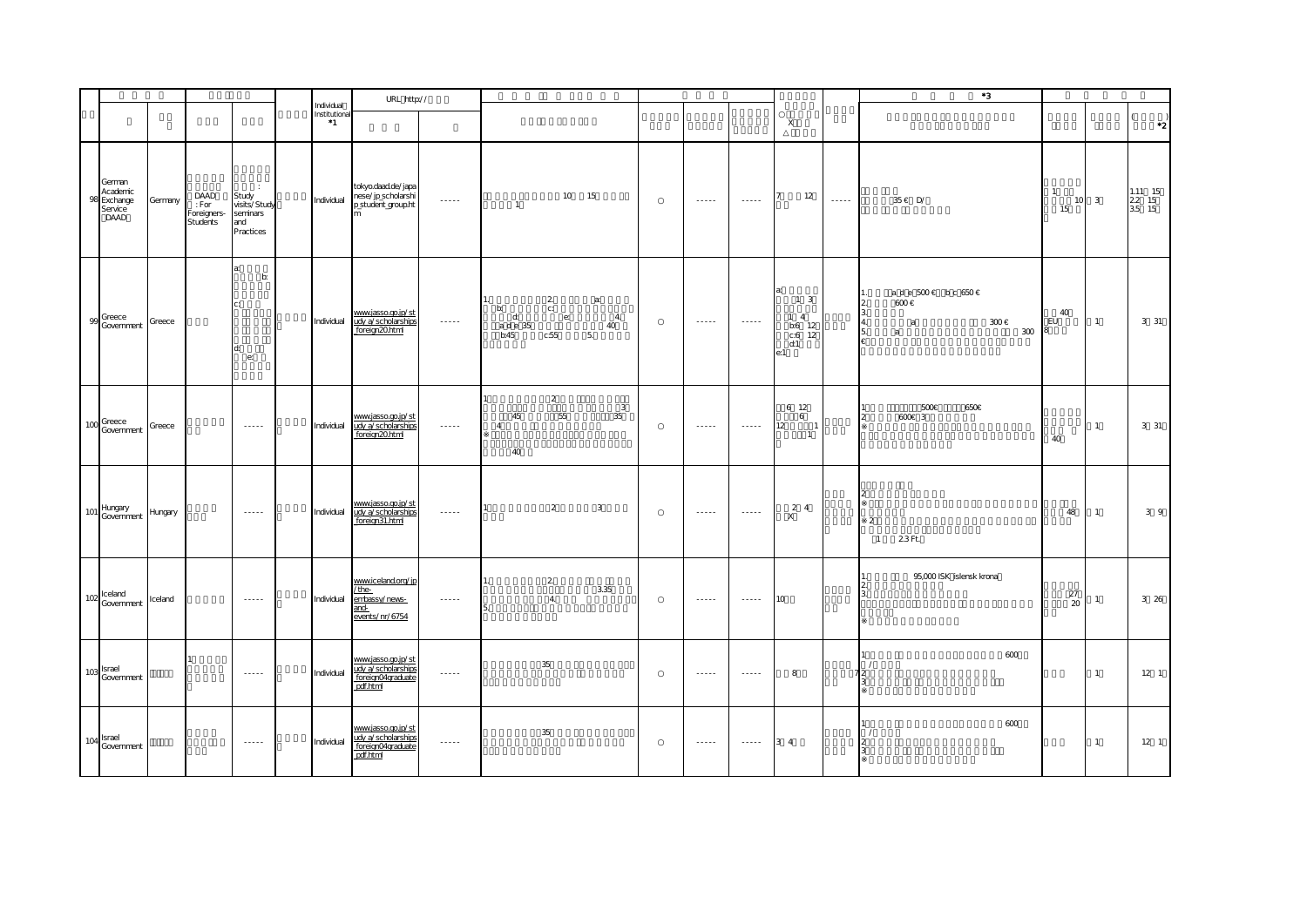|     |                                                                                     |                   |                                        |                                                                                                             |                                           | URL http://                                                                                 |                                              |                                |                      |                                                                                                                                                                                                                                                                                                                                                                                                                                                                                        |                                                                                                                                                                                                                                                                                                                                                                                                                                                                                        |                                         |                                                                                                             | $^{\ast}3$                                                          |                       |                |                                                   |
|-----|-------------------------------------------------------------------------------------|-------------------|----------------------------------------|-------------------------------------------------------------------------------------------------------------|-------------------------------------------|---------------------------------------------------------------------------------------------|----------------------------------------------|--------------------------------|----------------------|----------------------------------------------------------------------------------------------------------------------------------------------------------------------------------------------------------------------------------------------------------------------------------------------------------------------------------------------------------------------------------------------------------------------------------------------------------------------------------------|----------------------------------------------------------------------------------------------------------------------------------------------------------------------------------------------------------------------------------------------------------------------------------------------------------------------------------------------------------------------------------------------------------------------------------------------------------------------------------------|-----------------------------------------|-------------------------------------------------------------------------------------------------------------|---------------------------------------------------------------------|-----------------------|----------------|---------------------------------------------------|
|     |                                                                                     |                   |                                        |                                                                                                             | Individual<br>Institutional<br>$^{\ast}1$ |                                                                                             |                                              |                                |                      |                                                                                                                                                                                                                                                                                                                                                                                                                                                                                        |                                                                                                                                                                                                                                                                                                                                                                                                                                                                                        | X                                       |                                                                                                             |                                                                     |                       |                | $\cdot$ <sup>2</sup>                              |
|     | Japan<br>Foundation<br>105 Center for<br>Global<br>Partnership                      | Japan             |                                        |                                                                                                             | Individual                                | www.jpf.go.jp/cgp/f<br>ellow/abe/index.ht /e/fellow/index.ht<br>m                           | tml                                          | Ph.D.<br>-1.<br>$\overline{2}$ |                      |                                                                                                                                                                                                                                                                                                                                                                                                                                                                                        | $\begin{array}{cccccccccc} \multicolumn{2}{c}{} & \multicolumn{2}{c}{} & \multicolumn{2}{c}{} & \multicolumn{2}{c}{} & \multicolumn{2}{c}{} & \multicolumn{2}{c}{} & \multicolumn{2}{c}{} & \multicolumn{2}{c}{} & \multicolumn{2}{c}{} & \multicolumn{2}{c}{} & \multicolumn{2}{c}{} & \multicolumn{2}{c}{} & \multicolumn{2}{c}{} & \multicolumn{2}{c}{} & \multicolumn{2}{c}{} & \multicolumn{2}{c}{} & \multicolumn{2}{c}{} & \multicolumn{2}{c}{} & \multicolumn{2}{c}{} & \mult$ | 12<br>$\mathbf{R}$<br>(24)<br>$\lambda$ |                                                                                                             |                                                                     | 14                    | $\mathbf{1}$   | $9 - 1$                                           |
|     | Japan<br>Foundation<br>106 Center for<br>Global<br>Partnership                      | Japan             |                                        |                                                                                                             | Individual                                | www.jpf.go.jp/cap/f www.jpf.go.jp/cap<br>ellow/abe/quide/g /e/fellow/index.h<br>uide j.html | tml                                          | 5<br>$\mathfrak{Z}$            | 1.<br>$\overline{2}$ | $- - - - -$                                                                                                                                                                                                                                                                                                                                                                                                                                                                            | $- - - - - -$                                                                                                                                                                                                                                                                                                                                                                                                                                                                          | 6                                       |                                                                                                             | 23,500<br>$\mathbf{1}$<br>500                                       | Unavailable           | $\overline{1}$ | 9 15                                              |
|     | Japan-Korea<br>107 Cultural<br>Foundation                                           | Japan             |                                        | $\sim$ $\sim$ $\sim$ $\sim$                                                                                 | Individual                                | www.jkcf.or.jp/fello<br>wships/forms/hok<br>an yoko.pdf                                     |                                              | 50                             | 30                   | $\cdots$                                                                                                                                                                                                                                                                                                                                                                                                                                                                               | $\begin{array}{cccccccccc} \multicolumn{2}{c}{} & \multicolumn{2}{c}{} & \multicolumn{2}{c}{} & \multicolumn{2}{c}{} & \multicolumn{2}{c}{} & \multicolumn{2}{c}{} & \multicolumn{2}{c}{} & \multicolumn{2}{c}{} & \multicolumn{2}{c}{} & \multicolumn{2}{c}{} & \multicolumn{2}{c}{} & \multicolumn{2}{c}{} & \multicolumn{2}{c}{} & \multicolumn{2}{c}{} & \multicolumn{2}{c}{} & \multicolumn{2}{c}{} & \multicolumn{2}{c}{} & \multicolumn{2}{c}{} & \multicolumn{2}{c}{} & \mult$ | 11                                      | $\cdots$                                                                                                    | 180,000 B<br>A<br>240,000<br>210,000 C<br>70,000                    | Unavailable           | $\overline{1}$ | 10 1<br>10 31                                     |
| 108 | Japan United<br>State<br>Educational<br>Commission                                  | USA*4             | The Japan-<br>US. Fulbright<br>Program |                                                                                                             | Individual                                | www.fulbright.jp/gr<br>ant/p-ron.html                                                       | www.fulbright.jp/6<br>ng/grant/index.ht<br>m |                                | $\overline{1}$<br>40 | $\cdots$                                                                                                                                                                                                                                                                                                                                                                                                                                                                               | $\cdots$                                                                                                                                                                                                                                                                                                                                                                                                                                                                               | 6 10                                    |                                                                                                             |                                                                     | 20 (<br>$\rightarrow$ | $\mathbf{1}$   | 5 31                                              |
|     | Japan United<br>$109 \frac{\text{State}}{\text{Rate}}$<br>Educational<br>Commission | USA*4             | The Japan-<br>US. Fulbright<br>Program |                                                                                                             | Individual                                | www.fulbright.jp/gr www.fulbright.jp/e<br>ant/p-kenkyu.html my/grant/index.html             |                                              | 55                             |                      | $\cdots \cdots \cdots$                                                                                                                                                                                                                                                                                                                                                                                                                                                                 | $\cdots \cdots$                                                                                                                                                                                                                                                                                                                                                                                                                                                                        | 39                                      | $\begin{array}{cccccccccc} \bullet & \bullet & \bullet & \bullet & \bullet & \bullet & \bullet \end{array}$ |                                                                     | 10                    | $\mathbf{1}$   | 5 31                                              |
| 110 | Japan United<br>State<br>Educational<br>Commission                                  | USA <sup>*4</sup> | The Japan-<br>US. Fulbright<br>Program |                                                                                                             | Individual                                | www.fulbright.jp/gr<br>  http://grant/index.html<br>  http://grant/index.ht                 | m                                            | 50                             | $\overline{5}$       | $\cdots \cdots$                                                                                                                                                                                                                                                                                                                                                                                                                                                                        | $\cdots$                                                                                                                                                                                                                                                                                                                                                                                                                                                                               | 39                                      | $\cdots \cdots$                                                                                             |                                                                     | 3                     | $\mathbf{1}$   | 5 31                                              |
|     | Japanese<br>111 Society for<br><b>Asian Studies</b>                                 | Japan             |                                        | $\begin{array}{cccccccccc} \bullet & \bullet & \bullet & \bullet & \bullet & \bullet & \bullet \end{array}$ | Individual                                | www.cseas.kyouto<br>u.ac.jp/jsas/wakat<br>e quide 2004.html                                 | $\cdots \cdots \cdots$                       |                                |                      |                                                                                                                                                                                                                                                                                                                                                                                                                                                                                        | $\cdots \cdots \cdots$                                                                                                                                                                                                                                                                                                                                                                                                                                                                 | Unavailable                             | $\cdots \cdots \cdots$                                                                                      | 20                                                                  |                       | $\overline{1}$ | 6 16<br>7 18                                      |
|     | 112 Lithuania<br>Government                                                         | Lithuania         |                                        | $\sim$ - - - - -                                                                                            | Individual                                | www.jasso.go.jp/st<br>udy a/scholarships<br>foreign44 pdf.html                              | $\sim$ $\sim$ $\sim$ $\sim$                  |                                | $\overline{4}$       | $\begin{array}{cccccccccc} \multicolumn{2}{c}{} & \multicolumn{2}{c}{} & \multicolumn{2}{c}{} & \multicolumn{2}{c}{} & \multicolumn{2}{c}{} & \multicolumn{2}{c}{} & \multicolumn{2}{c}{} & \multicolumn{2}{c}{} & \multicolumn{2}{c}{} & \multicolumn{2}{c}{} & \multicolumn{2}{c}{} & \multicolumn{2}{c}{} & \multicolumn{2}{c}{} & \multicolumn{2}{c}{} & \multicolumn{2}{c}{} & \multicolumn{2}{c}{} & \multicolumn{2}{c}{} & \multicolumn{2}{c}{} & \multicolumn{2}{c}{} & \mult$ | $\begin{array}{cccccccccc} \bullet & \bullet & \bullet & \bullet & \bullet & \bullet \end{array}$                                                                                                                                                                                                                                                                                                                                                                                      | 10                                      |                                                                                                             | 1,950 Litas(565€<br>Stipend:<br>3,250 Litas(942€<br>month<br>month) |                       | $\mathbf{1}$   | 48                                                |
|     | Matsushita<br>113 International<br>Foundation                                       | Japan             |                                        |                                                                                                             | Individual                                | matsushita-<br>kokusai-<br>z.or.jp/mif.hytm                                                 | $\cdots$                                     |                                | 40                   | $\cdots$                                                                                                                                                                                                                                                                                                                                                                                                                                                                               | $\cdots$                                                                                                                                                                                                                                                                                                                                                                                                                                                                               | $\overline{2}$                          | $\cdots$                                                                                                    | 10 15                                                               | $30\,$                |                | $\begin{smallmatrix}4&&6\\&5&12\end{smallmatrix}$ |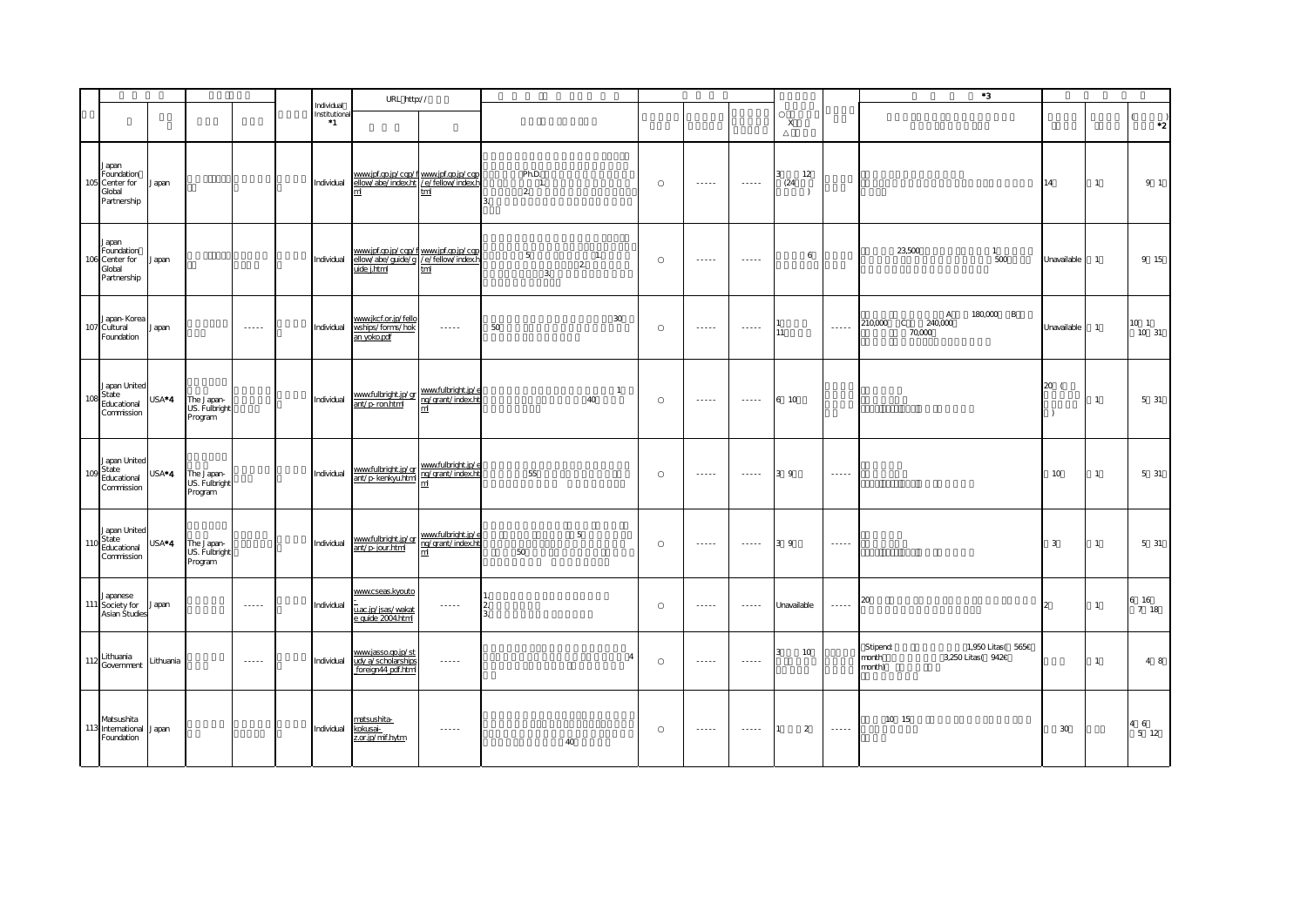|     |                                                               |                    |                                  |                                                                                                                                                                                                                                                                                                                                                                                                                                                                                        |                                     | URL http://                                            |                                                         |                                                                                                                                                                                                                                                                                                                                                            |                                                                                                                                                                                                                                                                                                                                                                                                                                                                                        |                                                                                                                                                                                                                                                                                                                                                                                                                                                                                        |                                               |                                                                                | $^{\ast}3$                                                                                                    |                                 |                |                         |
|-----|---------------------------------------------------------------|--------------------|----------------------------------|----------------------------------------------------------------------------------------------------------------------------------------------------------------------------------------------------------------------------------------------------------------------------------------------------------------------------------------------------------------------------------------------------------------------------------------------------------------------------------------|-------------------------------------|--------------------------------------------------------|---------------------------------------------------------|------------------------------------------------------------------------------------------------------------------------------------------------------------------------------------------------------------------------------------------------------------------------------------------------------------------------------------------------------------|----------------------------------------------------------------------------------------------------------------------------------------------------------------------------------------------------------------------------------------------------------------------------------------------------------------------------------------------------------------------------------------------------------------------------------------------------------------------------------------|----------------------------------------------------------------------------------------------------------------------------------------------------------------------------------------------------------------------------------------------------------------------------------------------------------------------------------------------------------------------------------------------------------------------------------------------------------------------------------------|-----------------------------------------------|--------------------------------------------------------------------------------|---------------------------------------------------------------------------------------------------------------|---------------------------------|----------------|-------------------------|
|     |                                                               |                    |                                  |                                                                                                                                                                                                                                                                                                                                                                                                                                                                                        | Individual<br>Institutiona<br>$^*1$ |                                                        |                                                         |                                                                                                                                                                                                                                                                                                                                                            |                                                                                                                                                                                                                                                                                                                                                                                                                                                                                        |                                                                                                                                                                                                                                                                                                                                                                                                                                                                                        | X                                             |                                                                                |                                                                                                               |                                 |                | $\cdot$ <sub>2</sub>    |
|     | Mzuho<br>International<br>Foundation                          | Japan              |                                  | $\cdots \cdots \cdots$                                                                                                                                                                                                                                                                                                                                                                                                                                                                 | Individual                          | homepage1.nifty.co<br>m/fbifyume/sakus<br>aku/21.htm   | $\cdots \cdots$                                         | 40                                                                                                                                                                                                                                                                                                                                                         | 1.1.1.1                                                                                                                                                                                                                                                                                                                                                                                                                                                                                | $\cdots$                                                                                                                                                                                                                                                                                                                                                                                                                                                                               | 2                                             |                                                                                | 10 15                                                                                                         |                                 | $\mathbf{1}$   | 5 10                    |
|     | Murata<br>Overseas<br>Scholarship<br>Foundation               | apan               |                                  | 1.1.1.1                                                                                                                                                                                                                                                                                                                                                                                                                                                                                | Individual                          | www.muratec.jp/ss<br>p/02html                          | 1.1.1.1                                                 | 37                                                                                                                                                                                                                                                                                                                                                         | $\cdots$                                                                                                                                                                                                                                                                                                                                                                                                                                                                               | $\cdots$                                                                                                                                                                                                                                                                                                                                                                                                                                                                               |                                               | $\ldots$                                                                       |                                                                                                               | $\overline{4}$<br>$\mathcal{P}$ | $\mathbf{1}$   | 10<br>9 5               |
|     | Nakayama<br>Foundation<br>for Human<br>Science                | apan               |                                  |                                                                                                                                                                                                                                                                                                                                                                                                                                                                                        | Individual                          | www.nakayamashot<br>en.co.jp/zaidan/pg<br>17.html      | $\cdots \cdots$                                         |                                                                                                                                                                                                                                                                                                                                                            | 1.1.1.1                                                                                                                                                                                                                                                                                                                                                                                                                                                                                | $\cdots$                                                                                                                                                                                                                                                                                                                                                                                                                                                                               | Unavailable                                   |                                                                                | 10 50                                                                                                         |                                 | $\mathbf{1}$   | 4 15<br>6 15            |
| 11  | Pola Art<br>Foundation                                        | Japan              |                                  | $\cdots \cdots$                                                                                                                                                                                                                                                                                                                                                                                                                                                                        | Individual                          | www.pola-art-<br>foundation.jp/grant<br>s/zaigai.html  | 1.1.1.1                                                 | 20<br>35                                                                                                                                                                                                                                                                                                                                                   | 1.1.1.1                                                                                                                                                                                                                                                                                                                                                                                                                                                                                | $\cdots$                                                                                                                                                                                                                                                                                                                                                                                                                                                                               | $\overline{1}$                                | $\cdots$                                                                       | 12<br>340<br>$\overline{1}$                                                                                   | 18                              | $\mathbf{1}$   | $11 \t12$               |
| 118 | RAND<br>Cooperation                                           | $USA^*$ 4          | nternships<br>and<br>Fellowships | Graduate<br>Student<br>Summer<br>Associate<br>rogram                                                                                                                                                                                                                                                                                                                                                                                                                                   | Individual                          |                                                        | www.rand.org/ab<br>ut/edu op/fellow<br>ships/gsap/      | Outstanding graduate students at least 2<br>years of graduate work leading to a doctorate<br>or professional degree. US citizenship is not<br>necessary except for positions that require<br>security clearances. Postdoctoral fellows are<br>not eligible for the summer program.                                                                         | $\begin{array}{cccccccccc} \multicolumn{2}{c}{} & \multicolumn{2}{c}{} & \multicolumn{2}{c}{} & \multicolumn{2}{c}{} & \multicolumn{2}{c}{} & \multicolumn{2}{c}{} & \multicolumn{2}{c}{} & \multicolumn{2}{c}{} & \multicolumn{2}{c}{} & \multicolumn{2}{c}{} & \multicolumn{2}{c}{} & \multicolumn{2}{c}{} & \multicolumn{2}{c}{} & \multicolumn{2}{c}{} & \multicolumn{2}{c}{} & \multicolumn{2}{c}{} & \multicolumn{2}{c}{} & \multicolumn{2}{c}{} & \multicolumn{2}{c}{} & \mult$ | $\cdots$                                                                                                                                                                                                                                                                                                                                                                                                                                                                               | 3 M (12 W)                                    | 3 major<br><b>US</b><br>offices:<br>Santa<br>Monica,<br>Arlington<br>Pittsburg | Stipend: \$12,000 (before taxes) for 12 weeks of<br>fulltime research.                                        | $20+$                           | Once a<br>vear | From Oct.<br>Until Jan. |
|     | 119 <sup>Saison</sup><br>Foundation                           | Japan              |                                  | $\begin{array}{cccccccccc} \multicolumn{2}{c}{} & \multicolumn{2}{c}{} & \multicolumn{2}{c}{} & \multicolumn{2}{c}{} & \multicolumn{2}{c}{} & \multicolumn{2}{c}{} & \multicolumn{2}{c}{} & \multicolumn{2}{c}{} & \multicolumn{2}{c}{} & \multicolumn{2}{c}{} & \multicolumn{2}{c}{} & \multicolumn{2}{c}{} & \multicolumn{2}{c}{} & \multicolumn{2}{c}{} & \multicolumn{2}{c}{} & \multicolumn{2}{c}{} & \multicolumn{2}{c}{} & \multicolumn{2}{c}{} & \multicolumn{2}{c}{} & \mult$ | Individual                          | www.saison.or.jp/a<br>pplication/01a.html              | $\cdots$                                                | 5                                                                                                                                                                                                                                                                                                                                                          | $- - - - -$                                                                                                                                                                                                                                                                                                                                                                                                                                                                            | $\begin{array}{cccccccccc} \multicolumn{2}{c}{} & \multicolumn{2}{c}{} & \multicolumn{2}{c}{} & \multicolumn{2}{c}{} & \multicolumn{2}{c}{} & \multicolumn{2}{c}{} & \multicolumn{2}{c}{} & \multicolumn{2}{c}{} & \multicolumn{2}{c}{} & \multicolumn{2}{c}{} & \multicolumn{2}{c}{} & \multicolumn{2}{c}{} & \multicolumn{2}{c}{} & \multicolumn{2}{c}{} & \multicolumn{2}{c}{} & \multicolumn{2}{c}{} & \multicolumn{2}{c}{} & \multicolumn{2}{c}{} & \multicolumn{2}{c}{} & \mult$ |                                               | $\sim$ $\sim$ $\sim$ $\sim$                                                    | 100                                                                                                           | Unavailable                     | $\mathbf{1}$   | $10-1$<br>12 12         |
| 120 | Satoh Art<br>craft<br>Research &<br>Scholarship<br>Foundation | Japan              |                                  |                                                                                                                                                                                                                                                                                                                                                                                                                                                                                        | Individual                          | sekido-<br>museum.jp/jyoseik<br>n/2009ouboyokou<br>pdf | $\cdots$                                                |                                                                                                                                                                                                                                                                                                                                                            | $\cdots \cdots$                                                                                                                                                                                                                                                                                                                                                                                                                                                                        | $\cdots \cdots$                                                                                                                                                                                                                                                                                                                                                                                                                                                                        |                                               | $\cdots \cdots$                                                                | 20 350                                                                                                        |                                 | $\mathbf{1}$   | 12 20                   |
| 121 | Smithsonian<br>Institution:<br>Office of<br>Fellowships       | USA <sup>*</sup> 4 | ellowship<br>rogram              | Postdoctor<br>al and<br>Senior<br>Fellowships                                                                                                                                                                                                                                                                                                                                                                                                                                          | Individual                          | $\cdots \cdots$                                        | www.si.edu/ofg/A<br>pplications/SIFEL<br>/SIFELLapp.htm | Applicants are evaluated on their academic<br>standing, scholarly qualifications, experiences,<br>the quality of research project or study<br>proposed and its suitability to Smithsonian<br>collections, facilities, and program.<br>1. Postdocs: have held the degree for less<br>than 7 years. 2 Senior: have held the degree<br>for more than 7 years. | $\cdots$                                                                                                                                                                                                                                                                                                                                                                                                                                                                               | $\cdots$                                                                                                                                                                                                                                                                                                                                                                                                                                                                               | 3 12<br>Postdocs in<br>science: up<br>to 24 M | $\cdots$                                                                       | Stipend: \$42,000 per year.<br>Stipends are prorated for periods of less than 12 M Unavailable<br>Allowances. |                                 | Once a<br>vear | Jan. 15                 |
| 122 | Smithsonian<br>Institution:<br>Office of<br>Fellowships       | USA*4              | ellowship<br>rogram              | Protectoral<br>Fellowships                                                                                                                                                                                                                                                                                                                                                                                                                                                             | Individual                          | $\cdots \cdots$                                        | L/SIFELLapp.htm                                         | Applicants are evaluated on their academic<br>standing, scholarly qualifications, experiences,<br>www.si.edu/ofg/A the quality of research project or study<br>pplications/SIFEL proposed and its suitability to Smithsonian<br>collections, facilities, and program. Doctoral<br>candidates must have the approval of their<br>universities.              | 1.1.1.1                                                                                                                                                                                                                                                                                                                                                                                                                                                                                | $\cdots \cdots \cdots$                                                                                                                                                                                                                                                                                                                                                                                                                                                                 | 3 12                                          | $\cdots$                                                                       | Stipend: \$27,000 per year.<br>Stipends are prorated for periods of less than 12 M Unavailable<br>Allowances. |                                 | Once a<br>year | Jan. 15                 |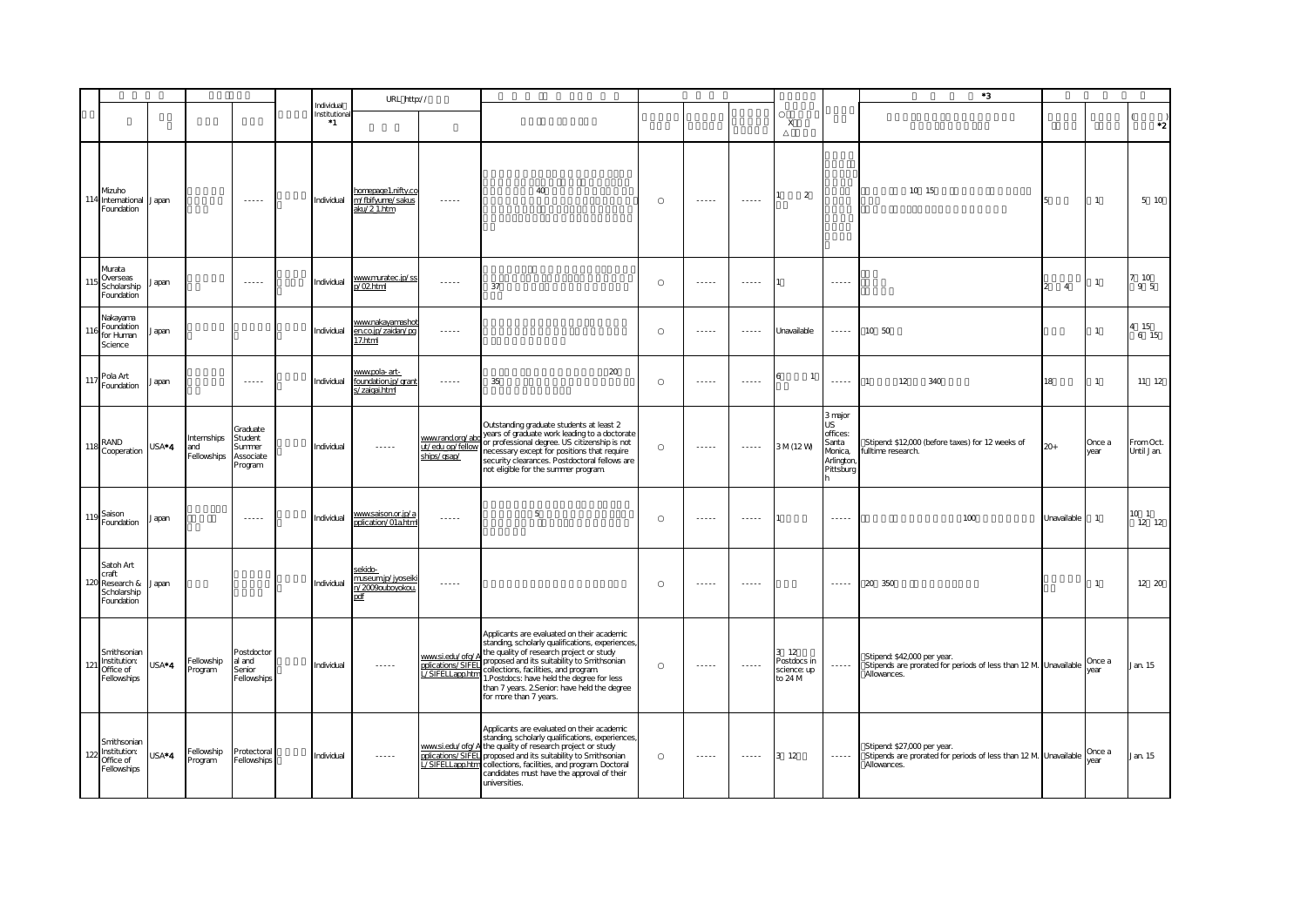|     |                                                         |                    |                                                                                    |                                             |                                     | URL http://                                                                                                                                                                                                                                                                                                                                                                                                                                                                            |                                                                                |                                                                                                                                                                                                                                                                                                                                                                                              |          |                                                                                                                           |                    |                 |                   | $^{\ast}3$                                                                                  |                            |                |                                               |
|-----|---------------------------------------------------------|--------------------|------------------------------------------------------------------------------------|---------------------------------------------|-------------------------------------|----------------------------------------------------------------------------------------------------------------------------------------------------------------------------------------------------------------------------------------------------------------------------------------------------------------------------------------------------------------------------------------------------------------------------------------------------------------------------------------|--------------------------------------------------------------------------------|----------------------------------------------------------------------------------------------------------------------------------------------------------------------------------------------------------------------------------------------------------------------------------------------------------------------------------------------------------------------------------------------|----------|---------------------------------------------------------------------------------------------------------------------------|--------------------|-----------------|-------------------|---------------------------------------------------------------------------------------------|----------------------------|----------------|-----------------------------------------------|
|     |                                                         |                    |                                                                                    |                                             | Individual<br>Institutiona<br>$^*1$ |                                                                                                                                                                                                                                                                                                                                                                                                                                                                                        |                                                                                |                                                                                                                                                                                                                                                                                                                                                                                              |          |                                                                                                                           |                    | $\times$        |                   |                                                                                             |                            |                | *2                                            |
| 123 | Smithsonian<br>Institution:<br>Office of<br>Fellowships | USA*4              | Fellowship<br>Program                                                              | Graduate<br>Student<br>Fellowship           | Individual                          |                                                                                                                                                                                                                                                                                                                                                                                                                                                                                        | www.si.edu/ofg/A<br>pplications/SIFEL<br>/SIFELLapp.htm                        | Applicants are evaluated on their academic<br>standing, scholarly qualifications, experiences,<br>the quality of research project or study<br>proposed and its suitability to Smithsonian<br>collections, facilities, and program. Students<br>formally enrolled in a graduate program of<br>study, must submit a proposal for research in<br>a discipline to be pursued at the Smithsonian. |          | $\omega = \omega = \omega$                                                                                                | 1.1.1.1            | 10 <sub>o</sub> | $\cdots \cdots$   | Stipend: \$6,000                                                                            | Unavailable                | Once a<br>vear | Jan. 15                                       |
| 12  | Smithsonian<br>Institution:<br>Office of<br>Fellowships | USA <sup>*</sup> 4 | Postgraduat<br>Fellowships<br>Conservatio<br>n of Museum<br>Collections<br>Program | $\cdots \cdots \cdots$                      | Individual                          |                                                                                                                                                                                                                                                                                                                                                                                                                                                                                        | www.si.edu/ofg/A<br>pplications/CFEL<br>/CFELLapp.htm                          | Applicants are evaluated on their academic<br>standing, scholarly qualifications, experiences<br>the quality of research project or study<br>proposed and its suitability to Smithsonian<br>collections, facilities, and program. Recent<br>graduates of masters programs including<br>those at the postdoctoral level in art and<br>archaeological conservation.                            |          | $\frac{1}{2} \left( \frac{1}{2} \right) \left( \frac{1}{2} \right) \left( \frac{1}{2} \right) \left( \frac{1}{2} \right)$ | 1.1.1.1            | 1Y              | 1.1.1.1           | Stipend: \$32,000<br>Allowances.                                                            | Unavailable                | Once a<br>year | Jan. 15                                       |
| 125 | Telecommun<br>cations<br>Advancemen<br>Foundation       | Japan              |                                                                                    |                                             | Individual                          | www.taf.or.jp/fbunk<br>a/C_chouki.html                                                                                                                                                                                                                                                                                                                                                                                                                                                 |                                                                                | 40                                                                                                                                                                                                                                                                                                                                                                                           |          | $\cdots$                                                                                                                  | 1.1.1.1            |                 |                   | 80US\$                                                                                      | Unavailable                | $\mathbf{1}$   | 5                                             |
|     | Yoshida<br>126 Scholarship<br>Foundation                | Japan              |                                                                                    |                                             | Individual                          | www.ysf.or.jp/ryu/<br>2html                                                                                                                                                                                                                                                                                                                                                                                                                                                            | 1.1.1.1                                                                        | TOEFL600<br>2                                                                                                                                                                                                                                                                                                                                                                                |          | $\cdots$                                                                                                                  | $\cdots$           |                 | $\cdots$          | 15<br>9<br>$\overline{a}$                                                                   |                            | $\mathbf{1}$   | 4 20                                          |
| 127 | European<br>Commission<br>(DG<br>Education)             | European<br>Union  | (European<br><b>University</b><br>Institute in<br>Florence)                        | Fernand<br>Braudel<br>Senior<br>Fellowships | Institution                         | $\begin{array}{cccccccccc} \multicolumn{2}{c}{} & \multicolumn{2}{c}{} & \multicolumn{2}{c}{} & \multicolumn{2}{c}{} & \multicolumn{2}{c}{} & \multicolumn{2}{c}{} & \multicolumn{2}{c}{} & \multicolumn{2}{c}{} & \multicolumn{2}{c}{} & \multicolumn{2}{c}{} & \multicolumn{2}{c}{} & \multicolumn{2}{c}{} & \multicolumn{2}{c}{} & \multicolumn{2}{c}{} & \multicolumn{2}{c}{} & \multicolumn{2}{c}{} & \multicolumn{2}{c}{} & \multicolumn{2}{c}{} & \multicolumn{2}{c}{} & \mult$ | www.iue.it/Serva<br>:/Postdoctoral/<br>eniorFellowships/                       | Established academics with an international<br>reputation. All nationalities                                                                                                                                                                                                                                                                                                                 | $\cdots$ | To make<br>contact with<br>researchers<br>sharing their<br>academic<br>interests.                                         | <b>EUI</b> invites | 10              | Florence<br>Ita y | Required to reside in Florence<br>€3,000/month<br>Medical insurance at fellows own expense, | Unavailable                | $\overline{2}$ | $\begin{array}{c} 30 \\ 30 \end{array}$<br>29 |
|     | 128 European<br>Union                                   | European<br>Union  | European<br>Union<br>Visitors<br>Programme<br>(EUVP)                               | $\cdots \cdots$                             | Institution                         | www.delipn.ec.euro<br>pa.eu/modules/pro<br>gramme/euvp/inde<br>x.html                                                                                                                                                                                                                                                                                                                                                                                                                  | www.delipn.ec.eu<br>opa.eu/modules/<br>programme/euvp<br>inde.html?I lang-     | <b>NGO</b><br>EU<br>40<br>20                                                                                                                                                                                                                                                                                                                                                                 |          | 1.1.1.1                                                                                                                   | $\cdots$           | 5 8             | <b>EU</b>         | EUVP                                                                                        | 6<br>$\infty$<br>70<br>183 |                | 3 <sub>1</sub>                                |
| 129 | Harvard<br>University                                   | USA*4              | Harvard<br>Yenching<br>Institute                                                   | Visiting<br>Scholars<br>Program             | Institution                         | $- - - - -$                                                                                                                                                                                                                                                                                                                                                                                                                                                                            | www.harvard-<br>yenching.org/fello<br>wship/visiting-<br>scholars-<br>program/ | 12<br>$\overline{2}$<br>45                                                                                                                                                                                                                                                                                                                                                                   | 12       | $\cdots$                                                                                                                  | $- - - - -$        | 11              |                   | 3,100US\$<br>$\overline{1}$<br>$500US$ \$                                                   | Unavailable                | $\overline{1}$ | 6 15                                          |
|     | 130 Harvard<br>University                               | USA*4              | Harvard<br>Yenching<br>Institute                                                   | Visiting<br>Fellows<br>Program              | Institution                         | $\begin{array}{cccccccccc} \multicolumn{2}{c}{} & \multicolumn{2}{c}{} & \multicolumn{2}{c}{} & \multicolumn{2}{c}{} & \multicolumn{2}{c}{} & \multicolumn{2}{c}{} & \multicolumn{2}{c}{} & \multicolumn{2}{c}{} & \multicolumn{2}{c}{} & \multicolumn{2}{c}{} & \multicolumn{2}{c}{} & \multicolumn{2}{c}{} & \multicolumn{2}{c}{} & \multicolumn{2}{c}{} & \multicolumn{2}{c}{} & \multicolumn{2}{c}{} & \multicolumn{2}{c}{} & \multicolumn{2}{c}{} & \multicolumn{2}{c}{} & \mult$ | www.harvard-<br>venching.org/fell<br>Aship/visiting-<br>fellows-program/       | 12<br>PhD                                                                                                                                                                                                                                                                                                                                                                                    | 12       | $- - - - -$                                                                                                               | $- - - - -$        |                 |                   | 2,100US\$<br>$\overline{1}$                                                                 | Unavailable                | $\mathbf{1}$   | 6 15                                          |
| 131 | Ishizaka<br>foundation                                  | Japan              |                                                                                    | $\cdots$                                    |                                     | www.keidanren.or.<br>Institution p/japanese/profile<br>/ishizaka/ishizaka.<br>html                                                                                                                                                                                                                                                                                                                                                                                                     | $\cdots \cdots$                                                                | $\overline{2}$<br>3.<br>$\overline{5}$<br>$\overline{a}$                                                                                                                                                                                                                                                                                                                                     |          | $\dots$                                                                                                                   |                    | $\overline{2}$  | $\cdots \cdots$   | $\mathcal{D}$                                                                               | $\overline{4}$             | $\mathbf{1}$   |                                               |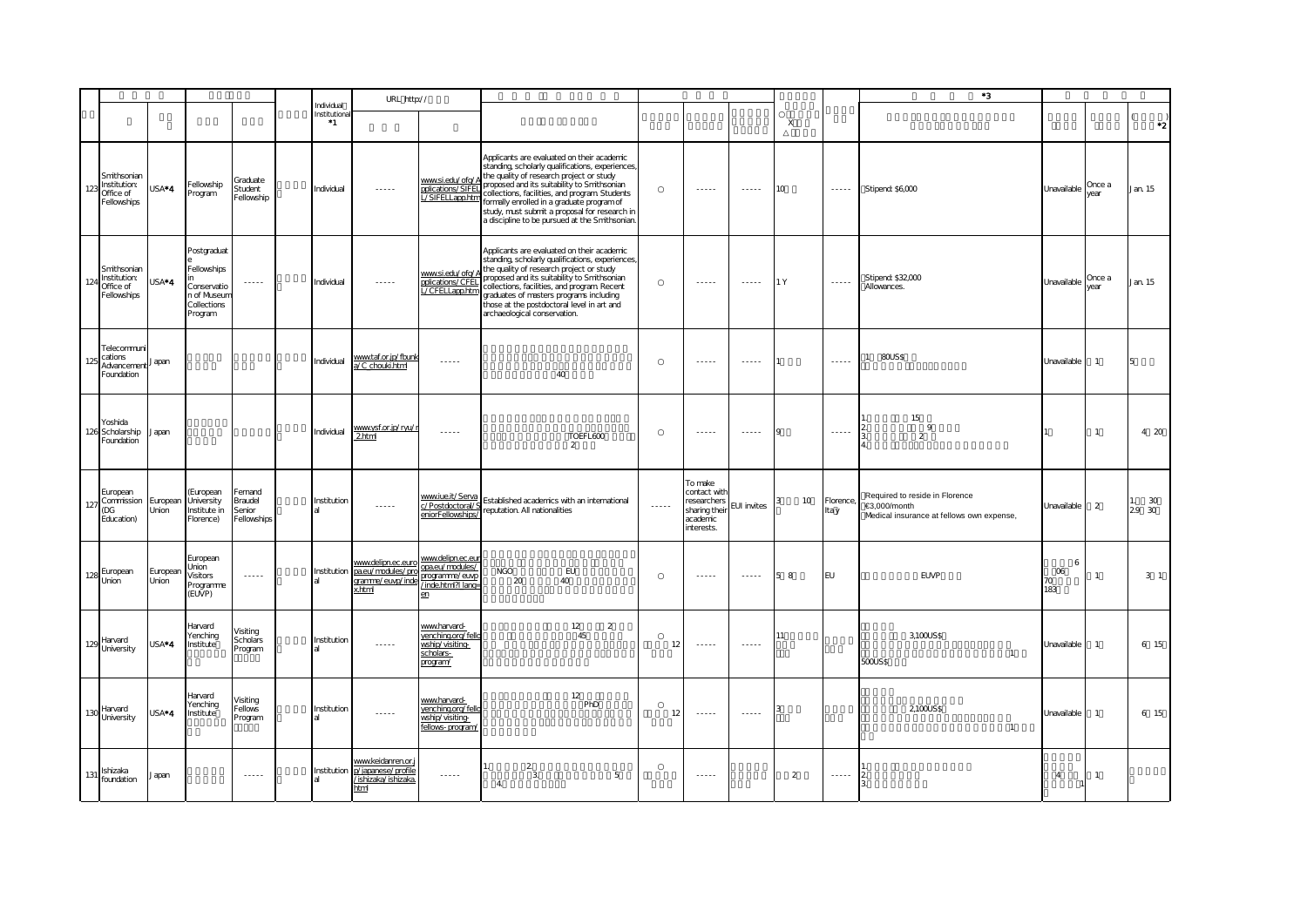|     |                                                                             |       |                                                          |                                              |                                          | URL http://                                                          |                                                      |                                                                                                                                                                    |                             |                             |                                                                                                   |             |                 | $^{\ast}3$                                                                                                             |                      |                |                        |
|-----|-----------------------------------------------------------------------------|-------|----------------------------------------------------------|----------------------------------------------|------------------------------------------|----------------------------------------------------------------------|------------------------------------------------------|--------------------------------------------------------------------------------------------------------------------------------------------------------------------|-----------------------------|-----------------------------|---------------------------------------------------------------------------------------------------|-------------|-----------------|------------------------------------------------------------------------------------------------------------------------|----------------------|----------------|------------------------|
|     |                                                                             |       |                                                          |                                              | Individual<br>Institutiona<br>$^{\ast}1$ |                                                                      |                                                      |                                                                                                                                                                    |                             |                             |                                                                                                   | X           |                 |                                                                                                                        |                      |                | $\cdot$ <sub>2</sub>   |
|     | $132 \frac{\text{Japan}}{\text{Even}}$<br>Foundation                        | Japan |                                                          |                                              | Institution                              | www.jpf.go.jp/j/pro<br>gram/intel/intel_1<br>5.html                  | $\cdots \cdots$                                      |                                                                                                                                                                    |                             | $\cdots \cdots$             | $\cdots$                                                                                          | 62          |                 |                                                                                                                        |                      | $\overline{1}$ | $12-1$                 |
|     | Kajima<br>133 Foundation<br>for the Arts                                    | Japan |                                                          | 1.1.1.1                                      |                                          | Institution www.kfa.or.jp/jigyo<br>gaiyo/index.htm                   | 1.1.1.1                                              |                                                                                                                                                                    | 1.1.1.1                     | 100                         | $\begin{array}{cccccccccc} \bullet & \bullet & \bullet & \bullet & \bullet & \bullet \end{array}$ |             | $\cdots$        | Unavailable                                                                                                            | Unavailable          | $\overline{1}$ | $\circ$                |
|     | Kajima<br>134 Foundation<br>for the Arts                                    | Japan |                                                          |                                              |                                          | Institution www.kfa.or.jp/jigyo<br>gaiyo/index.htm                   | $\cdots \cdots$                                      |                                                                                                                                                                    | $\sim$ $\sim$ $\sim$ $\sim$ | 100                         | $\cdots$                                                                                          | Unavailable |                 | Unavailable                                                                                                            | Unavailable          |                | $\dots$                |
| 135 | Kamei<br>Foundation<br>for the<br>Promotion of Japan<br>Social<br>Education |       |                                                          | $\sim$ $\sim$ $\sim$ $\sim$                  | Institution                              | www.kamei.co.jp/m<br>useum/invitation/i<br>nvitation.html            | $\cdots \cdots$                                      | 10<br>45                                                                                                                                                           | $\sim$ $\sim$ $\sim$ $\sim$ | $\sim$ $\sim$ $\sim$ $\sim$ |                                                                                                   | Unavailable | $\cdots \cdots$ | 1 30                                                                                                                   | 16                   | $\overline{1}$ | 3 <sub>1</sub><br>4 15 |
|     | Murata<br>136 Science<br>Foundation                                         | Japan |                                                          |                                              | Institution                              | www.murata.co.jp/<br>zaidan/doc/youko<br>$u$ .doc                    | 1.1.1.1                                              | 3                                                                                                                                                                  | $\cdots$                    |                             |                                                                                                   | 3           | 1.1.1.1         | 1 25 50<br>800<br>36<br>200<br>$\overline{7}$                                                                          | 36<br>$\overline{7}$ | $\overline{1}$ | 4 20                   |
| 137 | Nomura<br>Foundation<br>for Social<br>Science                               | Japan |                                                          | $\cdots$                                     | Institution                              | www.ad.kanazawa-<br>u.ac.jp/exchange/j<br>gyou/nomura/nom<br>ura.htm | $\cdots \cdots \cdots$                               |                                                                                                                                                                    | $\frac{1}{2}$               | $\cdots \cdots$             |                                                                                                   |             | $\cdots$        | 50                                                                                                                     |                      | $\overline{2}$ | $\circ$                |
|     | Yokohama<br>138 Academic<br>Foundation                                      | Japan |                                                          |                                              | Institution                              | <u>www.hamakko.or.jp</u><br>/ yokogaku/b-<br>tokou2009.htm           | $\cdots \cdots$                                      |                                                                                                                                                                    |                             | 1.1.1.1                     | $\begin{array}{cccccccccc} \bullet & \bullet & \bullet & \bullet & \bullet & \bullet \end{array}$ | Unavailable |                 | 150<br>1 15                                                                                                            | 10                   | $\mathbf{1}$   | 6 1<br>6<br>30         |
| 139 | American<br>Association<br>for the<br>Advancement<br>of Science             | USA*4 | L'OREAL<br>USA<br>Fellowships<br>for Women<br>in Science | $\cdots \cdots$                              | Individual                               | <b></b>                                                              | hips/                                                | www.aaas.org/car Exceptionally talented young women<br>eercenter/fellows (Postdocs) engaged in breakthrough scientific<br>research                                 | Women<br>only               | $\cdots \cdots \cdots$      | $\cdots$                                                                                          |             | $\cdots \cdots$ | International Fellowship annually 20,000 40,000<br>recipient<br>Research grant annually \$100,000                      |                      | $\overline{1}$ | Unavailable            |
|     | Argonne<br>140 National<br>Laboratory                                       | USA*4 | Division of<br>Educational<br>Programs                   | Vamed<br>Postdoctor<br>Fellowship<br>Program | Individual                               | $\cdots \cdots \cdots$                                               | www.dep.anl.gov/<br>postdocs/Named<br>postdoc.htm    | Must display superb ability in scientific or<br>engineering research and show definite<br>promise of becoming outstanding leaders in<br>the research they pursue.  |                             | 1.1.1.1                     | 1.1.1.1                                                                                           | 3           | $\cdots$        | Stipend: \$78,000 minimum per annum<br>Additional allowance for research support and travel: About 3<br>up to \$20,000 |                      | Once a<br>year | Nov. 2                 |
|     | Argonne<br>141 National<br>Laboratory                                       | USA*4 | Division of<br>Educational<br>Programs                   | Director's<br>Postdoctor<br>Fellowships      | Individual                               |                                                                      | www.dep.anl.gov/<br>postdocs/Directo<br>rpostdoc.htm | Must have received their PhD recently, and<br>be selected based on their research and<br>academic accomplishments, and the strength<br>of their research proposal. |                             | $\cdots$                    | $\begin{array}{cccccccccc} \bullet & \bullet & \bullet & \bullet & \bullet & \bullet \end{array}$ |             |                 | Stipend: \$72,000 per annum                                                                                            | About 10             | Once a<br>year | Sept. 14               |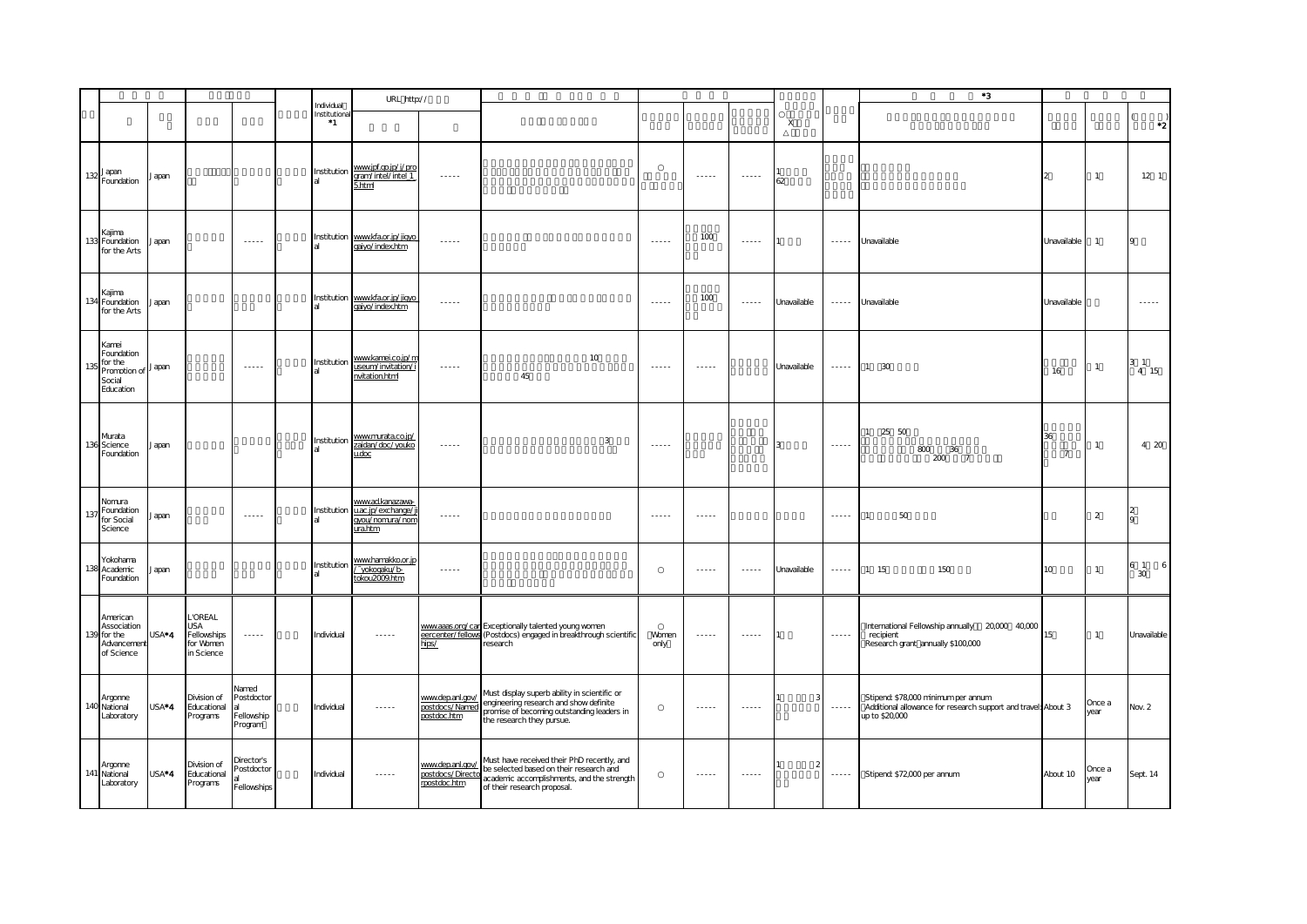|     |                                                              |                    |                                                                  |                                                                                                             |                                   | URL http://                                                                                    |                                                     |                                                                                                                                                                                                                                                                       |                                                  |                                                                                                                                                                                                                                                                                                                                                                                                                                                                                        |                 |                                                        |                        | $^{\ast}3$                                                                                                                                        |                                     |                         |                        |
|-----|--------------------------------------------------------------|--------------------|------------------------------------------------------------------|-------------------------------------------------------------------------------------------------------------|-----------------------------------|------------------------------------------------------------------------------------------------|-----------------------------------------------------|-----------------------------------------------------------------------------------------------------------------------------------------------------------------------------------------------------------------------------------------------------------------------|--------------------------------------------------|----------------------------------------------------------------------------------------------------------------------------------------------------------------------------------------------------------------------------------------------------------------------------------------------------------------------------------------------------------------------------------------------------------------------------------------------------------------------------------------|-----------------|--------------------------------------------------------|------------------------|---------------------------------------------------------------------------------------------------------------------------------------------------|-------------------------------------|-------------------------|------------------------|
|     |                                                              |                    |                                                                  |                                                                                                             | Individual<br>Institutional<br>*1 |                                                                                                |                                                     |                                                                                                                                                                                                                                                                       |                                                  |                                                                                                                                                                                                                                                                                                                                                                                                                                                                                        |                 | X                                                      |                        |                                                                                                                                                   |                                     |                         | $\cdot$ <sub>2</sub>   |
|     | Argonne<br>142 National<br>Laboratory                        | USA <sup>*</sup> 4 | Division of<br>Educational<br>Programs                           | Division<br>Postdoctor<br>Appointmen                                                                        | Individual                        | $\cdots \cdots$                                                                                | www.dep.anl.gov<br>postdocs/division<br>postdoc.htm | Must have received their PhD recently, and<br>be selected based on their research and<br>academic accomplishments, and the strength<br>of their research proposal.                                                                                                    |                                                  | $- - - - -$                                                                                                                                                                                                                                                                                                                                                                                                                                                                            | $\cdots$        |                                                        | $\cdots$               | Unavailable                                                                                                                                       | About 3                             | Unavailable Unavailable |                        |
|     | Argonne<br>143 National<br>Laboratory                        | USA*4              | Computation<br>Postdoctoral<br>Fellowship                        |                                                                                                             | Individual                        | $- - - - -$                                                                                    | www.dep.anl.gov.<br>postdocs/opport<br>unities/     | Must have received their PhD recently, and<br>be selected based on their academic<br>background, knowledge of and expertised in<br>high-performance computational science, and<br>possible impact to a particular research<br>program as described in their proposal. |                                                  | $- - - - -$                                                                                                                                                                                                                                                                                                                                                                                                                                                                            | $- - - - -$     |                                                        | $- - - - -$            | Unavailable                                                                                                                                       | Unavailable Unavailable Unavailable |                         |                        |
| 14  | Die and Mold<br>Technology<br>Promotion<br>Foundation        | Japan              |                                                                  |                                                                                                             | Individual                        | www.katazaidan.or.<br>p/sinsei/h/yoryou<br>ıtm                                                 | $\cdots$                                            |                                                                                                                                                                                                                                                                       |                                                  | $\begin{array}{cccccccccc} \multicolumn{2}{c}{} & \multicolumn{2}{c}{} & \multicolumn{2}{c}{} & \multicolumn{2}{c}{} & \multicolumn{2}{c}{} & \multicolumn{2}{c}{} & \multicolumn{2}{c}{} & \multicolumn{2}{c}{} & \multicolumn{2}{c}{} & \multicolumn{2}{c}{} & \multicolumn{2}{c}{} & \multicolumn{2}{c}{} & \multicolumn{2}{c}{} & \multicolumn{2}{c}{} & \multicolumn{2}{c}{} & \multicolumn{2}{c}{} & \multicolumn{2}{c}{} & \multicolumn{2}{c}{} & \multicolumn{2}{c}{} & \mult$ |                 | Unavailable                                            | $\cdots \cdots$        | $1 \quad 30$                                                                                                                                      | $50\,$                              |                         | 6 <sub>2</sub><br>9 22 |
|     | Eu-Japn<br>Center for<br>Industrial<br>Cooperation           | EU and<br>Japan    | /ulcanus in<br>Europe                                            | $\begin{array}{cccccccccc} \bullet & \bullet & \bullet & \bullet & \bullet & \bullet & \bullet \end{array}$ | Individual                        | www.eu-<br>apan.gr.jp/japanes<br>e/student/japan/i<br>ndex.cfm                                 | www.eu-<br>japan.gr.jp/english<br>/index.cfm        | $\mathsf{I}$                                                                                                                                                                                                                                                          |                                                  | $\cdots$                                                                                                                                                                                                                                                                                                                                                                                                                                                                               | $\cdots \cdots$ | $2 - 3$<br>15 W<br>8                                   | EU                     | 80<br>$6600 \in$                                                                                                                                  | 25                                  | $\mathbf{1}$            | 91<br>10 <sub>1</sub>  |
| 146 | France<br>Government                                         | France             |                                                                  |                                                                                                             | Individual                        | www.ambafrance-<br>jp.org/article-<br>imprim.php3?id art<br>cle=1663                           | $\cdots$                                            | $30\,$<br>40                                                                                                                                                                                                                                                          |                                                  | $\begin{array}{cccccccccc} \multicolumn{2}{c}{} & \multicolumn{2}{c}{} & \multicolumn{2}{c}{} & \multicolumn{2}{c}{} & \multicolumn{2}{c}{} & \multicolumn{2}{c}{} & \multicolumn{2}{c}{} & \multicolumn{2}{c}{} & \multicolumn{2}{c}{} & \multicolumn{2}{c}{} & \multicolumn{2}{c}{} & \multicolumn{2}{c}{} & \multicolumn{2}{c}{} & \multicolumn{2}{c}{} & \multicolumn{2}{c}{} & \multicolumn{2}{c}{} & \multicolumn{2}{c}{} & \multicolumn{2}{c}{} & \multicolumn{2}{c}{} & \mult$ | $\cdots \cdots$ | 6 10<br>12                                             | $\cdots \cdots \cdots$ | Stipend:<br>767€/<br>1.374C                                                                                                                       | Unavailable                         |                         | 9 30                   |
|     | 147 Fraunhofer<br>Institute                                  | Germany            | Fraunhofer<br>Attract                                            | $\cdots \cdots$                                                                                             | Individual                        | tokyo.daad.de./japa<br>nes/jp scholarship<br>fraunhofer.html                                   |                                                     | Highly qualified scientists and researchers<br>with a promising idea to be developed for<br>industrial application.                                                                                                                                                   |                                                  | $\begin{array}{cccccccccc} \multicolumn{2}{c}{} & \multicolumn{2}{c}{} & \multicolumn{2}{c}{} & \multicolumn{2}{c}{} & \multicolumn{2}{c}{} & \multicolumn{2}{c}{} & \multicolumn{2}{c}{} & \multicolumn{2}{c}{} & \multicolumn{2}{c}{} & \multicolumn{2}{c}{} & \multicolumn{2}{c}{} & \multicolumn{2}{c}{} & \multicolumn{2}{c}{} & \multicolumn{2}{c}{} & \multicolumn{2}{c}{} & \multicolumn{2}{c}{} & \multicolumn{2}{c}{} & \multicolumn{2}{c}{} & \multicolumn{2}{c}{} & \mult$ | $\cdots$        | 5Y for<br>establishment<br>independent<br>group within | 1.1.1.1                | Fund: 500,000 € p.a. for 5 years (total of 2.5 Mio<br>€ for scientific staff and equipment<br>Individual advanced training                        | About 12                            | $\overline{2}$          | 1.May 8<br>20ct. 5     |
|     | 148 Fraunhofer<br>Institute                                  | Germany            | Fraunhofer<br>ellowship<br>Programme<br>PROF.X2                  | $\cdots$                                                                                                    | Individual                        | tokyo.daad.de./japa e/EN/jobs/fellov<br>nes/jp scholarship_ships/Research f<br>fraunhofer.html | www.fraunhofer.d<br>ellowship progran<br>s.jsp      | Senior researchers                                                                                                                                                                                                                                                    |                                                  | $\cdots$                                                                                                                                                                                                                                                                                                                                                                                                                                                                               | 1.1.1.1         | 6 Mup to 1 Y                                           | $\cdots$               | Up to 5 eligible fellowships p.a., salaries can be<br>up to 4,300 € (depending on qualification and<br>marital status) plus subsidiary allowance. | Unavailable Unavailable Unavailable |                         |                        |
|     | 149 Fraunhofer<br>Institute                                  | Germany            | Individual<br>Doctoral<br>Projects at<br><b>FHI</b>              | $\sim$ $\sim$ $\sim$ $\sim$                                                                                 | Individual                        | $\cdots$                                                                                       | www.jobs.fraunho<br>fer.de/EN                       | Doctoral students.                                                                                                                                                                                                                                                    | Apply<br>specifically<br>to one of<br><b>FHI</b> | $\sim$ $\sim$ $\sim$ $\sim$                                                                                                                                                                                                                                                                                                                                                                                                                                                            | $\cdots$        | 3 Y as a rule<br>with an<br>option for<br>renewal      | 1.1.1.1                | Remuneration is based on the German public<br>service tariff. It includes benefits, flexible and<br>family-friendly working conditions.           | Unavailable Unavailable Unavailable |                         |                        |
| 150 | German<br>Chamber of<br>Commerce<br>and Industry<br>in Japan | Germany            | German<br>Innovation<br>Award<br>(Gottfried<br>Wagener<br>Award) | $- - - - -$                                                                                                 | Individual                        | tokyo.daad.de./japa<br>nes/jp scholarship<br>innovation.html                                   | $\cdots$                                            | 45<br>3<br>45                                                                                                                                                                                                                                                         |                                                  | $- - - - -$                                                                                                                                                                                                                                                                                                                                                                                                                                                                            | $- - - - -$     | $\overline{2}$                                         |                        | 100<br>200<br>400<br>$\overline{1}$<br>$\overline{1}$<br>3<br>3,372€<br>1,250€<br>1,000€<br>122€ 3,372€<br>4,930€<br>1,250€<br>.840€ 2<br>4.930€  | 15                                  | $\mathbf{1}$            | 10 31                  |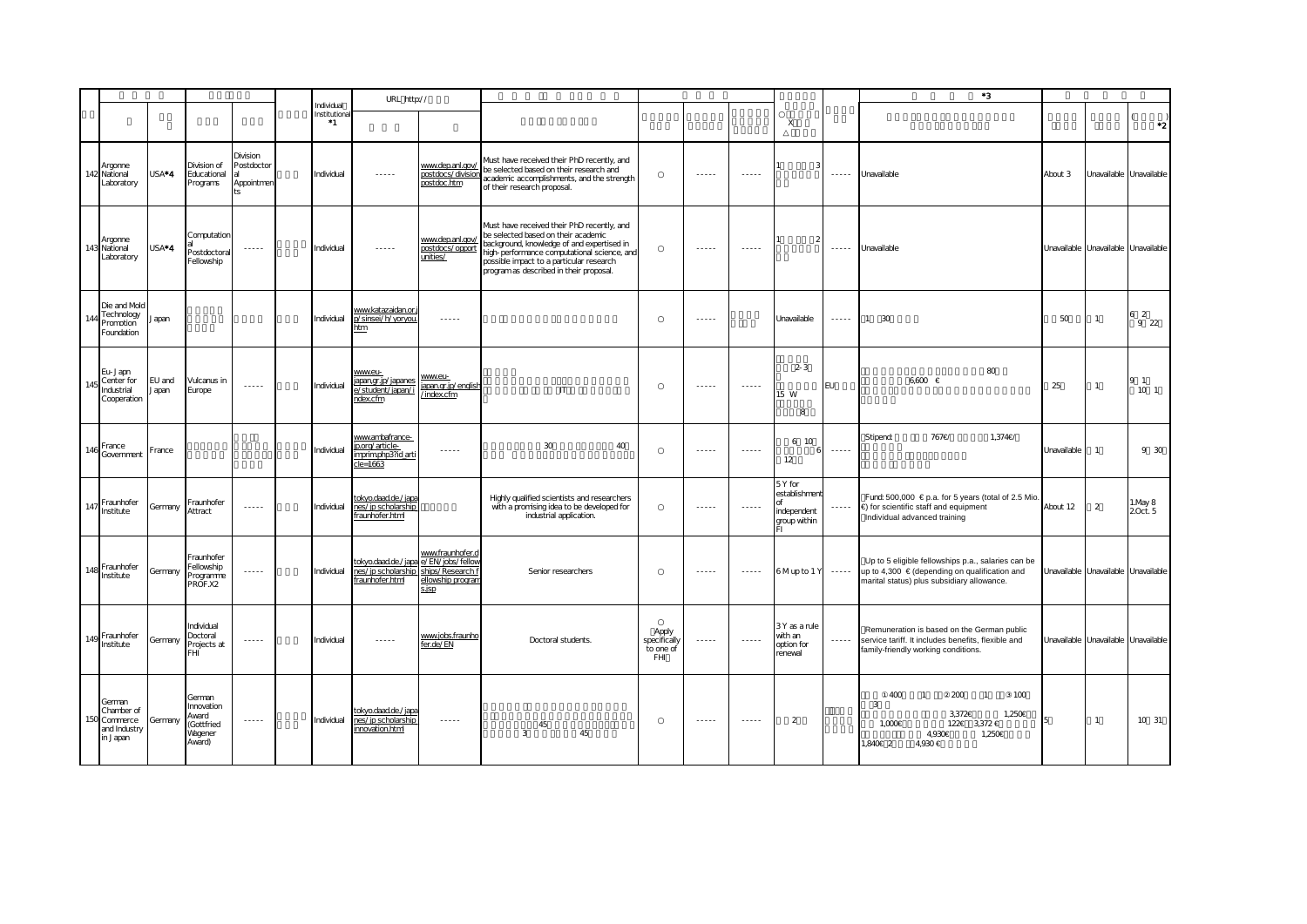|     |                                                                                                                                         |                   |                                                               |                                                                                                                                                      |                                          | URL http://                                                                                   |                                                                                                                                                                                                                                                                                                                                                                                                                                                                                        |                                                                                                                                          |          |                                                                           |                                                                                                                                                                                                                                                                                                                                                                                                                                                                                        |                                                                                                   |                                                           |                        | $^{\ast}3$                                                                                                              |                                     |                                     |                         |
|-----|-----------------------------------------------------------------------------------------------------------------------------------------|-------------------|---------------------------------------------------------------|------------------------------------------------------------------------------------------------------------------------------------------------------|------------------------------------------|-----------------------------------------------------------------------------------------------|----------------------------------------------------------------------------------------------------------------------------------------------------------------------------------------------------------------------------------------------------------------------------------------------------------------------------------------------------------------------------------------------------------------------------------------------------------------------------------------|------------------------------------------------------------------------------------------------------------------------------------------|----------|---------------------------------------------------------------------------|----------------------------------------------------------------------------------------------------------------------------------------------------------------------------------------------------------------------------------------------------------------------------------------------------------------------------------------------------------------------------------------------------------------------------------------------------------------------------------------|---------------------------------------------------------------------------------------------------|-----------------------------------------------------------|------------------------|-------------------------------------------------------------------------------------------------------------------------|-------------------------------------|-------------------------------------|-------------------------|
|     |                                                                                                                                         |                   |                                                               |                                                                                                                                                      | Individual<br>Institutiona<br>$^{\ast}1$ |                                                                                               |                                                                                                                                                                                                                                                                                                                                                                                                                                                                                        |                                                                                                                                          |          |                                                                           |                                                                                                                                                                                                                                                                                                                                                                                                                                                                                        |                                                                                                   | X                                                         |                        |                                                                                                                         |                                     |                                     | $\cdot$ <sub>2</sub>    |
| 151 | Helmholtz<br>Gemeinschaf Germany                                                                                                        |                   |                                                               | Internationa<br>I Helmholtz<br>Research<br>Schools and<br>Graduate<br>Schools                                                                        | Individual                               | tokyo.daad.de./japa<br>nes/jp scholarship<br>helmholtz.html                                   | $\cdots$                                                                                                                                                                                                                                                                                                                                                                                                                                                                               | Doctoral students.                                                                                                                       |          | application<br>s should be<br>submitted<br>directly to<br>the<br>Schools  | $\cdots$                                                                                                                                                                                                                                                                                                                                                                                                                                                                               | $\begin{array}{cccccccccc} \bullet & \bullet & \bullet & \bullet & \bullet & \bullet \end{array}$ | 3Y with a<br>possible<br>extension                        |                        | Fellowships or working contracts; amount<br>depending on qualification level and family status.                         | Unavailable Unavailable Unavailable |                                     |                         |
|     | Helmholtz<br>152 Gemeinschaf Germany                                                                                                    |                   | Individual<br>Doctoral<br>Projects at<br>Helmholtz<br>Centres | $\cdots$                                                                                                                                             | Individual                               | tokyo.daad.de./japa<br>nes/jp scholarship<br>helmholtz.html                                   | $\cdots$                                                                                                                                                                                                                                                                                                                                                                                                                                                                               | Doctoral students.                                                                                                                       |          | application<br>s should be<br>submitted<br>directly to<br>HC <sup>-</sup> | $\sim$ $\sim$ $\sim$ $\sim$                                                                                                                                                                                                                                                                                                                                                                                                                                                            | $\cdots$                                                                                          | 3 Y as a rule<br>with a<br>possible<br>extension          |                        | Fellowships or working contracts; amount<br>depending on qualification level and family status                          |                                     | Unavailable Unavailable Unavailable |                         |
|     | Interchange<br>153 Association,<br>Japan                                                                                                | Japan             |                                                               | Summer<br>Program                                                                                                                                    | Individual                               | www.koryu.or.jp/to<br>kyo/ez3 contents.<br>nsf/(PrintView1)/<br>26A484E9298D7E                | $\cdots \cdots$                                                                                                                                                                                                                                                                                                                                                                                                                                                                        |                                                                                                                                          | 35       |                                                                           | $\cdots$                                                                                                                                                                                                                                                                                                                                                                                                                                                                               | $\cdots$                                                                                          | X                                                         |                        | 13<br>5<br>$\overline{4}$<br>960US\$/                                                                                   | Unavailable                         | $\mathbf{1}$                        | 12 25                   |
|     | International<br>Association<br>for the<br>154 Exchange of<br>Students for<br>Technical<br>Experience                                   |                   | Internships<br>in the<br><b>IAESTE</b><br>Programme           | For<br>Foreigners<br><b>Students</b><br>and<br>Graduates/<br>Doctoral<br><b>Students</b>                                                             | Individual                               | www.iaeste.or.jp/jp<br>/iaeste/iaeste01.p<br>hp                                               | $\cdots$                                                                                                                                                                                                                                                                                                                                                                                                                                                                               |                                                                                                                                          |          |                                                                           | $\cdots$                                                                                                                                                                                                                                                                                                                                                                                                                                                                               | $\cdots$                                                                                          | 52                                                        | <b>IAESTE</b>          | 102,000<br>98,000                                                                                                       |                                     |                                     | Unavailable Unavailable |
| 155 | Japan<br>Government<br>Agriculture,<br>Forestry and<br>Fisheries<br>Consultive<br>Group on<br>International<br>Agricultural<br>Research | Japan             |                                                               |                                                                                                                                                      | Individual                               | www.s.affrc.go.jp/k<br>enkyu/jinzai/kokus<br>ai kyodo chuki.html                              | $\cdots \cdots \cdots$                                                                                                                                                                                                                                                                                                                                                                                                                                                                 | 40<br>2                                                                                                                                  | TOEIC600 |                                                                           | $\begin{array}{cccccccccc} \multicolumn{2}{c}{} & \multicolumn{2}{c}{} & \multicolumn{2}{c}{} & \multicolumn{2}{c}{} & \multicolumn{2}{c}{} & \multicolumn{2}{c}{} & \multicolumn{2}{c}{} & \multicolumn{2}{c}{} & \multicolumn{2}{c}{} & \multicolumn{2}{c}{} & \multicolumn{2}{c}{} & \multicolumn{2}{c}{} & \multicolumn{2}{c}{} & \multicolumn{2}{c}{} & \multicolumn{2}{c}{} & \multicolumn{2}{c}{} & \multicolumn{2}{c}{} & \multicolumn{2}{c}{} & \multicolumn{2}{c}{} & \mult$ | $\begin{array}{cccccccccc} \bullet & \bullet & \bullet & \bullet & \bullet & \bullet \end{array}$ | 24                                                        |                        | USD 10,000 25,000                                                                                                       | 3 <sub>5</sub>                      | $\mathbf{1}$                        | 6 9                     |
| 156 | Japan<br>International<br>Science and<br>Technology<br>Exchange<br>Center                                                               | Japan             |                                                               | Summer<br>Institute                                                                                                                                  | Individual                               | www.jistec.or.jp/SI<br>/SI.html                                                               | $\begin{array}{cccccccccc} \multicolumn{2}{c}{} & \multicolumn{2}{c}{} & \multicolumn{2}{c}{} & \multicolumn{2}{c}{} & \multicolumn{2}{c}{} & \multicolumn{2}{c}{} & \multicolumn{2}{c}{} & \multicolumn{2}{c}{} & \multicolumn{2}{c}{} & \multicolumn{2}{c}{} & \multicolumn{2}{c}{} & \multicolumn{2}{c}{} & \multicolumn{2}{c}{} & \multicolumn{2}{c}{} & \multicolumn{2}{c}{} & \multicolumn{2}{c}{} & \multicolumn{2}{c}{} & \multicolumn{2}{c}{} & \multicolumn{2}{c}{} & \mult$ | 35                                                                                                                                       |          |                                                                           | $\frac{1}{2} \left( \frac{1}{2} \right) \left( \frac{1}{2} \right) \left( \frac{1}{2} \right) \left( \frac{1}{2} \right) \left( \frac{1}{2} \right)$                                                                                                                                                                                                                                                                                                                                   | $- - - - - -$                                                                                     | $\overline{2}$                                            |                        | 20,000                                                                                                                  | 5                                   | $\mathbf{1}$                        | 2 20                    |
| 157 | Marie Curie<br>Action                                                                                                                   | European<br>Union | International<br>Incoming<br>Fellowship                       |                                                                                                                                                      | Individual                               | www.deljpn.ec.euro<br>pa.eu/relation/sho<br>wpage jp relations.<br>science.programme<br>s.php | cordis.europa.eu/<br>fp7/dc/index.cfm<br>fuseaction=User<br>Site.PeopleDetail<br>sCallPage&call_id<br>$=199$                                                                                                                                                                                                                                                                                                                                                                           |                                                                                                                                          |          |                                                                           | $\cdots$                                                                                                                                                                                                                                                                                                                                                                                                                                                                               | $\cdots \cdots \cdots$                                                                            | $\overline{2}$                                            | $\cdots \cdots \cdots$ | Unavailable                                                                                                             | Unavailable                         | $\mathbf{1}$                        | 8 18                    |
| 158 | Max Planck<br>Institutes                                                                                                                | Germany           | Individual<br>Doctoral<br>Projects                            | $\frac{1}{2} \left( \frac{1}{2} \right) \left( \frac{1}{2} \right) \left( \frac{1}{2} \right) \left( \frac{1}{2} \right) \left( \frac{1}{2} \right)$ | Individual                               | $\cdots$                                                                                      | sh/institutesProj<br>ectsFacilities                                                                                                                                                                                                                                                                                                                                                                                                                                                    | www.mpg.de/engli Depending on qualification level and family<br>status: from around 1,000 to 1,622 €/M (by<br>grant or working contract) |          | application<br>s should be<br>submitted<br>directly to<br><b>MPI</b>      | $\cdots$                                                                                                                                                                                                                                                                                                                                                                                                                                                                               | $\cdots$                                                                                          | 2Y with the<br>possibility of<br>a one year<br>extension. | $\cdots \cdots$        | Depending on qualification level and family<br>status: from around 1,000 to 1,622 €/M (by grant<br>or working contract) | Unavailable Unavailable Unavailable |                                     |                         |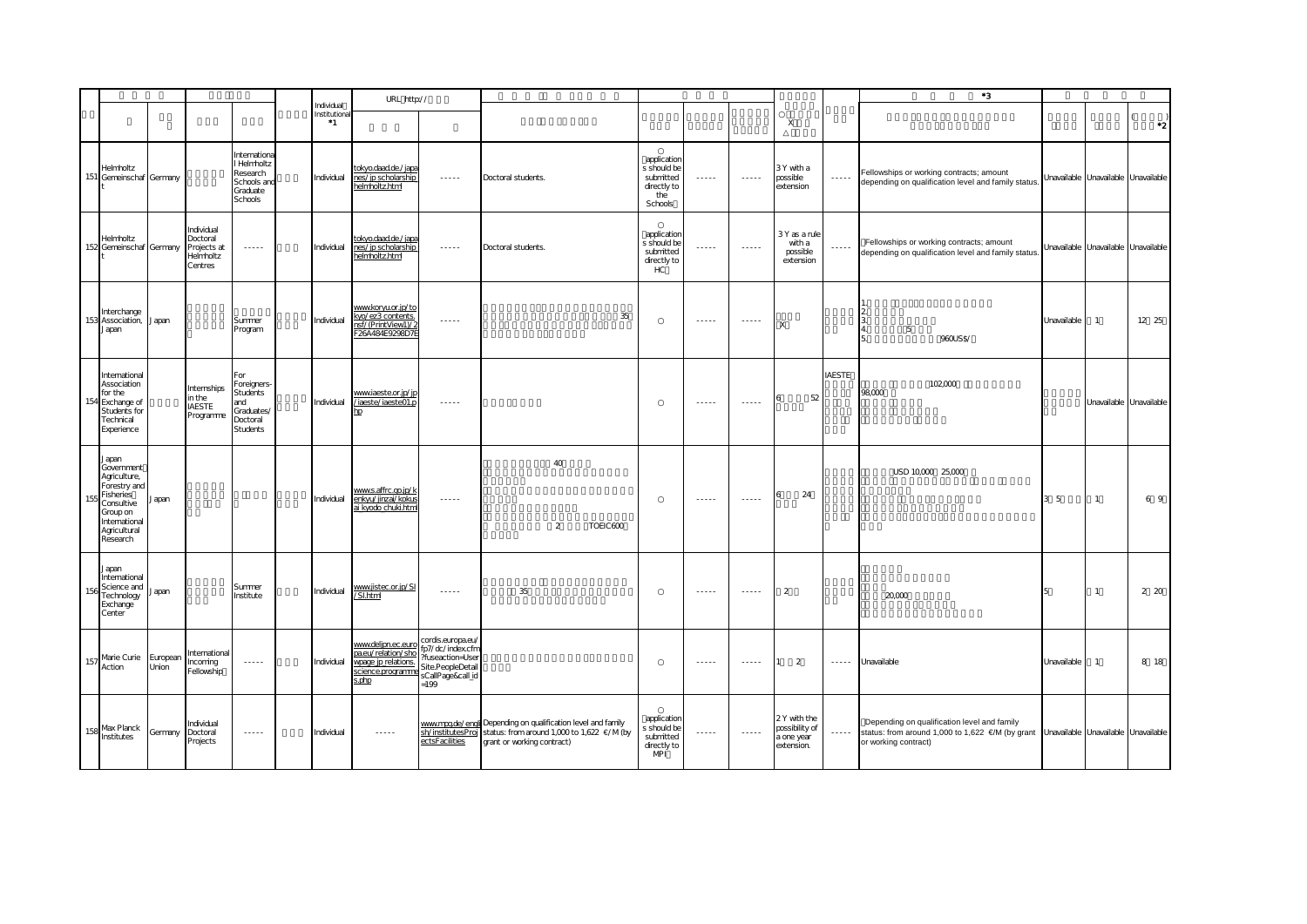|     |                                                                                       |                  |                                                                                 |                                                                                          |                                  | URL http://                                                                                        |                                                                                                                              |                                                                                                                                                                                                             |                                                                      |                        |                             |                                                                                                   |                                                                                                                                                                                                                                                                                                                                                                                                                                                                                        | *3                                                                                                                                                                                                     |             |                                     |                                            |
|-----|---------------------------------------------------------------------------------------|------------------|---------------------------------------------------------------------------------|------------------------------------------------------------------------------------------|----------------------------------|----------------------------------------------------------------------------------------------------|------------------------------------------------------------------------------------------------------------------------------|-------------------------------------------------------------------------------------------------------------------------------------------------------------------------------------------------------------|----------------------------------------------------------------------|------------------------|-----------------------------|---------------------------------------------------------------------------------------------------|----------------------------------------------------------------------------------------------------------------------------------------------------------------------------------------------------------------------------------------------------------------------------------------------------------------------------------------------------------------------------------------------------------------------------------------------------------------------------------------|--------------------------------------------------------------------------------------------------------------------------------------------------------------------------------------------------------|-------------|-------------------------------------|--------------------------------------------|
|     |                                                                                       |                  |                                                                                 |                                                                                          | Individual<br>Institutiona<br>*1 |                                                                                                    |                                                                                                                              |                                                                                                                                                                                                             |                                                                      |                        |                             | $\mathsf{X}$                                                                                      |                                                                                                                                                                                                                                                                                                                                                                                                                                                                                        |                                                                                                                                                                                                        |             |                                     | $\cdot$ <sub>2</sub>                       |
|     | 159 Max Planck<br>Institutes                                                          | Germany          |                                                                                 | Advanced<br>Postdoctor<br>al Training                                                    | Individual                       | maxplanck.html                                                                                     | ectsFacilities                                                                                                               | tokyo.daad.de./japa www.mpq.de/engli Outstanding postdocs who have been working<br>nes/jp scholarship sh/institutesProj in science and research for at least 2 years<br>or hold a comparable qualification. | application<br>s should be<br>submitted<br>directly to<br>MPI        |                        |                             | 2Y with the<br>possibility of<br>a one year<br>extension.                                         | $\cdots \cdots$                                                                                                                                                                                                                                                                                                                                                                                                                                                                        | Depending on qualification level or age and<br>marital status: 2,100 to 3,260 €/M for foreign<br>postdocs                                                                                              |             | Unavailable At any time             | $\cdots$                                   |
|     | 160 Max Planck<br>Institutes                                                          | Germany          |                                                                                 | Head of an<br>Independer<br>t Junior<br>Research<br>Group at<br>Max Planck<br>Institutes | Individual                       | okyo.daad.de./japa<br>nes/jp scholarship<br>maxplanck.html                                         | 1.1.1.1                                                                                                                      | Young, highly qualified scientists and<br>researchers                                                                                                                                                       | Application<br>follows an<br>international<br>job<br>announcem<br>nt | 1.1.1.1                | $\sim$ $\sim$ $\sim$ $\sim$ | 5 Y support<br>term with a<br>possible 2x2<br>vears<br>extension. 6<br>M preparation<br>possible. |                                                                                                                                                                                                                                                                                                                                                                                                                                                                                        | Personal budget to cover material and human<br>resources<br>Funding for core equipment<br>Average salary group W2 of the federal salary<br>law (depending on qualification level and family<br>status) |             | Unavailable Unavailable Unavailable |                                            |
| 161 | Max Planck<br>Institutes                                                              | Germany          | Foreign<br>Visiting<br>Scientists                                               | $\cdots$                                                                                 | Individual                       | <u>okyo.daad.de./japa_www.mpq.de/eng</u><br>nes/jp scholarship sh/institutesProj<br>maxplanck.html | ectsFacilities                                                                                                               | Highly qualified foreign scientists                                                                                                                                                                         | Contact<br>the potentia<br>host MPI<br>directly                      |                        |                             | Unavailable                                                                                       | $\cdots$                                                                                                                                                                                                                                                                                                                                                                                                                                                                               | Grant<br>Travel allowance                                                                                                                                                                              |             | Unavailable At any time             | $\sim$ - - - -                             |
| 162 | Murata<br>Overseas<br>Scholarship<br>Foundation                                       | apan             |                                                                                 | $- - - - -$                                                                              | Individual                       | www.muratec.jp/ss<br>o/02html                                                                      | $- - - - -$                                                                                                                  | 37                                                                                                                                                                                                          |                                                                      | $- - - - -$            | 1.1.1.1                     |                                                                                                   | $\begin{array}{cccccccccc} \multicolumn{2}{c}{} & \multicolumn{2}{c}{} & \multicolumn{2}{c}{} & \multicolumn{2}{c}{} & \multicolumn{2}{c}{} & \multicolumn{2}{c}{} & \multicolumn{2}{c}{} & \multicolumn{2}{c}{} & \multicolumn{2}{c}{} & \multicolumn{2}{c}{} & \multicolumn{2}{c}{} & \multicolumn{2}{c}{} & \multicolumn{2}{c}{} & \multicolumn{2}{c}{} & \multicolumn{2}{c}{} & \multicolumn{2}{c}{} & \multicolumn{2}{c}{} & \multicolumn{2}{c}{} & \multicolumn{2}{c}{} & \mult$ |                                                                                                                                                                                                        | $2 \quad 4$ | $\mathbf{1}$                        | $7 - 10$<br>95                             |
| 163 | National<br>Research<br>Council<br>(NRC)                                              | USA*4            | Research<br>Association<br>Program                                              | Postdoctor<br>al and<br>Senior<br>Research<br>Avvards                                    | Individual                       | $\cdots \cdots$                                                                                    | sites.nationalaca<br>emies.org/PGA/<br>RAP/index.htm                                                                         | Postdoctoral: less than 5 years of relevant<br>research experience since receipt of their<br>doctoral degree. Senior: more than 5 years.<br>Both US citizens and non-US citizens.                           |                                                                      | $\cdots$               | $- - - - -$                 | 12 M up to 5<br>Y to be able<br>to renew                                                          | 1.1.1.1                                                                                                                                                                                                                                                                                                                                                                                                                                                                                | Stipend: depends on the organization and its<br>department                                                                                                                                             | Unavailable | 4 times a<br>vear                   | 1.Feb. 1<br>2May 1<br>3Aug. 1<br>4. Nov. 1 |
| 164 | Natural<br>Sciences and<br>Engineering<br>Research<br>Council of<br>Canada<br>(NSERC) | Canada           | Visiting<br>Fellowships<br>in Canadian<br>Government<br>Laboratories<br>Program | $\cdots \cdots$                                                                          | Individual                       | $\cdots$                                                                                           | www.nserc-<br>crsnggc.ca/Sch<br>larshipsNonCdn-<br>BoursesEtr-<br>Engaspx                                                    | Promising emerging scientists and engineers<br>with the opportunity to work with research<br>groups or leaders in Canadian government<br>laboratories and research institutions                             |                                                                      | $\cdots$               | $\cdots$                    | 3                                                                                                 |                                                                                                                                                                                                                                                                                                                                                                                                                                                                                        | 43,724                                                                                                                                                                                                 | Unavailable |                                     | $\cdots$                                   |
| 165 | Singapore                                                                             | Singapore A*STAR |                                                                                 | Singapore<br>Internation<br>I Graduate<br>Award<br>(SINGA)                               | Individual                       | $\cdots \cdots$                                                                                    | www.a-<br>star.edu.sg/gradu<br>ate academy and<br>scholarships/319<br>Singapore-<br>nternational-<br>Graduate-Award<br>SING- | Open to all international students.<br>Graduates with a passion for research and<br>excellent academic results.<br>Good skills in written and spoken English.<br>Good reports from academic referees.       |                                                                      | $\cdots \cdots \cdots$ | $- - - - -$                 |                                                                                                   | A*STAR<br>Research<br>Institutes<br>National<br>University<br>Singapor<br>(NUS)<br>$\overline{a}$ nd<br>Nanyano<br>Technolo<br>gical<br><b>University</b><br>(NTU)                                                                                                                                                                                                                                                                                                                     | $\Lambda$<br>Stipend:<br>S\$ 24,000 (US\$ 16,000) Qualifying<br>Examination 5\$30,000 (US\$20,000)<br>Return Airfare S\$ 1,500 (one-time)<br>Settling- in Allowance S\$ 1,000 (one- time)              | Unavailable | $\mathbf{1}$                        | 6 <sub>1</sub>                             |
|     | 166 Suruga<br>Institute                                                               | apan             |                                                                                 | $\cdots \cdots$                                                                          | Individual                       | www.srgi.or.jp                                                                                     |                                                                                                                              | 50<br>3                                                                                                                                                                                                     |                                                                      | $\cdots$               | $\cdots \cdots$             | 12                                                                                                | $\cdots \cdots$                                                                                                                                                                                                                                                                                                                                                                                                                                                                        | 50<br>$\mathbf{1}$                                                                                                                                                                                     |             | $\mathbf{1}$                        | 5 29                                       |
| 167 | Tateishi<br>Science and<br>Technology<br>Foundation                                   | Japan            |                                                                                 | $\cdots \cdots$                                                                          | Individual                       | www.tateisi-f.org/                                                                                 | 1.1.1.1                                                                                                                      |                                                                                                                                                                                                             |                                                                      | 1.1.1.1                | 1.1.1.1                     | Unavailable                                                                                       | $\cdots \cdots$                                                                                                                                                                                                                                                                                                                                                                                                                                                                        | 40<br>$\mathbf{1}$                                                                                                                                                                                     | 10          | $\mathbf{1}$                        | 6 30                                       |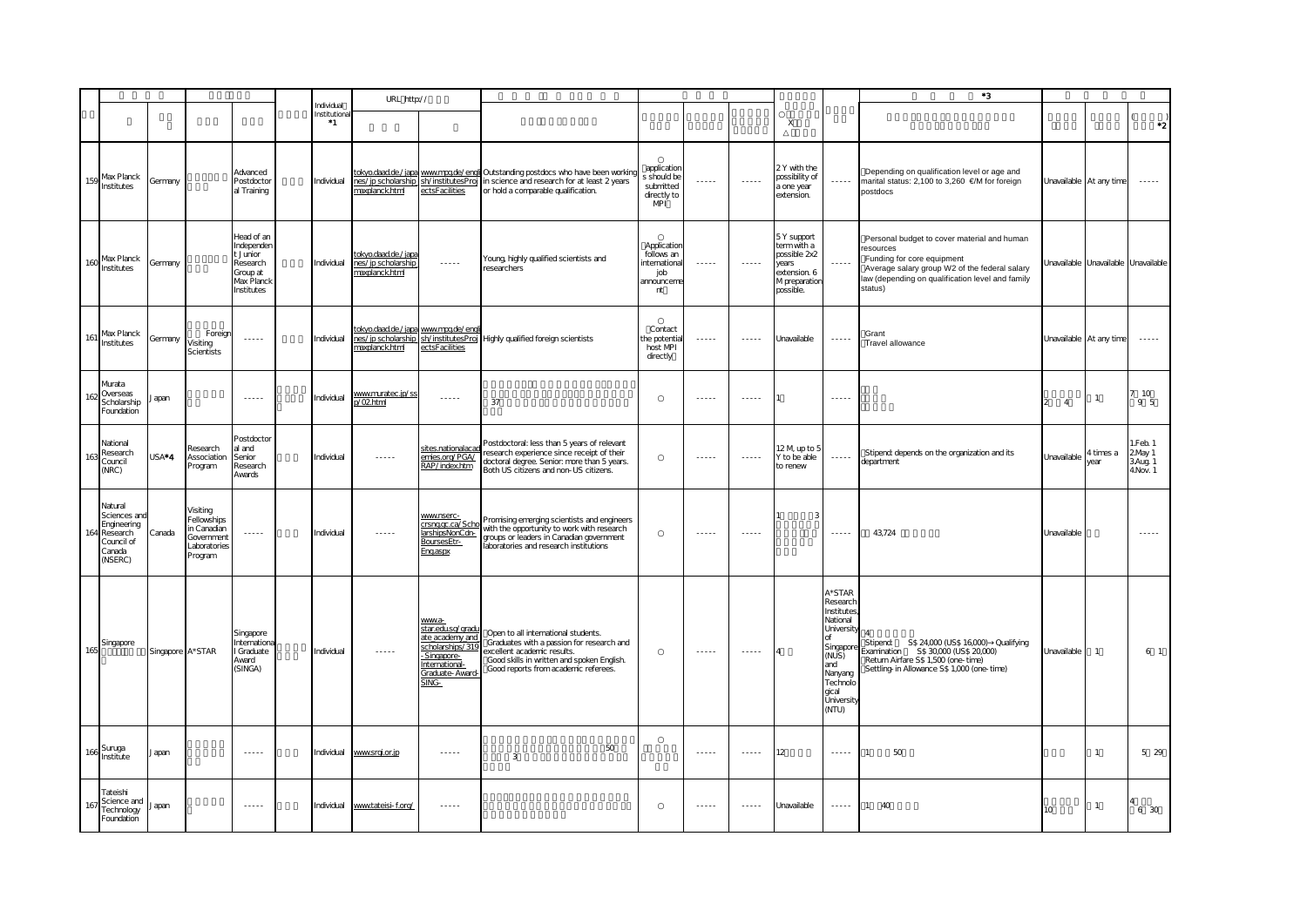|     |                                                                                      |           |                                     |                                                                        |                                     | URL http://                                                                                                                                          |                                                                                                |                                                                                                                                              |                                                                                                                                                      |                                                               |                                                                                                           |                           |                 | *3                                                                                                                                                                                                                   |                                     |                |                                             |
|-----|--------------------------------------------------------------------------------------|-----------|-------------------------------------|------------------------------------------------------------------------|-------------------------------------|------------------------------------------------------------------------------------------------------------------------------------------------------|------------------------------------------------------------------------------------------------|----------------------------------------------------------------------------------------------------------------------------------------------|------------------------------------------------------------------------------------------------------------------------------------------------------|---------------------------------------------------------------|-----------------------------------------------------------------------------------------------------------|---------------------------|-----------------|----------------------------------------------------------------------------------------------------------------------------------------------------------------------------------------------------------------------|-------------------------------------|----------------|---------------------------------------------|
|     |                                                                                      |           |                                     |                                                                        | Individual<br>Institutiona<br>$^*1$ |                                                                                                                                                      |                                                                                                |                                                                                                                                              |                                                                                                                                                      |                                                               |                                                                                                           | $\boldsymbol{\mathsf{X}}$ |                 |                                                                                                                                                                                                                      |                                     |                | $\cdot$ <sub>2</sub>                        |
| 165 | Telecommuni<br>cations<br>Advancement<br>Foundation                                  | Japan     |                                     |                                                                        | Individual                          | www.taf.or.jp/fbunk<br>a/C chouki.html                                                                                                               | $\cdots$                                                                                       | 40                                                                                                                                           |                                                                                                                                                      | $\sim$ $\sim$ $\sim$ $\sim$                                   | $\cdots$                                                                                                  |                           | $\cdots \cdots$ | 80US\$                                                                                                                                                                                                               | Unavailable                         | $\overline{1}$ | 5                                           |
|     | Yamada<br>Science<br>Foundation<br>169 for the<br>Promotion of<br>Natural<br>Science | Japan     |                                     | $\cdots$                                                               | Individual                          | yamadazaidan.jp/e<br>njyo3.html                                                                                                                      | $\cdots$                                                                                       |                                                                                                                                              |                                                                                                                                                      | $\cdots$                                                      |                                                                                                           | $\overline{1}$<br>6       | $\cdots$        | 100                                                                                                                                                                                                                  | 10                                  | $\mathbf{1}$   | 10 31                                       |
|     | Yoshida<br>Foundation<br>170 for Science<br>and<br>Technology                        | Japan     |                                     | $\cdots \cdots$                                                        | Individual                          | www.disclo-<br>koeki.org/02b/004<br>55/index.html                                                                                                    | $\cdots \cdots$                                                                                | $\overline{4}$<br>35<br>D <sub>2</sub>                                                                                                       |                                                                                                                                                      | $\cdots$                                                      | $\cdots$                                                                                                  | Undecided                 | $\cdots \cdots$ | Undecided                                                                                                                                                                                                            | Undecided                           | $\overline{4}$ | $\overline{7}$<br>4<br>11<br>$\overline{1}$ |
| 171 | Denmark<br>Government                                                                | Denmark   | Danish<br>Government<br>Scholarship | For<br>nationals<br>from<br>Japan 9 M                                  | Institution                         |                                                                                                                                                      | www.ciriusonline.<br>dk/Default.aspx?l<br>$D = 852$                                            | Must be nominated by their own authorities<br>(MEXT) and approved by CIRIUS of Denmark.                                                      | $\cdots \cdots$                                                                                                                                      | $\sim$ $\sim$ $\sim$ $\sim$                                   | Must be<br>nominated<br>by their own<br>authorities<br>(MEXT) and<br>approved by<br>CIRIUS of<br>Denmark. |                           | $\cdots \cdots$ | Stipend: DKK 5,000/month including health<br>insurance (more than 3 months). Tax free.                                                                                                                               | 5                                   | $\mathbf{1}$   | 3 <sub>1</sub>                              |
| 172 | Denmark<br>Government                                                                | Denmark   | Danish<br>Government<br>Scholarship | For<br>nationals<br>from<br>J apan<br>courses in<br>Danish<br>language | Institution                         | $\frac{1}{2} \left( \frac{1}{2} \right) \left( \frac{1}{2} \right) \left( \frac{1}{2} \right) \left( \frac{1}{2} \right) \left( \frac{1}{2} \right)$ | www.ciriusonline.<br>$D = 852$                                                                 | Must be nominated by their own authorities<br>(MEXT) and approved by CIRIUS of Denmark.                                                      | $\frac{1}{2} \left( \frac{1}{2} \right) \left( \frac{1}{2} \right) \left( \frac{1}{2} \right) \left( \frac{1}{2} \right) \left( \frac{1}{2} \right)$ | $\cdots$                                                      | Must be<br>nominated<br>by their own<br>authorities<br>(MEXT) and<br>approved by<br>CIRIUS of<br>Denmark. |                           | $\cdots$        | Unavailable                                                                                                                                                                                                          |                                     | $\mathbf{1}$   | 5 <sub>1</sub>                              |
| 173 | Denmark<br>Government                                                                | Denmark   | Danish<br>Government<br>Scholarship | For<br>nationals<br>from Tokai<br>University<br>in Japan               | Institution                         | 222222                                                                                                                                               | www.ciriusonline.<br>dk/Default.aspx?I<br>$D = 852$                                            | Must be nominated by Tokai University and<br>approved by CIRIUS of Denmark. Up to 12<br>M for a young student. 3 M for a research<br>worker. | $\frac{1}{2} \left( \frac{1}{2} \right) \left( \frac{1}{2} \right) \left( \frac{1}{2} \right) \left( \frac{1}{2} \right) \left( \frac{1}{2} \right)$ | 1.1.1.1                                                       | Must be<br>nominated<br>by Tokai<br>University<br>and<br>approved by<br>CIRIUS of<br>Denmark.             | 9                         | $\cdots$        | Stipend: DKK 5,000/month including health<br>insurance (more than 3 months). Tax free.                                                                                                                               | 12<br>$1 - 2$<br>$\overline{3}$     | $\mathbf{1}$   | 3 <sub>1</sub>                              |
|     | Engineering<br>and Physical<br>Sciences<br>Research<br>Council                       | <b>UK</b> | Visiting<br>Researchers             | $\cdots$                                                               | Institution                         |                                                                                                                                                      | www.epsrc.ac.uk/<br>ResearchFunding<br>Opportunities/N<br>etworking/Visitin<br>gResearchers.ht | Unavailable                                                                                                                                  | $\cdots$                                                                                                                                             | The host UK<br>researcher<br>needs to<br>apply for<br>funding | $\cdots$                                                                                                  | 12                        |                 | Salary costs<br>Travel and subsistence<br>The researcher can either make one long visit or a<br>series of shorter visits within the 12-month period.<br>Grant will be given to the host UK research<br>organization. | Unavailable At any time At any time |                |                                             |
| 175 | Kyushu<br>Industrial<br>Technology<br>Center                                         | Japan     |                                     |                                                                        | Institution                         | www.kitec.or.jp/jin<br>zai/jinzai.html                                                                                                               | $\cdots$                                                                                       |                                                                                                                                              |                                                                                                                                                      | $- - - - - -$                                                 | $\cdots$                                                                                                  |                           | $\cdots$        | 350<br>$\mathbf{1}$<br>1 350                                                                                                                                                                                         |                                     | $\overline{a}$ | 1.9<br>11<br>$\epsilon$<br>24               |
| 176 | Kyushu<br>Industrial<br>Technology<br>Center                                         | Japan     |                                     |                                                                        |                                     | Institution www.kitec.or.jp/jin<br>zai/jinzai.html                                                                                                   | $\cdots$                                                                                       |                                                                                                                                              |                                                                                                                                                      | $\cdots$                                                      | $\cdots$                                                                                                  | 6                         | $\cdots$        | 120<br>$\mathbf{3}$<br>$\overline{1}$<br>200<br>6<br>$\overline{1}$                                                                                                                                                  |                                     | $\overline{2}$ | 19<br>11<br>24<br>6                         |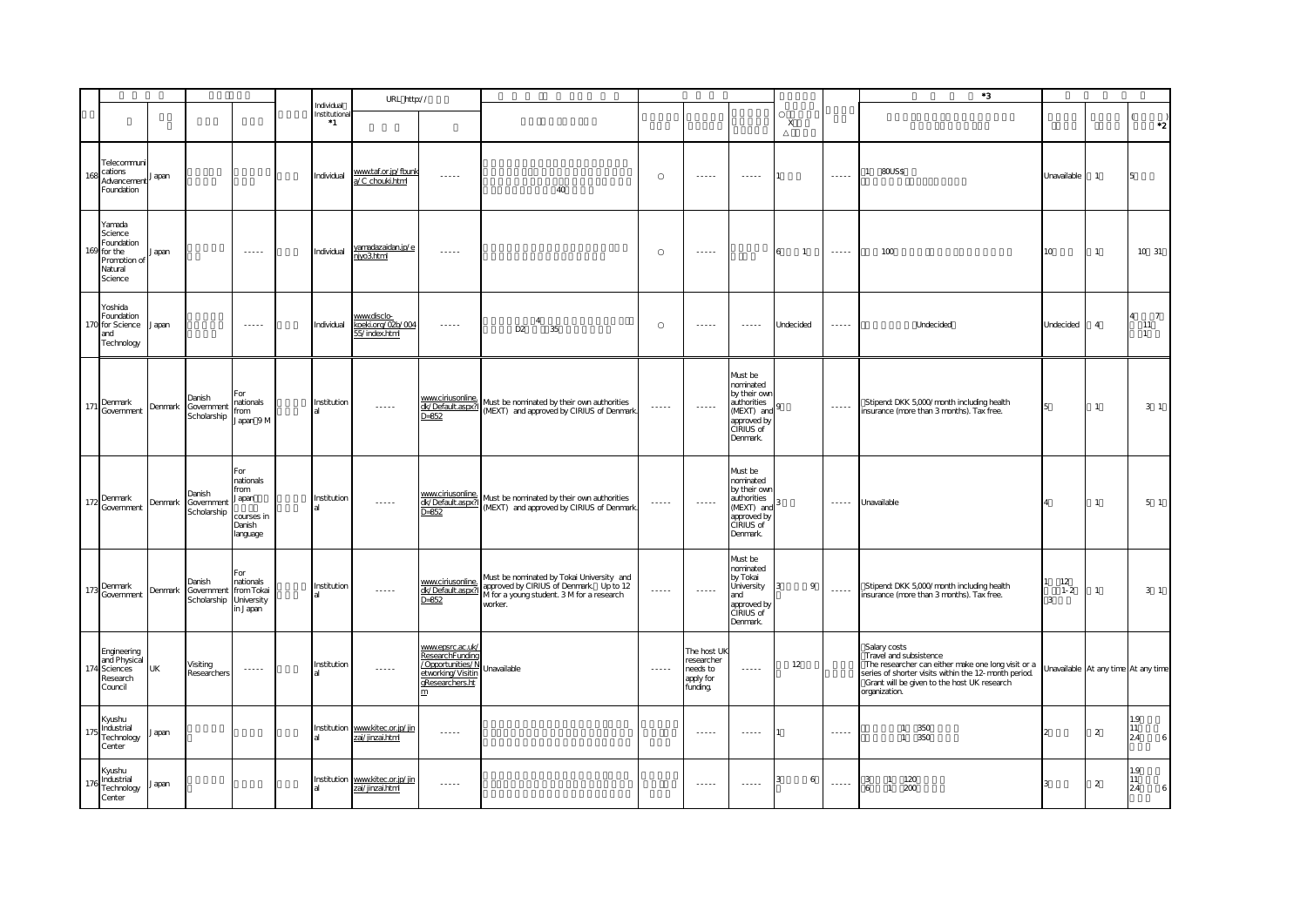|     |                                                                                      |                    |                                                                  |                                                                |                                     | URL http://                                                              |                                                                                                                                                                                                                                                                                                                                                                                                                                                                                        |                                                                                                                                                                                                                                                                       |                 |                                                                                                   |                 |                                                   |                                                                                                                                                                                                                                                                                                                                                                                                                                                                                        | $^{\ast}3$                                                                                                                                           |                 |                                     |            |
|-----|--------------------------------------------------------------------------------------|--------------------|------------------------------------------------------------------|----------------------------------------------------------------|-------------------------------------|--------------------------------------------------------------------------|----------------------------------------------------------------------------------------------------------------------------------------------------------------------------------------------------------------------------------------------------------------------------------------------------------------------------------------------------------------------------------------------------------------------------------------------------------------------------------------|-----------------------------------------------------------------------------------------------------------------------------------------------------------------------------------------------------------------------------------------------------------------------|-----------------|---------------------------------------------------------------------------------------------------|-----------------|---------------------------------------------------|----------------------------------------------------------------------------------------------------------------------------------------------------------------------------------------------------------------------------------------------------------------------------------------------------------------------------------------------------------------------------------------------------------------------------------------------------------------------------------------|------------------------------------------------------------------------------------------------------------------------------------------------------|-----------------|-------------------------------------|------------|
|     |                                                                                      |                    |                                                                  |                                                                | Individual<br>Institutiona<br>$^*1$ |                                                                          |                                                                                                                                                                                                                                                                                                                                                                                                                                                                                        |                                                                                                                                                                                                                                                                       |                 |                                                                                                   |                 | $\chi$                                            |                                                                                                                                                                                                                                                                                                                                                                                                                                                                                        |                                                                                                                                                      |                 |                                     | $^{\ast}2$ |
|     | Royal<br>177 Academy of<br>Engineering                                               | <b>UK</b>          | Distinguishe<br>d Visiting<br>Fellowship<br>Scheme               | $\sim$ $\sim$ $\sim$ $\sim$                                    | Institution                         |                                                                          | www.raeng.org.uk<br>research/resear<br>cher/dvfs/default<br>.htm                                                                                                                                                                                                                                                                                                                                                                                                                       |                                                                                                                                                                                                                                                                       | $\cdots$        | $\cdots$                                                                                          |                 |                                                   |                                                                                                                                                                                                                                                                                                                                                                                                                                                                                        | £ 6,000<br>£ 100 D                                                                                                                                   | Unavailable     | $\overline{2}$                      | 1.6<br>210 |
| 178 | Fraunhofer<br>Institute                                                              | Germany            | Fraunhofer<br>Bessel<br>Research<br>Award                        | $\cdots \cdots$                                                |                                     | tokyo.daad.de./japa<br>Unavailable nes/jp scholarship<br>fraunhofer.html | www.fraunhofer.c<br>e/jobs/stipendier<br>Resaerch fellov<br>ship programs.jsp                                                                                                                                                                                                                                                                                                                                                                                                          | Internationally recognized, outstanding<br>scientists from all non-European countries,<br>who completed their doctorates less than 12<br>years ago, working in research area which<br>match the research fields of the hosting FI                                     |                 | Unavailable                                                                                       |                 | Up to 12 M                                        | $\cdots \cdots$                                                                                                                                                                                                                                                                                                                                                                                                                                                                        | Up to three Fraunhofer Bessel Research Awards<br>p.a., valued each at $45,000 \in$                                                                   |                 | Unavailable Unavailable Unavailable |            |
|     | Helmholtz<br>179 Gemeinschaf Germany                                                 |                    |                                                                  | Helmholtz-<br>(University)<br>Young<br>Investigator<br>s Group | Unavailable                         | tokyo.daad.de./japa<br>nes/jp scholarship<br>helmholtz.html              | $\cdots$                                                                                                                                                                                                                                                                                                                                                                                                                                                                               | Top researchers from domestic or<br>international institutions with proven research<br>experience abroad, 2 to 6 years after<br>doctorate who would like to participate in a<br>Helmholtz programme.                                                                  |                 | Unavailable                                                                                       |                 | 5Y with an<br>evaluation<br>after 3 to 4<br>years | $\cdots \cdots$                                                                                                                                                                                                                                                                                                                                                                                                                                                                        | not less than $250,000 \in p$ . a;<br>group leader position<br>graduate students or technical staff (3 on<br>average)<br>funds for laboratory set-up |                 | Unavailable Unavailable Unavailable |            |
|     | Argonne<br>180 National<br>Laboratory                                                | USA <sup>*</sup> 4 | Computation<br>Postdoctora<br>Fellowship                         | $\cdots \cdots$                                                | Individual                          |                                                                          | www.dep.anl.gov<br>postdocs/opport<br>unities/                                                                                                                                                                                                                                                                                                                                                                                                                                         | Must have received their PhD recently, and<br>be selected based on their academic<br>background, knowledge of and expertised in<br>high-performance computational science, and<br>possible impact to a particular research<br>program as described in their proposal. |                 | $\begin{array}{cccccccccc} \bullet & \bullet & \bullet & \bullet & \bullet & \bullet \end{array}$ | 1.1.1.1         |                                                   | $\cdots$                                                                                                                                                                                                                                                                                                                                                                                                                                                                               | Unavailable                                                                                                                                          |                 | Unavailable Unavailable Unavailable |            |
|     | Astellas<br>Foundation<br>181 for Research Japan<br>on Metabolic<br><b>Disorders</b> |                    |                                                                  | $-22222$                                                       | Individual                          | www.astellas.com/j<br>p/byoutai/assist/g<br>ist.html                     | $\begin{array}{cccccccccc} \multicolumn{2}{c}{} & \multicolumn{2}{c}{} & \multicolumn{2}{c}{} & \multicolumn{2}{c}{} & \multicolumn{2}{c}{} & \multicolumn{2}{c}{} & \multicolumn{2}{c}{} & \multicolumn{2}{c}{} & \multicolumn{2}{c}{} & \multicolumn{2}{c}{} & \multicolumn{2}{c}{} & \multicolumn{2}{c}{} & \multicolumn{2}{c}{} & \multicolumn{2}{c}{} & \multicolumn{2}{c}{} & \multicolumn{2}{c}{} & \multicolumn{2}{c}{} & \multicolumn{2}{c}{} & \multicolumn{2}{c}{} & \mult$ |                                                                                                                                                                                                                                                                       |                 | $-22222$                                                                                          | $- - - - - -$   |                                                   | $\begin{array}{cccccccccc} \multicolumn{2}{c}{} & \multicolumn{2}{c}{} & \multicolumn{2}{c}{} & \multicolumn{2}{c}{} & \multicolumn{2}{c}{} & \multicolumn{2}{c}{} & \multicolumn{2}{c}{} & \multicolumn{2}{c}{} & \multicolumn{2}{c}{} & \multicolumn{2}{c}{} & \multicolumn{2}{c}{} & \multicolumn{2}{c}{} & \multicolumn{2}{c}{} & \multicolumn{2}{c}{} & \multicolumn{2}{c}{} & \multicolumn{2}{c}{} & \multicolumn{2}{c}{} & \multicolumn{2}{c}{} & \multicolumn{2}{c}{} & \mult$ | 1 200                                                                                                                                                | 10 <sup>°</sup> | $\mathbf{1}$                        | 6 30       |
| 182 | Banyu Life<br>Science<br>Foundation<br>International                                 | Japan              |                                                                  |                                                                | Individual                          | www.banyu-<br>zaidan.or.jp/biology<br>rec21.html                         | $\cdots \cdots$                                                                                                                                                                                                                                                                                                                                                                                                                                                                        | 35                                                                                                                                                                                                                                                                    | $\cdots \cdots$ | $\sim$ $\sim$ $\sim$ $\sim$                                                                       |                 | $\overline{2}$                                    | $\ldots$                                                                                                                                                                                                                                                                                                                                                                                                                                                                               | 300                                                                                                                                                  | 3               | $\mathbf{1}$                        | 3 15       |
|     | Brain<br>183 Science<br>Foundation                                                   | Japan              |                                                                  |                                                                | Individual                          | www.bs-<br>f.jp/kokusai haken.<br>html                                   | $\cdots \cdots$                                                                                                                                                                                                                                                                                                                                                                                                                                                                        | 6                                                                                                                                                                                                                                                                     |                 | $\sim$ $\sim$ $\sim$ $\sim$                                                                       | $\cdots \cdots$ | 6                                                 | $\cdots \cdots$                                                                                                                                                                                                                                                                                                                                                                                                                                                                        | $1 \quad 30$                                                                                                                                         |                 |                                     | 1 16       |
| 184 | German<br>Chamber of<br>Commerce<br>and Industry<br>in Japan                         | Germany            | German<br>Innovation<br>Award<br>(Gottfried<br>Wagener<br>Avard) | $\cdots$                                                       | Individual                          | tokyo.daad.de./japa<br>nes/jp scholarship<br>innovation.html             | $\begin{array}{cccccccccc} \multicolumn{2}{c}{} & \multicolumn{2}{c}{} & \multicolumn{2}{c}{} & \multicolumn{2}{c}{} & \multicolumn{2}{c}{} & \multicolumn{2}{c}{} & \multicolumn{2}{c}{} & \multicolumn{2}{c}{} & \multicolumn{2}{c}{} & \multicolumn{2}{c}{} & \multicolumn{2}{c}{} & \multicolumn{2}{c}{} & \multicolumn{2}{c}{} & \multicolumn{2}{c}{} & \multicolumn{2}{c}{} & \multicolumn{2}{c}{} & \multicolumn{2}{c}{} & \multicolumn{2}{c}{} & \multicolumn{2}{c}{} & \mult$ | 45<br>3<br>45                                                                                                                                                                                                                                                         |                 | $\sim$ $\sim$ $\sim$ $\sim$                                                                       | $\cdots$        | $\overline{2}$                                    |                                                                                                                                                                                                                                                                                                                                                                                                                                                                                        | 200<br>100<br>400<br>$\overline{1}$<br>$\overline{1}$<br>3<br>3,372€<br>1,250€<br>1,000€<br>122€ 3,372€<br>1.250€<br>4,930€<br>840€ 2<br>4,930€      | 5               | $\mathbf{1}$                        | 10 31      |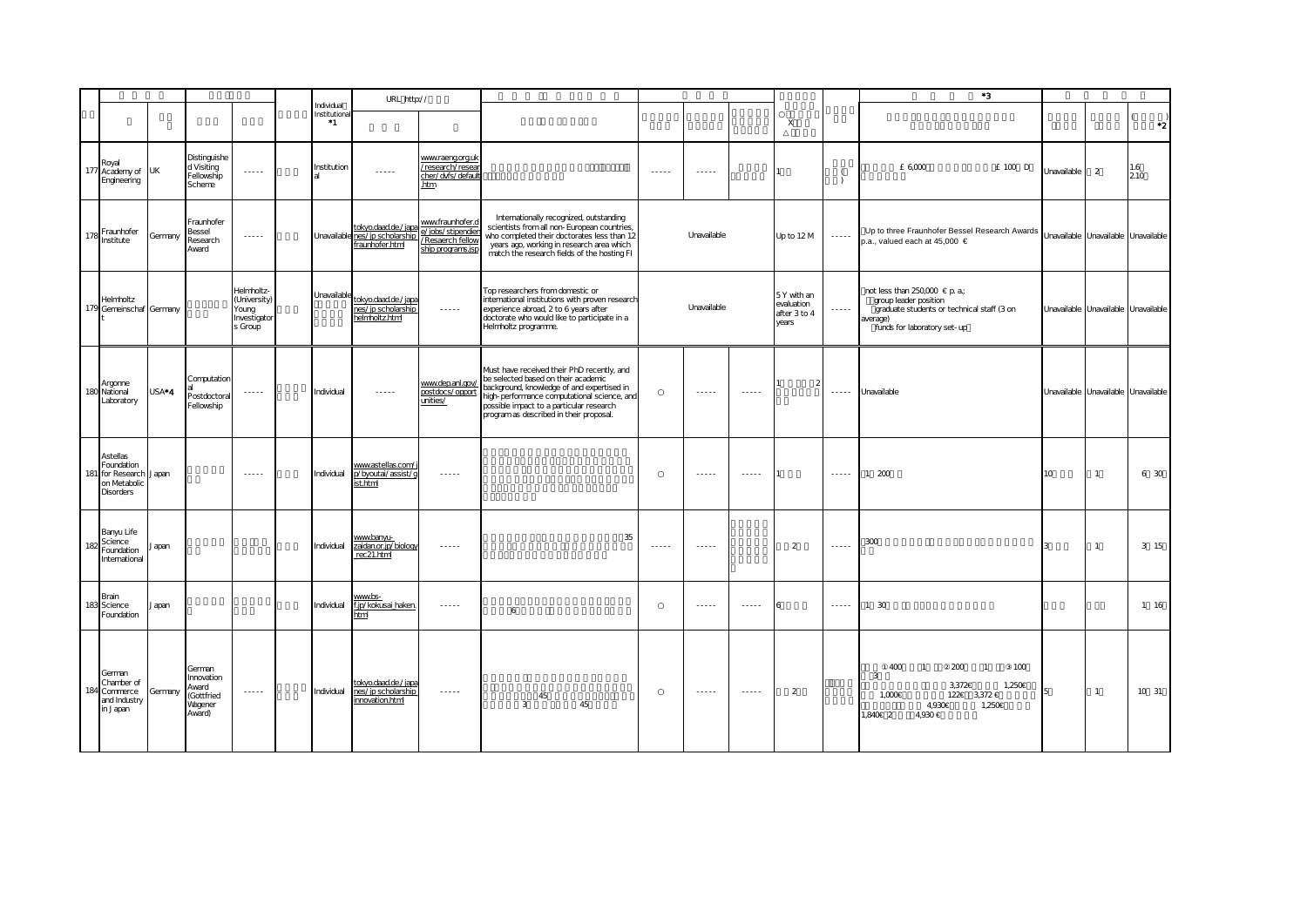|     |                                                                                                       |       |                                                     |                                                                                                             |                                            | URL http://                                                                          |                        |                                                                         |                  |                                    |                                                                                                                                                                                                                                                                                                                                                                                                                                                                                        |                              |                                                                                                                                                                                                                                                                                                                                                                                                                                                                                        | $^{\star}3$                                                                              |             |                |                                                                                                             |
|-----|-------------------------------------------------------------------------------------------------------|-------|-----------------------------------------------------|-------------------------------------------------------------------------------------------------------------|--------------------------------------------|--------------------------------------------------------------------------------------|------------------------|-------------------------------------------------------------------------|------------------|------------------------------------|----------------------------------------------------------------------------------------------------------------------------------------------------------------------------------------------------------------------------------------------------------------------------------------------------------------------------------------------------------------------------------------------------------------------------------------------------------------------------------------|------------------------------|----------------------------------------------------------------------------------------------------------------------------------------------------------------------------------------------------------------------------------------------------------------------------------------------------------------------------------------------------------------------------------------------------------------------------------------------------------------------------------------|------------------------------------------------------------------------------------------|-------------|----------------|-------------------------------------------------------------------------------------------------------------|
|     |                                                                                                       |       |                                                     |                                                                                                             | Individual<br>Institutional<br>$^{\circ}1$ |                                                                                      |                        |                                                                         |                  |                                    |                                                                                                                                                                                                                                                                                                                                                                                                                                                                                        | $\mathsf{X}$                 |                                                                                                                                                                                                                                                                                                                                                                                                                                                                                        |                                                                                          |             |                | $\left($<br>$\cdot$ <sup>2</sup>                                                                            |
|     | Human<br>185 Frontier<br>Science<br>Program                                                           |       | LTF<br>Long Term<br>Fellowship                      | $\sim$ $\sim$ $\sim$ $\sim$                                                                                 |                                            | Individual jhfsp.jsf.org.jp                                                          | $\ldots \ldots$        | 1.<br>$\overline{2}$<br>3.<br>$\mathbf{3}$<br>$\overline{1}$            |                  | $\sim$ $\sim$ $\sim$ $\sim$        | $\sim$ $\sim$ $\sim$ $\sim$                                                                                                                                                                                                                                                                                                                                                                                                                                                            | 3                            | 1.1.1.1                                                                                                                                                                                                                                                                                                                                                                                                                                                                                | 38<br>65<br>-1<br>38<br>Parental<br>Allowance(3<br>$\rightarrow$                         | Unavailable | $\overline{1}$ | 9 11                                                                                                        |
|     | Human<br>$186$ Frontier<br>Science<br>Program                                                         |       | (CDF<br>Cross-<br>Disciplinary<br>Fellowship)       | $\sim$ $\sim$ $\sim$ $\sim$                                                                                 |                                            | Individual jhfsp.jsf.org.jp                                                          | $\cdots \cdots$        | $\overline{1}$ .<br>$\overline{2}$<br>$\mathfrak{Z}$<br>$\overline{1}$  |                  | $\dots$                            | $\cdots$                                                                                                                                                                                                                                                                                                                                                                                                                                                                               |                              | $\cdots \cdots$                                                                                                                                                                                                                                                                                                                                                                                                                                                                        | 38<br>65<br>38<br>Parental<br>Allowance(3<br>$\rightarrow$                               | Unavailable | $\overline{1}$ | 9 11                                                                                                        |
| 187 | Human<br>Frontier<br>Science<br>Program                                                               |       | (STF<br>Short Term<br>Fellowship)                   | $\sim$ $\sim$ $\sim$ $\sim$                                                                                 |                                            | Individual ihfsp.jsf.org.jp                                                          | $\cdots$               | $\begin{array}{c} 2 \\ 1 \end{array}$<br>$\mathbf{3}$<br>$\mathfrak{Z}$ | $\overline{1}$ . | $\cdots$                           | $\begin{array}{cccccccccc} \multicolumn{2}{c}{} & \multicolumn{2}{c}{} & \multicolumn{2}{c}{} & \multicolumn{2}{c}{} & \multicolumn{2}{c}{} & \multicolumn{2}{c}{} & \multicolumn{2}{c}{} & \multicolumn{2}{c}{} & \multicolumn{2}{c}{} & \multicolumn{2}{c}{} & \multicolumn{2}{c}{} & \multicolumn{2}{c}{} & \multicolumn{2}{c}{} & \multicolumn{2}{c}{} & \multicolumn{2}{c}{} & \multicolumn{2}{c}{} & \multicolumn{2}{c}{} & \multicolumn{2}{c}{} & \multicolumn{2}{c}{} & \mult$ | 2<br>$\overline{\mathbf{3}}$ | $\begin{array}{cccccccccc} \bullet & \bullet & \bullet & \bullet & \bullet & \bullet & \bullet \end{array}$                                                                                                                                                                                                                                                                                                                                                                            |                                                                                          | Unavailable |                | $\begin{array}{cccccccccc} \bullet & \bullet & \bullet & \bullet & \bullet & \bullet & \bullet \end{array}$ |
|     | Human<br>Frontier<br>188 From:<br>Program                                                             |       | (CDA<br>Career<br>Development<br>Award)             | $\sim$ $\sim$ $\sim$ $\sim$ $\sim$                                                                          |                                            | Individual jhfsp.jsf.org.jp                                                          | $\cdots$               |                                                                         | $\overline{a}$   | 1.1.1.1                            | $- - - - -$                                                                                                                                                                                                                                                                                                                                                                                                                                                                            |                              | $\begin{array}{cccccccccc} \multicolumn{2}{c}{} & \multicolumn{2}{c}{} & \multicolumn{2}{c}{} & \multicolumn{2}{c}{} & \multicolumn{2}{c}{} & \multicolumn{2}{c}{} & \multicolumn{2}{c}{} & \multicolumn{2}{c}{} & \multicolumn{2}{c}{} & \multicolumn{2}{c}{} & \multicolumn{2}{c}{} & \multicolumn{2}{c}{} & \multicolumn{2}{c}{} & \multicolumn{2}{c}{} & \multicolumn{2}{c}{} & \multicolumn{2}{c}{} & \multicolumn{2}{c}{} & \multicolumn{2}{c}{} & \multicolumn{2}{c}{} & \mult$ | 10 <sup>°</sup><br>$\frac{1}{2}$ $\frac{1}{2}$<br>$\overline{\mathbf{3}}$<br>$3 \quad 1$ | Unavailable | $\overline{1}$ | 11 13                                                                                                       |
|     | 189 India<br>Government                                                                               | India |                                                     | $\begin{array}{cccccccccc} \bullet & \bullet & \bullet & \bullet & \bullet & \bullet & \bullet \end{array}$ | Individual                                 | www.jasso.go.jp/st<br>udy a/scholarships<br>foreign01.html                           | $\cdots \cdots$        |                                                                         |                  | $\cdots$                           | $\cdots$                                                                                                                                                                                                                                                                                                                                                                                                                                                                               |                              |                                                                                                                                                                                                                                                                                                                                                                                                                                                                                        |                                                                                          | Unavailable | $\overline{1}$ | 1 31                                                                                                        |
|     | Interchange<br>190 Association,<br>Japan                                                              | Japan |                                                     | Summer<br>Program                                                                                           | Individual                                 | www.koryu.or.jp/to<br>kyo/ez3 contents.<br>nsf/(PrintView1)/2<br>F 26A 484E 9298D 7E | $\cdots$               |                                                                         | 35               | $\sim$ $\sim$ $\sim$ $\sim$ $\sim$ | $\cdots \cdots \cdots$                                                                                                                                                                                                                                                                                                                                                                                                                                                                 | $\mathsf X$                  |                                                                                                                                                                                                                                                                                                                                                                                                                                                                                        | $\overline{5}$<br>960US\$/                                                               | Unavailable | $\overline{1}$ | 12 25                                                                                                       |
|     | International<br>Association<br>for the<br>191 Exchange of<br>Students for<br>Technical<br>Experience |       | Internships<br>in the<br><b>IAESTE</b><br>Programme | For<br>Foreigners-<br>Students<br>and<br>Graduates/<br>Doctoral<br>Students                                 |                                            | www.iaeste.or.jp/jp<br>Individual /iaeste/iaeste01.p<br>hp                           | $\cdots \cdots \cdots$ |                                                                         |                  |                                    | $\sim$ $\sim$ $\sim$ $\sim$ $\sim$                                                                                                                                                                                                                                                                                                                                                                                                                                                     | 52<br>6                      | <b>IAESTE</b>                                                                                                                                                                                                                                                                                                                                                                                                                                                                          | 102,000<br>98,000                                                                        |             |                | Unavailable Unavailable                                                                                     |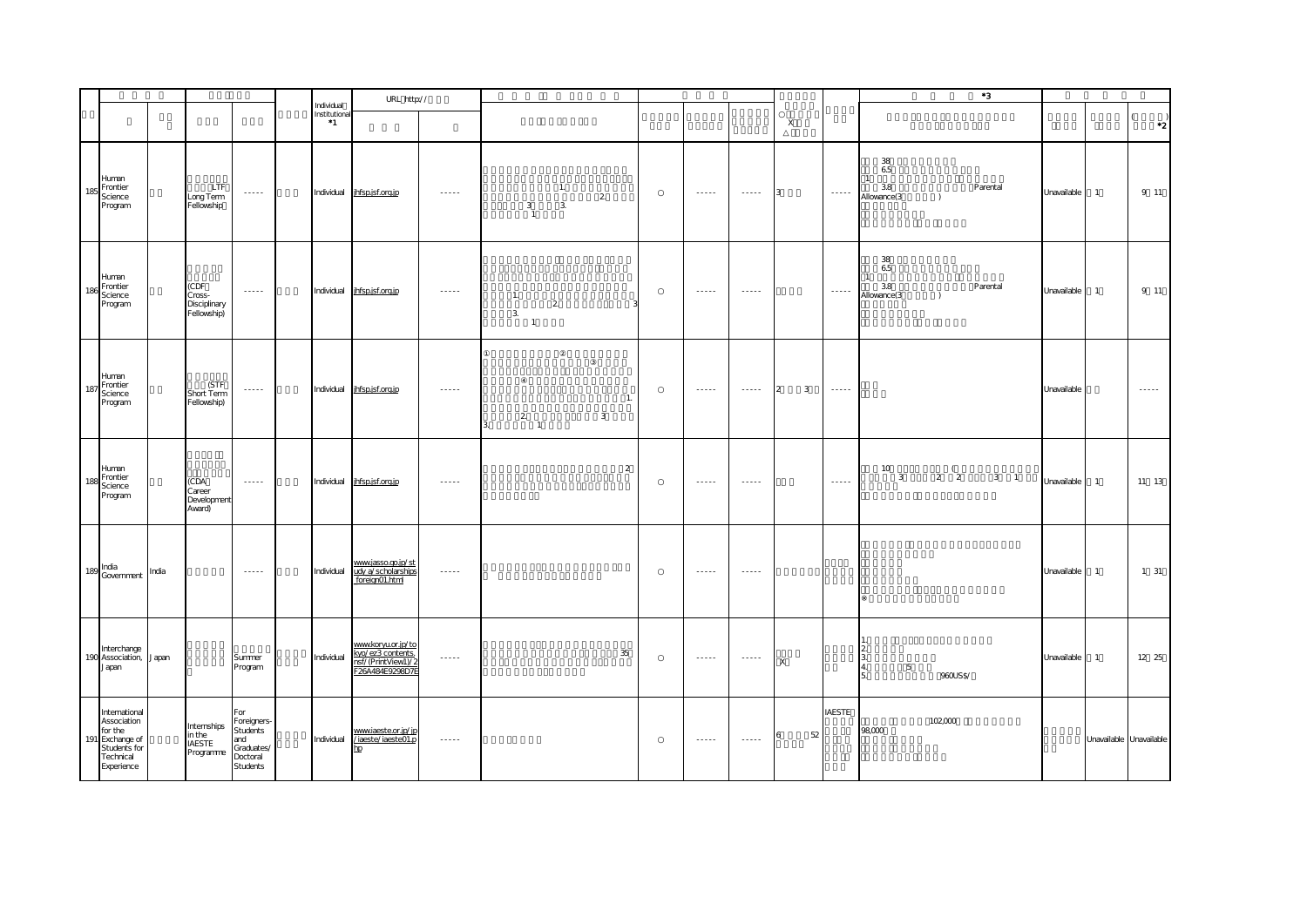|                 |                                                                                                                                         |               |                  |                                     | URL http://                                                      |                        |                                     |                      |          |                         |                                                                                                                                                                                                                                                                                                                                                                                                                                                                                        |                                                                                                                                                                                                                                                                                                                                                                                                                                                                                        |                |                                                                                                                                                                                                                                                                                                                                                                                                                                                                                        | $^*3$                                                                                                                   |                |                |                          |
|-----------------|-----------------------------------------------------------------------------------------------------------------------------------------|---------------|------------------|-------------------------------------|------------------------------------------------------------------|------------------------|-------------------------------------|----------------------|----------|-------------------------|----------------------------------------------------------------------------------------------------------------------------------------------------------------------------------------------------------------------------------------------------------------------------------------------------------------------------------------------------------------------------------------------------------------------------------------------------------------------------------------|----------------------------------------------------------------------------------------------------------------------------------------------------------------------------------------------------------------------------------------------------------------------------------------------------------------------------------------------------------------------------------------------------------------------------------------------------------------------------------------|----------------|----------------------------------------------------------------------------------------------------------------------------------------------------------------------------------------------------------------------------------------------------------------------------------------------------------------------------------------------------------------------------------------------------------------------------------------------------------------------------------------|-------------------------------------------------------------------------------------------------------------------------|----------------|----------------|--------------------------|
|                 |                                                                                                                                         |               |                  | Individual<br>Institutiona<br>$^*1$ |                                                                  |                        |                                     |                      |          |                         |                                                                                                                                                                                                                                                                                                                                                                                                                                                                                        |                                                                                                                                                                                                                                                                                                                                                                                                                                                                                        | $\mathsf X$    |                                                                                                                                                                                                                                                                                                                                                                                                                                                                                        |                                                                                                                         |                |                | $\cdot$ <sup>2</sup>     |
| 192             | International<br>Max Planck<br>Research<br>Schools                                                                                      | Germany IMPRS | $\sim$ - - - - - | Individual                          |                                                                  |                        | www.imprs-Is.de/ Doctoral students. |                      |          | (One of the<br>49 IMPRS |                                                                                                                                                                                                                                                                                                                                                                                                                                                                                        | $\sim$ - - - - - $\sim$                                                                                                                                                                                                                                                                                                                                                                                                                                                                | 3              | 55<br><b>IMPRS</b>                                                                                                                                                                                                                                                                                                                                                                                                                                                                     | Stipend: Approx. 1,000 to 1,622 € M By grant or Unavailable Unavailable Unavailable<br>working contract                 |                |                |                          |
|                 | Japan<br>193 Epilepsy<br>Research<br>Foundation                                                                                         | Japan         |                  | Individual                          | www.ds-<br>pharma.co.jp/tenka<br>n/boshuu.html                   | $\dots \dots$          |                                     |                      |          |                         | $\cdots$                                                                                                                                                                                                                                                                                                                                                                                                                                                                               | .                                                                                                                                                                                                                                                                                                                                                                                                                                                                                      | Unavailable    | $\cdots \cdots \cdots$                                                                                                                                                                                                                                                                                                                                                                                                                                                                 | 1 25                                                                                                                    | $\overline{2}$ | $\mathbf{1}$   | 10 <sub>1</sub><br>11 30 |
| 10 <sub>1</sub> | Japan<br>Government<br>Agriculture,<br>Forestry and<br>Fisheries<br>Consultive<br>Group on<br>International<br>Agricultural<br>Research | Japan         |                  | Individual                          | www.s.affrc.go.jp/k<br>enkyu/jinzai/kokus<br>ai kyodo tanki.html | $\dots$ .              |                                     | 35<br>$\overline{2}$ | TOEIC600 |                         | $\dots$ .                                                                                                                                                                                                                                                                                                                                                                                                                                                                              | $\ldots$                                                                                                                                                                                                                                                                                                                                                                                                                                                                               | $\overline{2}$ |                                                                                                                                                                                                                                                                                                                                                                                                                                                                                        | USD 3,000 7 8<br>8<br><b>USD</b><br>USD 2,400 5 6 USD 2,100<br>2,700 6 7 USD 2,4<br>4 5 USD 1,800 4<br><b>USD 1,500</b> | 12             | $\overline{1}$ | 6 9                      |
| 10 <sup>6</sup> | Japan<br>Government<br>Agriculture,<br>Forestry and<br>Fisheries<br>Consultive<br>Group on<br>International<br>Agricultural<br>Research | Japan         |                  | Individual                          | wwws.affrc.go.jp/k<br>enkyu/jinzai/kokus<br>ai kyodo chuki.html  | $\cdots \cdots$        |                                     | 40<br>2              | TOEIC600 |                         | $\cdots \cdots$                                                                                                                                                                                                                                                                                                                                                                                                                                                                        | $\cdots \cdots$                                                                                                                                                                                                                                                                                                                                                                                                                                                                        | 24<br>6        |                                                                                                                                                                                                                                                                                                                                                                                                                                                                                        | USD 10,000 25,000                                                                                                       | 3 <sub>5</sub> | $\mathbf{1}$   | 6 9                      |
|                 | Japan-North<br>America<br>196 Medical<br>Exchange<br>Foundation                                                                         | Japan         | B)               | Individual                          | www.janamef.or.jp/<br>2jyosei/1ja.html                           | $\cdots \cdots$        |                                     |                      |          |                         | $\sim$ $\sim$ $\sim$ $\sim$                                                                                                                                                                                                                                                                                                                                                                                                                                                            | $\cdots \cdots$                                                                                                                                                                                                                                                                                                                                                                                                                                                                        |                | $\cdots \cdots$                                                                                                                                                                                                                                                                                                                                                                                                                                                                        | 10 50                                                                                                                   |                | $\overline{2}$ | $1.3$ 31<br>29 30        |
|                 | Kanae<br>Foundation<br>for the<br>Promotion of Japan<br>Medical<br>Science                                                              |               | $\cdots$         | Individual                          | kanae.sanofi-<br>aventis.co.jp/youk<br>ou/main2html              | $\cdots \cdots \cdots$ |                                     |                      | 35       |                         | $\cdots$                                                                                                                                                                                                                                                                                                                                                                                                                                                                               | $\cdots$                                                                                                                                                                                                                                                                                                                                                                                                                                                                               | 12 31          | $\cdots \cdots \cdots$                                                                                                                                                                                                                                                                                                                                                                                                                                                                 | $1 \t120$                                                                                                               | 15             | $\mathbf{1}$   | 6 1<br>7 31              |
| 1Qf             | Mtsubishi<br>Pharmacy<br>Research<br>Foundation                                                                                         | Japan         |                  | Individual                          | <u>di.mt-</u><br>pharma.co.jp/zaida<br>n/j21bosyuyoryou.<br>pdf  | 1.1.1.1                | 39                                  |                      |          |                         | $\begin{array}{cccccccccc} \multicolumn{2}{c}{} & \multicolumn{2}{c}{} & \multicolumn{2}{c}{} & \multicolumn{2}{c}{} & \multicolumn{2}{c}{} & \multicolumn{2}{c}{} & \multicolumn{2}{c}{} & \multicolumn{2}{c}{} & \multicolumn{2}{c}{} & \multicolumn{2}{c}{} & \multicolumn{2}{c}{} & \multicolumn{2}{c}{} & \multicolumn{2}{c}{} & \multicolumn{2}{c}{} & \multicolumn{2}{c}{} & \multicolumn{2}{c}{} & \multicolumn{2}{c}{} & \multicolumn{2}{c}{} & \multicolumn{2}{c}{} & \mult$ | $\begin{array}{cccccccccc} \multicolumn{2}{c}{} & \multicolumn{2}{c}{} & \multicolumn{2}{c}{} & \multicolumn{2}{c}{} & \multicolumn{2}{c}{} & \multicolumn{2}{c}{} & \multicolumn{2}{c}{} & \multicolumn{2}{c}{} & \multicolumn{2}{c}{} & \multicolumn{2}{c}{} & \multicolumn{2}{c}{} & \multicolumn{2}{c}{} & \multicolumn{2}{c}{} & \multicolumn{2}{c}{} & \multicolumn{2}{c}{} & \multicolumn{2}{c}{} & \multicolumn{2}{c}{} & \multicolumn{2}{c}{} & \multicolumn{2}{c}{} & \mult$ |                | $\begin{array}{cccccccccc} \multicolumn{2}{c}{} & \multicolumn{2}{c}{} & \multicolumn{2}{c}{} & \multicolumn{2}{c}{} & \multicolumn{2}{c}{} & \multicolumn{2}{c}{} & \multicolumn{2}{c}{} & \multicolumn{2}{c}{} & \multicolumn{2}{c}{} & \multicolumn{2}{c}{} & \multicolumn{2}{c}{} & \multicolumn{2}{c}{} & \multicolumn{2}{c}{} & \multicolumn{2}{c}{} & \multicolumn{2}{c}{} & \multicolumn{2}{c}{} & \multicolumn{2}{c}{} & \multicolumn{2}{c}{} & \multicolumn{2}{c}{} & \mult$ | 1 200                                                                                                                   | 3              | $\mathbf{1}$   | $4 \quad 1$<br>6 19      |
| 10C             | Mtsubishi<br>Pharmacy<br>Research<br>Foundation                                                                                         | Japan         |                  | Individual                          | di.mt-<br>pharma.co.jp/zaida<br>n/s21bosyuyoryou.<br>pdf         | $\cdots \cdots$        | 39                                  |                      |          |                         | $\cdots$                                                                                                                                                                                                                                                                                                                                                                                                                                                                               | $\cdots$                                                                                                                                                                                                                                                                                                                                                                                                                                                                               |                | $\cdots \cdots$                                                                                                                                                                                                                                                                                                                                                                                                                                                                        | 1 200                                                                                                                   |                | $\mathbf{1}$   | 4 1<br>6 19              |
| 200             | Mtsubishi<br>Pharmacy<br>Research<br>Foundation                                                                                         | Japan         |                  | Individual                          | di.mt-<br>pharma.co.jp/zaida<br>n/k21bosyuyoryou.<br>pdf         | $\cdots \cdots$        | 39                                  |                      |          |                         | $\cdots \cdots$                                                                                                                                                                                                                                                                                                                                                                                                                                                                        | $\cdots \cdots$                                                                                                                                                                                                                                                                                                                                                                                                                                                                        | 11             | $\cdots \cdots$                                                                                                                                                                                                                                                                                                                                                                                                                                                                        | 200<br>$\overline{1}$                                                                                                   |                | $\mathbf{1}$   | 4 1<br>6 19              |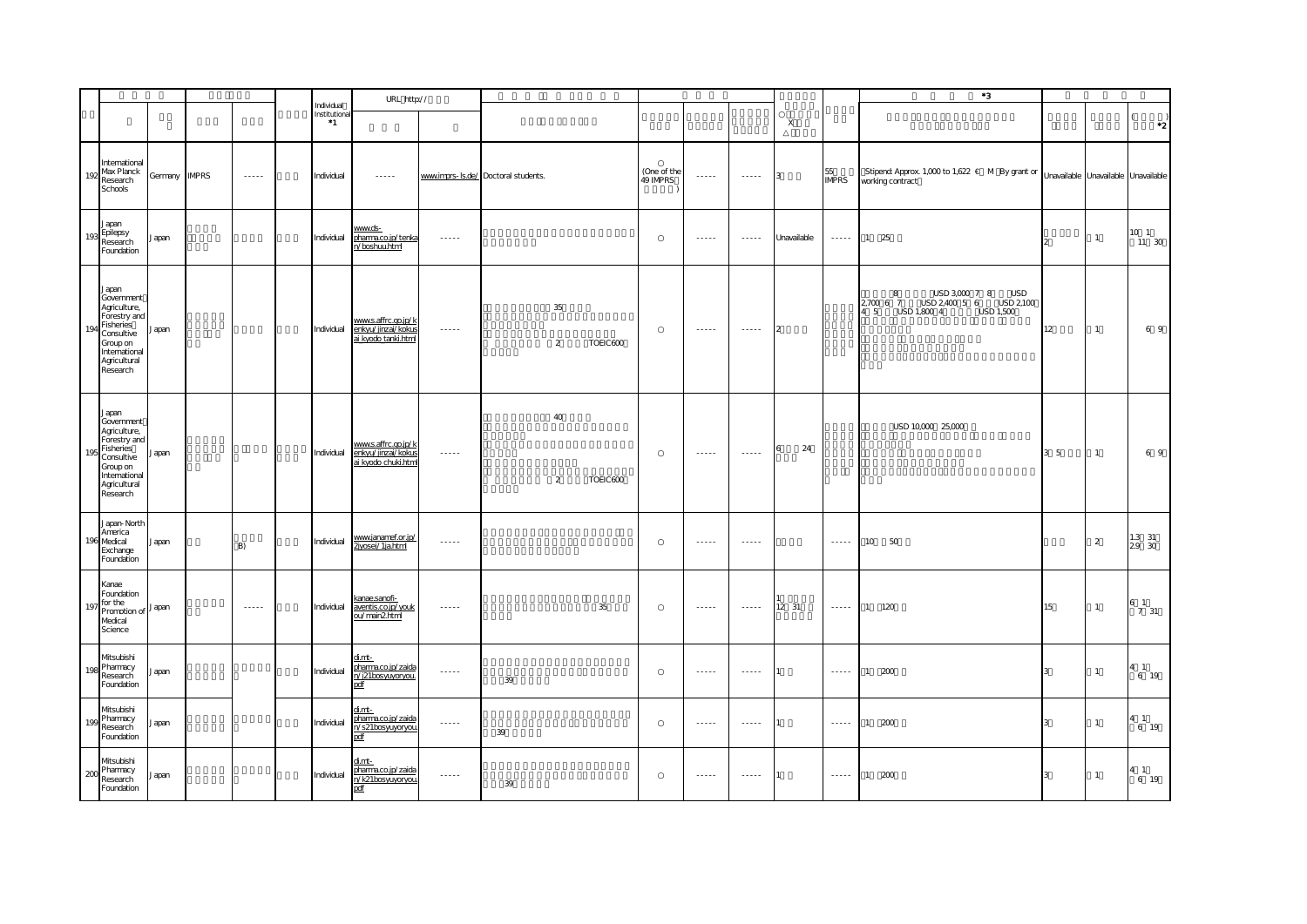|     |                                                                                        |                    |                                                                      |                                                           |                                    | URL http://                                      |                                                                                                                             |                                                                                                                                                                                                                                                                    |                                                                                                                                                                                                                                                                                                                                                                                                                                                                                        |                 |                                          |                                                                                                                                                     | $^{\ast}3$                                                                                                                                                                |                                     |                |                                     |
|-----|----------------------------------------------------------------------------------------|--------------------|----------------------------------------------------------------------|-----------------------------------------------------------|------------------------------------|--------------------------------------------------|-----------------------------------------------------------------------------------------------------------------------------|--------------------------------------------------------------------------------------------------------------------------------------------------------------------------------------------------------------------------------------------------------------------|----------------------------------------------------------------------------------------------------------------------------------------------------------------------------------------------------------------------------------------------------------------------------------------------------------------------------------------------------------------------------------------------------------------------------------------------------------------------------------------|-----------------|------------------------------------------|-----------------------------------------------------------------------------------------------------------------------------------------------------|---------------------------------------------------------------------------------------------------------------------------------------------------------------------------|-------------------------------------|----------------|-------------------------------------|
|     |                                                                                        |                    |                                                                      |                                                           | Individual<br>Institution<br>$^*1$ |                                                  |                                                                                                                             |                                                                                                                                                                                                                                                                    |                                                                                                                                                                                                                                                                                                                                                                                                                                                                                        |                 | $\mathsf X$                              |                                                                                                                                                     |                                                                                                                                                                           |                                     |                | $^{\star}2$                         |
| 201 | Miyakawa<br>Memorial<br>Research<br>Foundation                                         | Japan              |                                                                      | $- - - - -$                                               | Individual                         | www.mmrf.jp/activi                               | $- - - - -$                                                                                                                 |                                                                                                                                                                                                                                                                    | $- - - - -$                                                                                                                                                                                                                                                                                                                                                                                                                                                                            | $- - - - -$     | Unavailable                              | $- - - - -$                                                                                                                                         | $50\,$                                                                                                                                                                    | $\overline{1}$                      |                | Unavailable Unavailable             |
| 202 | Mochida<br>Memorial<br>Foundation<br>for Medical<br>and<br>Pharmaceuti<br>cal Research | apan               |                                                                      | $\cdots \cdots$                                           | Individual                         | www.mochida.co.jp<br>zaidan/                     | 1.1.1.1                                                                                                                     | 45                                                                                                                                                                                                                                                                 | 1.1.1.1                                                                                                                                                                                                                                                                                                                                                                                                                                                                                | $\cdots \cdots$ |                                          |                                                                                                                                                     | 1 50                                                                                                                                                                      | 20                                  |                | 6 20                                |
| 203 | Mukai<br>Foundation<br>for the<br>Promotion of<br>Science and<br>Technology            | Japan              |                                                                      |                                                           | Individual                         | www.disclo-<br>koeki.org/02a/002<br>3/index.html | 1.1.1.1                                                                                                                     |                                                                                                                                                                                                                                                                    | 1.1.1.1                                                                                                                                                                                                                                                                                                                                                                                                                                                                                | 1.1.1.1         | Unavailable                              | 1.1.1.1                                                                                                                                             | $\mathbf{1}$<br>35                                                                                                                                                        | $\overline{2}$                      |                | 81<br>11 30                         |
| 204 | National<br>Cancer<br>Institute                                                        | USA*4              | Division of<br>Cancer<br>Epidemiology<br>& Genetics                  | Postdoctor<br>Fellowships                                 | Individual                         | $\cdots \cdots$                                  | www.dceg.cance<br>gov/fellowship/in<br>formation                                                                            | Must have an MD or doctoral degree in<br>epidemiology, biostatistics, genetics, or other<br>related research fields, or be pursuing a<br>degree in these areas. Must be foreign<br>national eligible for a training visa.                                          | $\cdots$                                                                                                                                                                                                                                                                                                                                                                                                                                                                               | <b></b>         | up to 5Y                                 |                                                                                                                                                     | ----- Unavailable                                                                                                                                                         | Unavailable Unavailable Unavailable |                |                                     |
|     | National<br>205 Cancer<br>Institute                                                    | USA <sup>*</sup> 4 | Division of<br>Cancer<br>Epidemiology Fellowships<br>& Genetics      | Predoctoral                                               | Individual                         | $\cdots \cdots$                                  | www.dceg.cancer<br>gov/fellowship/in<br>formation                                                                           | Doctoral students for dissertation research<br>and to master's level graduates. Must be<br>foreign national eligible for a training visa.                                                                                                                          | $\cdots$                                                                                                                                                                                                                                                                                                                                                                                                                                                                               | 1.1.1.1         | up to 3Y                                 | $\cdots \cdots$                                                                                                                                     | Unavailable                                                                                                                                                               |                                     |                | Unavailable Unavailable Unavailable |
|     | National<br>206 Institutes of USA*4<br>Health (NIH)                                    |                    | Postdoctoral<br>Visiting<br>ellowship<br>(VF)                        | $\cdots \cdots \cdots$                                    | Individual                         |                                                  | ov/postdoctoral/<br>vf.asp                                                                                                  | Must hold a doctoral degree and have no<br>www.training.nih.g more than 5 years of relevant research<br>experience since receipt of their most recent<br>doctoral degree. Citizens of all non-US<br>countries are welcome to apply.                                | $\begin{array}{cccccccccc} \multicolumn{2}{c}{} & \multicolumn{2}{c}{} & \multicolumn{2}{c}{} & \multicolumn{2}{c}{} & \multicolumn{2}{c}{} & \multicolumn{2}{c}{} & \multicolumn{2}{c}{} & \multicolumn{2}{c}{} & \multicolumn{2}{c}{} & \multicolumn{2}{c}{} & \multicolumn{2}{c}{} & \multicolumn{2}{c}{} & \multicolumn{2}{c}{} & \multicolumn{2}{c}{} & \multicolumn{2}{c}{} & \multicolumn{2}{c}{} & \multicolumn{2}{c}{} & \multicolumn{2}{c}{} & \multicolumn{2}{c}{} & \mult$ | $\cdots$        | 12 M up to 5<br>Y to be able<br>to renew | 1.1.1.1                                                                                                                                             | Stipend: from \$43,100 \$49,400 to \$54,100 66,400 Unavailable Unavailable Unavailable<br>depending on experienced years and staying years.                               |                                     |                |                                     |
| 207 | Singapore                                                                              |                    | Singapore A*STAR                                                     | Singapore<br>Internationa<br>Graduate<br>Award<br>(SINGA) | Individual                         |                                                  | wwwa-<br>star.edu.sg/gradu<br>ate academy and<br>scholarships/319<br>Singapore-<br>nternational-<br>Graduate-Award<br>SING- | Open to all international students.<br>Graduates with a passion for research and<br>excellent academic results.<br>Good skills in written and spoken English.<br>Good reports from academic referees.                                                              | 1.1.1.1                                                                                                                                                                                                                                                                                                                                                                                                                                                                                | 1.1.1.1         | $\overline{A}$                           | A*STAR<br>Research<br>Institute:<br>National<br>University<br>nf<br>Singapor<br>(NUS)<br>and<br>Nanyang<br>Technolo<br>qical<br>University<br>(NTU) | Stipend: S\$ 24,000 (US\$ 16,000) Qualifying<br>Examination S\$30,000 (US\$20,000)<br>Return Airfare S\$ 1,500 (one-time)<br>Settling- in Allowance S\$ 1,000 (one- time) | Unavailable                         | $\mathbf{1}$   | 6 1                                 |
| 208 | Smithsonian<br>Institution:<br>Office of<br>Fellowships                                | USA <sup>*</sup> 4 | <b>Postdoctoral</b><br>ellowship in<br><b>Volecular</b><br>Evolution | $\cdots$                                                  | Individual                         | $- - - - -$                                      | www.si.edu/ofg/<br>pplications/CFEL<br>/CFELLapp.htn                                                                        | Applicants are evaluated on their academic<br>standing, scholarly qualifications, experiences,<br>the quality of research project or study<br>proposed and its suitability to Smithsonian<br>collections, facilities, and program Must have<br>completed the Ph.D. | .                                                                                                                                                                                                                                                                                                                                                                                                                                                                                      | 1.1.1.1         | 12 24 M                                  |                                                                                                                                                     | Stipend: \$42,000 per year.                                                                                                                                               | Unavailable                         | Once a<br>vear | Jan. 15                             |
|     | St. Luke's<br>209 Life Science Japan<br>Institute                                      |                    |                                                                      | $\sim$ $\sim$ $\sim$ $\sim$                               | Individual                         | sllsi.luke.or.jp/mem<br>per4.html                | 1.1.1.1                                                                                                                     | 40<br>TOEFL(P)550                                                                                                                                                                                                                                                  | $\cdots$                                                                                                                                                                                                                                                                                                                                                                                                                                                                               | $\cdots$        |                                          | 1.1.1.1                                                                                                                                             | 1 300                                                                                                                                                                     |                                     | $\mathbf{1}$   | 10 15                               |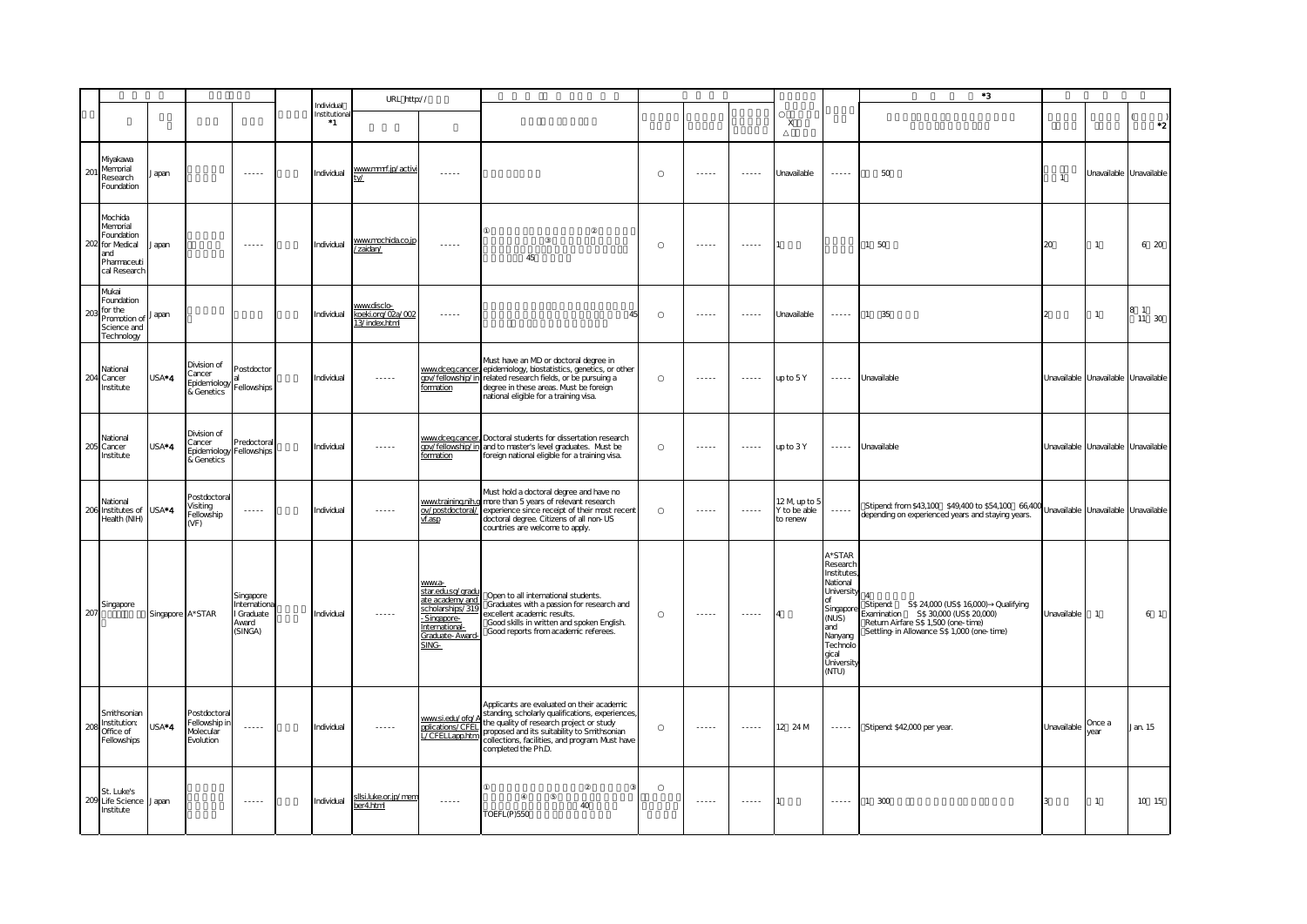|     |                                                                                |         |                                                                   |                                                                       |                                     | URL http://                                                                  |                                                     |                                                                                                                                              |                             |                        |                                                                                                           |             |                        | $^{\ast}3$                                                                             |                    |                            |                        |
|-----|--------------------------------------------------------------------------------|---------|-------------------------------------------------------------------|-----------------------------------------------------------------------|-------------------------------------|------------------------------------------------------------------------------|-----------------------------------------------------|----------------------------------------------------------------------------------------------------------------------------------------------|-----------------------------|------------------------|-----------------------------------------------------------------------------------------------------------|-------------|------------------------|----------------------------------------------------------------------------------------|--------------------|----------------------------|------------------------|
|     |                                                                                |         |                                                                   |                                                                       | Individual<br>Institutiona<br>$^*1$ |                                                                              |                                                     |                                                                                                                                              |                             |                        |                                                                                                           | X           |                        |                                                                                        |                    |                            | $\cdot$ <sub>2</sub>   |
|     | Toyobo<br>210 Biotechnolog Japan<br>y Foundation                               |         |                                                                   |                                                                       | Individual                          | www.toyobo.co.jp/<br>biofund/boshu/cho<br>uki boshu.htm                      | $\cdots$                                            | 39                                                                                                                                           |                             | $- - - - -$            | $\cdots$                                                                                                  |             | 1.1.1.1                | 450                                                                                    | Unavailable        | $\overline{1}$             | 7 <sub>1</sub><br>8 31 |
| 211 | Yakult Bio-<br>science<br>Foundation                                           | Japan   |                                                                   |                                                                       | Individual                          | www.disco-<br>koeki.org/02a/002                                              | $\cdots \cdots$                                     | Unavailable                                                                                                                                  |                             | $\cdots$               | $\cdots \cdots$                                                                                           | Unavailable | $\cdots$               | 50<br>200                                                                              | $\Delta$           | Unavailable Unavailable    |                        |
| 212 | Banyu Life<br>Science<br>Foundation<br>International                           | Japan   |                                                                   |                                                                       | Institution                         | www.banyu-<br>zaidan.or.jp/biology<br>rec22html                              | $\cdots$                                            | 40                                                                                                                                           | $\cdots$                    | $\cdots$               |                                                                                                           |             | 1.1.1.1                | 400                                                                                    | Б.                 | $\overline{1}$             | 9 15                   |
|     | Clinical<br>213 Research<br>Foundation                                         | Japan   |                                                                   | $\cdots \cdots$                                                       | Institution                         | sanngakukan.jp/shi<br>endb/scripts/sear<br>ch/SD006.php?det<br>$ail = 20437$ | $\cdots \cdots$                                     | 45                                                                                                                                           |                             | $\cdots \cdots$        | $\cdots \cdots \cdots$                                                                                    |             | $\cdots$               | 1 30                                                                                   |                    | $\overline{1}$             | 7 31                   |
|     | 214 Denmark<br>Government                                                      | Denmark | Danish<br>Government<br>Scholarship                               | For<br>nationals<br>from<br>lapan 9 M                                 | Institution                         | $\cdots \cdots$                                                              | www.ciriusonline.<br>dk/Default.aspx?I<br>$D = 852$ | Must be nominated by their own authorities<br>(MEXT) and approved by CIRIUS of Denmark.                                                      | $\cdots \cdots$             | $\cdots \cdots$        | Must be<br>nominated<br>by their own<br>authorities<br>(MEXT) and<br>approved by<br>CIRIUS of<br>Denmark. |             | $\cdots$               | Stipend: DKK 5,000/month including health<br>insurance (more than 3 months). Tax free. |                    | $\overline{1}$             | 3 <sub>1</sub>         |
| 215 | Denmark<br>Government                                                          | Denmark | Danish<br>Government<br>Scholarship                               | For<br>nationals<br>from<br>Japan<br>courses in<br>Danish<br>language | Institution                         | $\cdots \cdots$                                                              | www.ciriusonline.<br>$D = 852$                      | Must be nominated by their own authorities<br>dk/Default.aspx? (MEXT) and approved by CIRIUS of Denmark                                      | $\cdots \cdots \cdots$      | $\cdots \cdots \cdots$ | Must be<br>nominated<br>by their own<br>authorities<br>(MEXT) and<br>approved by<br>CIRIUS of<br>Denmark. |             | $\cdots \cdots \cdots$ | Unavailable                                                                            |                    | $\mathbf{1}$               | 5 <sub>1</sub>         |
| 216 | Denmark<br>Government                                                          |         | Danish<br>Denmark Government from Tokai<br>Scholarship University | For<br>nationals<br>in Japan                                          | Institution                         |                                                                              | www.ciriusonline.<br>dk/Default.aspx?l<br>$D = 852$ | Must be nominated by Tokai University and<br>approved by CIRIUS of Denmark. Up to 12<br>M for a young student. 3 M for a research<br>worker. | $\sim$ $\sim$ $\sim$ $\sim$ | $\cdots$               | Must be<br>nominated<br>by Tokai<br>University<br>and<br>approved by<br>CIRIUS of<br>Denmark.             | 9           | 1.1.1.1                | Stipend: DKK 5,000/month including health<br>insurance (more than 3 months). Tax free. | 12<br>$1 - 2$<br>3 | $\overline{1}$             | 3 <sub>1</sub>         |
| 217 | <b>TO</b><br>foundation<br>for the<br>Promotion of Japan<br>Medical<br>Science |         |                                                                   | $-22222$                                                              | Institution                         |                                                                              | $- - - - -$                                         | 064<br>0804<br>FAX:011-530-<br>TEL:<br>3381                                                                                                  |                             |                        | $- - - - -$                                                                                               | Unavailable | 1.1.1.1                | 30                                                                                     |                    | 25 Unavailable Unavailable |                        |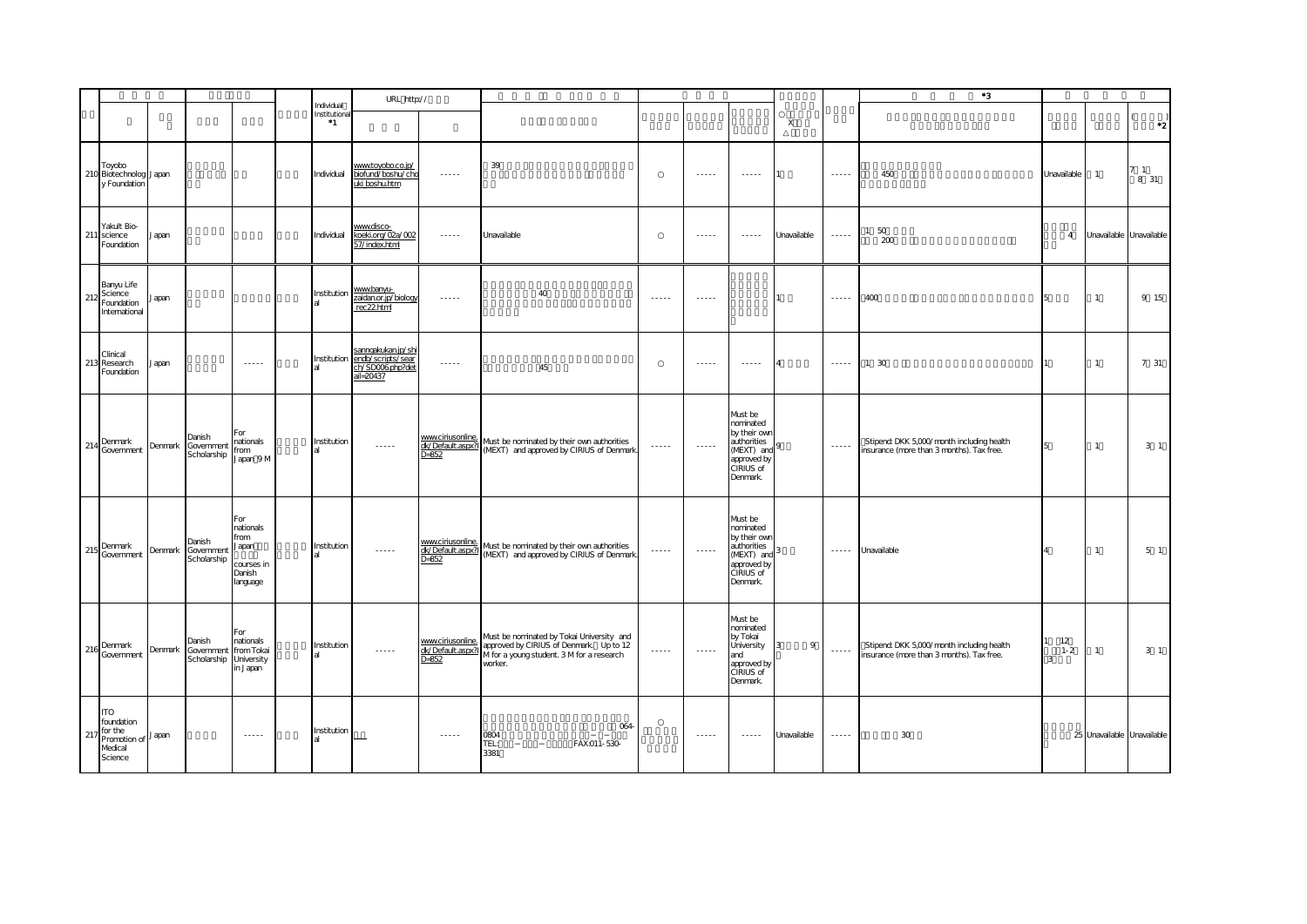|     |                                                                                                       |       |                                                                                                   |                                     | URL http://                                          |                 |                                                           |                                  |                                                                                                             |                             |                                       |                        | $^{\ast}3$                 |                                                        |                         |                                  |
|-----|-------------------------------------------------------------------------------------------------------|-------|---------------------------------------------------------------------------------------------------|-------------------------------------|------------------------------------------------------|-----------------|-----------------------------------------------------------|----------------------------------|-------------------------------------------------------------------------------------------------------------|-----------------------------|---------------------------------------|------------------------|----------------------------|--------------------------------------------------------|-------------------------|----------------------------------|
|     |                                                                                                       |       |                                                                                                   | Individual<br>Institutiona<br>$^*1$ |                                                      |                 |                                                           |                                  |                                                                                                             |                             | $\mathsf X$                           |                        |                            |                                                        |                         | $\left($<br>$\cdot$ <sup>2</sup> |
| 218 | Japan<br>Foundation<br>for the<br>Promotion of<br>International<br>Medical<br>Research<br>Cooperation | Japan | $\begin{array}{cccccccccc} \bullet & \bullet & \bullet & \bullet & \bullet & \bullet \end{array}$ |                                     | Institution www.pimrc.or.jp/ta<br>kemi.html          | $\cdots \cdots$ | 40                                                        | 1.1.1.1                          | $\begin{array}{cccccccccc} \bullet & \bullet & \bullet & \bullet & \bullet & \bullet & \bullet \end{array}$ |                             | 10 <sub>o</sub>                       |                        |                            | $\mathbf{r}$                                           | $\mathbf{1}$            | 1 15                             |
|     | 219 Japan Heart                                                                                       | Japan |                                                                                                   | Institution                         | square.umin.ac.jp/j<br>se/htm/member/<br>yuugaku.htm | $\cdots \cdots$ | 40<br>$\mathbf{3}$<br>$\overline{a}$<br>$\overline{1}$    |                                  | $\dots$                                                                                                     | $\cdots \cdots$             |                                       | $\cdots \cdots$        | 200<br>$\mathbf{1}$        |                                                        | $\mathbf{1}$            | 11                               |
|     | 220 Japan Heart                                                                                       | Japan |                                                                                                   |                                     | Institution www.jhf.or.jp/josei<br>/bayer/index.html | $\cdots \cdots$ | 40<br>$\overline{1}$                                      | $\cdots \cdots$                  | $\sim$ $\sim$ $\sim$ $\sim$                                                                                 |                             |                                       | $\cdots \cdots$        | 1 300                      | 10                                                     | $\mathbf{1}$            | 10 <sub>1</sub><br>$11 \quad 30$ |
|     | 221 Japan Heart                                                                                       | Japan | Cardiac<br>Rhythm<br>Managemen                                                                    |                                     | Institution www.jhf.or.jp/josei<br>/crm/index.html   | $\cdots$        | 34<br>44                                                  | $\cdots$                         | $- - - - - -$                                                                                               |                             | $\overline{2}$<br>5<br>1 <sup>c</sup> | $\cdots$               |                            | $\overline{3}$<br>$\frac{2}{2}$<br>$\overline{1}$<br>6 | $\mathbf{1}$            | 4 17                             |
|     | Japan-North<br>America<br>222 Medical<br>Exchange<br>Foundation                                       | Japan | A)                                                                                                |                                     | Institution www.janamef.or.jp/<br>2jyosei/1ja.htm    | $\cdots \cdots$ | TOEFL/PBT550<br>CBT213<br>iBT80<br>USMLE/MCCEE/GFMS/CGFNS | $\overline{a}$<br>$\overline{1}$ | $\begin{array}{cccccccccc} \bullet & \bullet & \bullet & \bullet & \bullet & \bullet & \bullet \end{array}$ | $\sim$ $\sim$ $\sim$ $\sim$ |                                       | $\cdots \cdots \cdots$ | 100                        | 10                                                     | $\overline{1}$          | 3 31                             |
| 223 | Japan<br>Research<br>Foundation<br>for Clinical<br>Pharmacolog                                        | Japan |                                                                                                   |                                     | Institution <b>www.rinyaku-</b><br>al<br>html        | $\cdots$        |                                                           | $\cdots$                         | $\cdots$                                                                                                    |                             | $\overline{2}$                        | 1.1.1.1                | 350<br>$\overline{1}$      | $\mathcal{D}$                                          | Unavailable Unavailable |                                  |
| 224 | Kanzawa<br>Medical<br>Research<br>Foundation                                                          | Japan | $-$ - - - - -                                                                                     |                                     | Institution <b>www.kissei.co.jp/fu</b><br>al<br>m    | $\cdots \cdots$ | (1)<br>(2)<br>41<br>$\mathbf{1}$                          | $\cdots$                         | $\cdots$                                                                                                    |                             |                                       | $\cdots$               | 50                         | $\overline{4}$                                         | $\mathbf{1}$            | 9 30                             |
| 225 | Manpei<br>Suzuki<br>Diabetes<br>Foundation                                                            | Japan | $\sim$ $\sim$ $\sim$ $\sim$                                                                       | Institution manpei-                 | www.suzuki-<br>df.or.jp/fur/index.h<br>tml           | $\cdots \cdots$ | $37\,$                                                    | $\cdots \cdots \cdots \cdots$    | $\cdots \cdots$                                                                                             |                             | $\overline{a}$                        | $\cdots \cdots$        | $\overline{2}$<br>800<br>6 |                                                        | $\overline{1}$          | $819$ 30                         |
| 226 | Mtsukoshi<br>Health and<br>Welfare<br>Foundation                                                      | Japan | $\sim$ - - - - -                                                                                  |                                     | Institution www.mhwf.or.jp/bo<br>syu20.html          | $\cdots$        | 33<br>$\overline{1}$                                      | $\cdots$                         | $\cdots$                                                                                                    |                             |                                       | $\cdots\cdots\cdots$   | 1 100                      | 13.                                                    |                         | 8 15                             |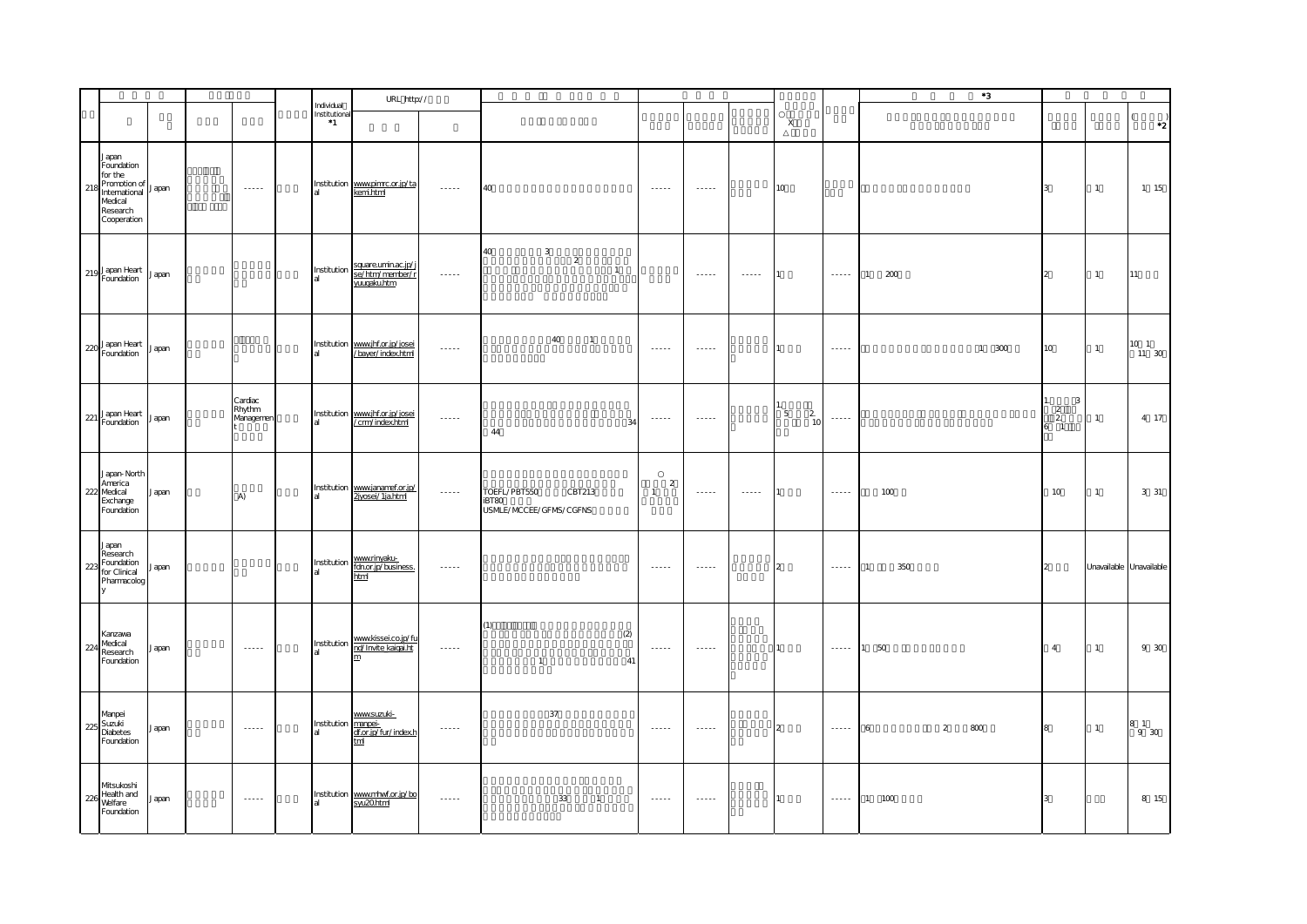|                                      |       |                             |                                      | URL http://                                                                    |                             |                       |                      |                                    |                                                                                                                                                                                                                                                                                                                                                                                                                                                                                        |              |                             | $^{\ast}3$                                                                 |                      |                |                                                           |
|--------------------------------------|-------|-----------------------------|--------------------------------------|--------------------------------------------------------------------------------|-----------------------------|-----------------------|----------------------|------------------------------------|----------------------------------------------------------------------------------------------------------------------------------------------------------------------------------------------------------------------------------------------------------------------------------------------------------------------------------------------------------------------------------------------------------------------------------------------------------------------------------------|--------------|-----------------------------|----------------------------------------------------------------------------|----------------------|----------------|-----------------------------------------------------------|
|                                      |       |                             | Individual<br>Institutional<br>$^*1$ |                                                                                |                             |                       |                      |                                    |                                                                                                                                                                                                                                                                                                                                                                                                                                                                                        | $\mathsf{X}$ |                             |                                                                            |                      |                | $\left($<br>$^{\ast}2$                                    |
| Murata<br>227 Science<br>Foundation  | Japan |                             |                                      | Institution <b>www.murata.co.jp/</b><br>al zaidan/doc/youko<br>u.doc           | $\sim$ $\sim$ $\sim$ $\sim$ |                       | $\mathbf{3}$         |                                    |                                                                                                                                                                                                                                                                                                                                                                                                                                                                                        | 3            | $\dots$ .                   | $1\quad 25\quad 50$<br>$\begin{smallmatrix}800&36\\200&7\end{smallmatrix}$ | 36<br>$\overline{7}$ | $\overline{1}$ | 4 20                                                      |
| 228 Naito<br>Foundation              | Japan | $\dots$ .<br><br>.<br><br>. |                                      | Institution www.naito-<br>al f <u>.or.jp/grant/detail.</u><br>php?grant.id=fel | $\dots$                     | 40                    | 55                   | $\sim$ - - - -                     | $\dots$ .<br><br>.                                                                                                                                                                                                                                                                                                                                                                                                                                                                     | 6            | $\cdots \cdots$             | 50<br>25<br>$\left($<br>$\rightarrow$                                      | $\overline{4}$       | $\overline{1}$ | 10 <sub>1</sub>                                           |
| 229 Naito<br>Foundation              | Japan | $\sim$ $\sim$ $\sim$ $\sim$ |                                      | Institution www.naito-<br>al f.or.jp/grant/detail.<br>php?grant.id=ryu         | $\sim$ $\sim$ $\sim$ $\sim$ | 34                    |                      | $\sim$ $\sim$ $\sim$ $\sim$        | $\sim$ $\sim$ $\sim$ $\sim$                                                                                                                                                                                                                                                                                                                                                                                                                                                            |              | $\cdots \cdots$             | 100                                                                        | 15                   | $\overline{1}$ | 10 <sub>1</sub>                                           |
| 230 Nakatomi<br>Foundation           | Japan | $\sim$ $\sim$               |                                      | Institution www.hisamitsu.co.j<br>p/tnf/ youko1 .htm                           | $\sim$ $\sim$ $\sim$ $\sim$ |                       |                      | $\sim$ $\sim$ $\sim$ $\sim$ $\sim$ | $\sim$ $\sim$ $\sim$ $\sim$ $\sim$                                                                                                                                                                                                                                                                                                                                                                                                                                                     |              | $\dots$ .                   | 1 50                                                                       | 8                    | $\overline{1}$ | $\begin{smallmatrix} 7 & 1 \\ & 9 & 30 \end{smallmatrix}$ |
| 231 Nakatomi<br>Foundation           | Japan | $\sim$ $\sim$ $\sim$ $\sim$ |                                      | Institution www.hisamitsu.co.j<br>p/tnf/ youko1 .htm                           | $\sim$ $\sim$ $\sim$        |                       |                      | $\sim$ $\sim$ $\sim$ $\sim$ $\sim$ | $\begin{array}{cccccccccc} \multicolumn{2}{c}{} & \multicolumn{2}{c}{} & \multicolumn{2}{c}{} & \multicolumn{2}{c}{} & \multicolumn{2}{c}{} & \multicolumn{2}{c}{} & \multicolumn{2}{c}{} & \multicolumn{2}{c}{} & \multicolumn{2}{c}{} & \multicolumn{2}{c}{} & \multicolumn{2}{c}{} & \multicolumn{2}{c}{} & \multicolumn{2}{c}{} & \multicolumn{2}{c}{} & \multicolumn{2}{c}{} & \multicolumn{2}{c}{} & \multicolumn{2}{c}{} & \multicolumn{2}{c}{} & \multicolumn{2}{c}{} & \mult$ | Unavailable  | $\sim$ $\sim$ $\sim$ $\sim$ | $1 100$                                                                    | 2                    | $\overline{1}$ | $\begin{smallmatrix}7 & 1\\9 & 30\end{smallmatrix}$       |
| Uehara<br>232 Memorial<br>Foundation | Japan |                             |                                      | Institution www.ueharazaidan.<br>al<br>search-boshu.html                       | $\dots$ .                   | $\overline{1}$<br>540 | 37<br>$\overline{1}$ | $\sim$ - - - - -                   | $\sim$ - - - - -                                                                                                                                                                                                                                                                                                                                                                                                                                                                       |              | $\dots$ .                   | $\overline{1}$<br>400<br>340<br>360<br>300                                 | 65                   | $\overline{1}$ | 9 10                                                      |